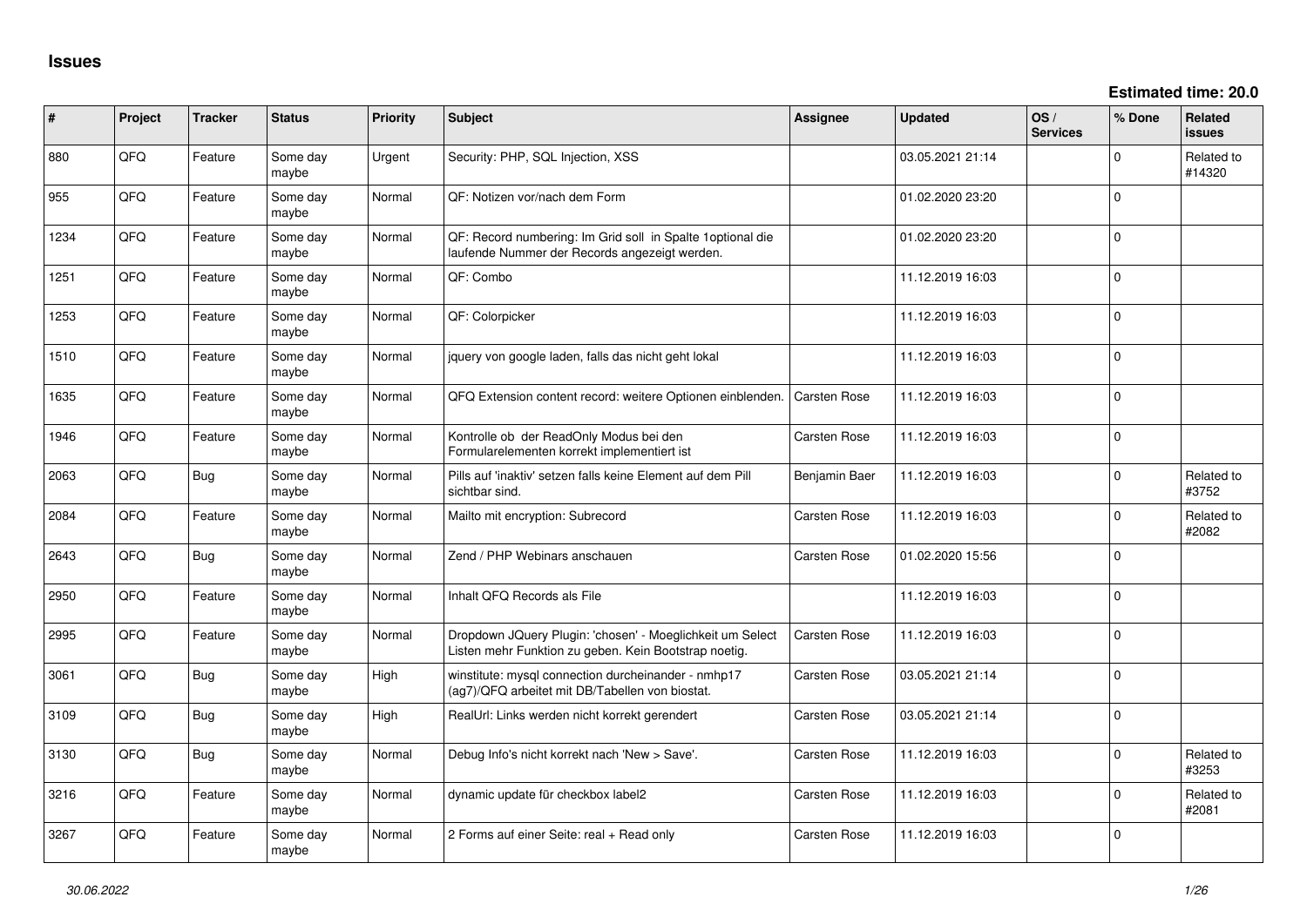| $\vert$ # | Project | <b>Tracker</b> | <b>Status</b>     | <b>Priority</b> | <b>Subject</b>                                                                                                                | <b>Assignee</b>     | <b>Updated</b>   | OS/<br><b>Services</b> | % Done      | Related<br><b>issues</b>                    |
|-----------|---------|----------------|-------------------|-----------------|-------------------------------------------------------------------------------------------------------------------------------|---------------------|------------------|------------------------|-------------|---------------------------------------------|
| 3273      | QFQ     | Feature        | Some day<br>maybe | Low             | Dirty Flag in Form                                                                                                            | <b>Carsten Rose</b> | 11.12.2019 16:02 |                        | $\Omega$    |                                             |
| 3285      | QFQ     | Feature        | Some day<br>maybe | Normal          | Zeichenlimit pro Feld: textarea / editor                                                                                      | Carsten Rose        | 11.12.2019 16:02 |                        | $\Omega$    |                                             |
| 3291      | QFQ     | Feature        | Some day<br>maybe | Normal          | AutoCron websiteToken                                                                                                         | <b>Carsten Rose</b> | 11.12.2019 16:02 |                        | $\Omega$    | Related to<br>#4250                         |
| 3331      | QFQ     | Feature        | Some day<br>maybe | Normal          | Default Tooltip fuer _page? Links: mit Form und Record ID                                                                     | <b>Carsten Rose</b> | 11.12.2019 16:02 |                        | $\Omega$    |                                             |
| 3332      | QFQ     | Feature        | Some day<br>maybe | Normal          | Uploads: Thumbnails, Details zum hochgeladenen File                                                                           | <b>Carsten Rose</b> | 11.12.2019 16:02 |                        | $\Omega$    | Related to<br>#3264,<br>Related to<br>#5333 |
| 3349      | QFQ     | Bug            | Some day<br>maybe | Normal          | config.qfq.ini: a) vertraegt keine '=' im Value (z.B. Passwort),<br>b) Values sollten in ticks einschliessbar sein (spaces, ) | <b>Carsten Rose</b> | 11.12.2019 16:02 |                        | $\Omega$    |                                             |
| 3350      | QFQ     | Feature        | Some day<br>maybe | Normal          | FormEditor: Hilfetext hinter 'checktype'                                                                                      | <b>Carsten Rose</b> | 11.12.2019 16:02 |                        | $\Omega$    |                                             |
| 3385      | QFQ     | Feature        | Some day<br>maybe | Normal          | templateGroup: insert/update/delete non primary records                                                                       | Carsten Rose        | 11.12.2019 16:02 |                        | $\Omega$    |                                             |
| 3415      | QFQ     | Feature        | Some day<br>maybe | Normal          | FE Login Box Templatefile                                                                                                     | Benjamin Baer       | 11.12.2019 16:02 |                        | $\Omega$    |                                             |
| 3457      | QFQ     | Feature        | Some day<br>maybe | Normal          | LDAP: concat multi values to one single entry                                                                                 | Carsten Rose        | 11.12.2019 16:02 |                        | $\mathbf 0$ |                                             |
| 3458      | QFQ     | Feature        | Some day<br>maybe | Normal          | Display 'Edit Form Element'-Checkbox on form: should<br>depend on FE Group                                                    | Carsten Rose        | 11.12.2019 16:02 |                        | $\Omega$    | Related to<br>#3447                         |
| 3495      | QFQ     | Feature        | Some day<br>maybe | Normal          | Predifined Parameter werden nicht in '+' (add new record)<br>SIP gerendert.                                                   |                     | 11.12.2019 16:02 |                        | $\Omega$    |                                             |
| 3537      | QFQ     | Feature        | Some day<br>maybe | Low             | SHOW COLUMNS FROM tableName - Extend '{{!'<br>definition                                                                      | Carsten Rose        | 11.12.2019 16:02 |                        | $\Omega$    |                                             |
| 3567      | QFQ     | Feature        | Some day<br>maybe | Low             | 'Save', 'Close', 'New' als FormElement                                                                                        |                     | 11.12.2019 16:02 |                        | $\Omega$    |                                             |
| 3570      | QFQ     | <b>Bug</b>     | Some day<br>maybe | High            | Formular mit prmitnew permitEdit=Always wird nicht<br>aufgerufen (ist leer)                                                   | <b>Carsten Rose</b> | 03.05.2021 21:14 |                        | $\Omega$    |                                             |
| 3588      | QFQ     | <b>Bug</b>     | Some day<br>maybe | Normal          | templateGroup: versteckte Elemente werden weiterhin<br>gespeichert.                                                           | <b>Carsten Rose</b> | 11.12.2019 16:02 |                        | $\Omega$    |                                             |
| 3617      | QFQ     | Feature        | Some day<br>maybe | Normal          | Load javascripts at bottom                                                                                                    |                     | 11.12.2019 16:02 |                        | $\Omega$    |                                             |
| 3646      | QFQ     | Feature        | Some day<br>maybe | Normal          | Moeglichkeit HTML Tags in Reports auszugeben (zu<br>enkodieren: htmlspecialchars)                                             |                     | 11.12.2019 16:02 |                        | $\Omega$    | Related to<br>#14320                        |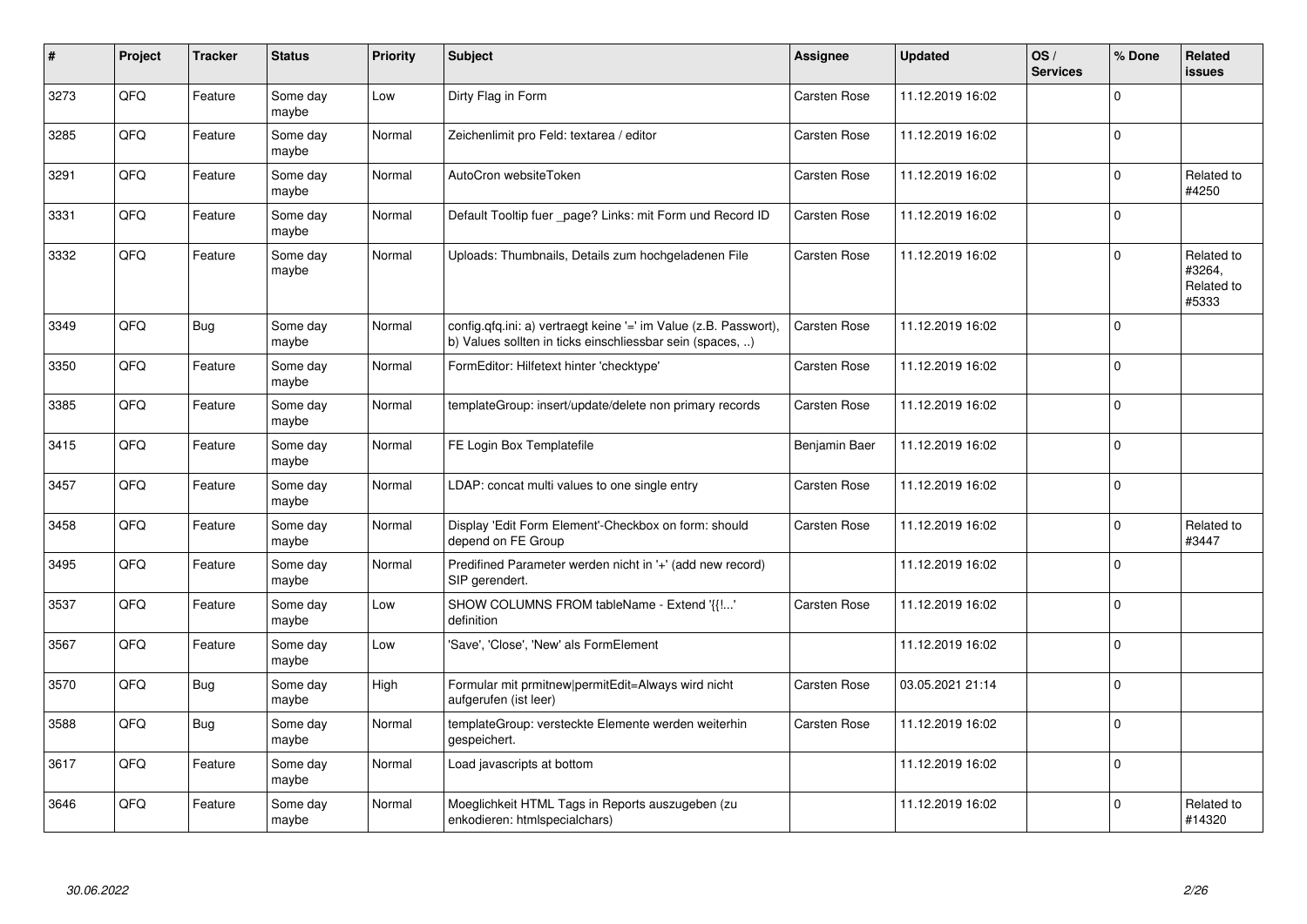| ∦    | Project | <b>Tracker</b> | <b>Status</b>     | <b>Priority</b> | <b>Subject</b>                                                                                                                                           | <b>Assignee</b>     | <b>Updated</b>   | OS/<br><b>Services</b> | % Done       | Related<br><b>issues</b> |
|------|---------|----------------|-------------------|-----------------|----------------------------------------------------------------------------------------------------------------------------------------------------------|---------------------|------------------|------------------------|--------------|--------------------------|
| 3666 | QFQ     | Feature        | Some day<br>maybe | Normal          | a) Performance Messung: mysql_real_escape_string() im<br>Vergleich zu str_replace(), b) doppeltes Aufrufen von<br>mysql real escape string()             | <b>Carsten Rose</b> | 11.12.2019 16:02 |                        | $\Omega$     |                          |
| 3677 | QFQ     | Feature        | Some day<br>maybe | Normal          | wkhtmltopdf: FE User access prohibited, if client IP changes<br>- \$TYPO3_CONF_VARS[FE][lockIP]                                                          | <b>Carsten Rose</b> | 11.12.2019 16:02 |                        | $\Omega$     |                          |
| 3682 | QFQ     | <b>Bug</b>     | Some day<br>maybe | Normal          | Dynamic update: Radio buttons                                                                                                                            | <b>Carsten Rose</b> | 11.12.2019 16:02 |                        | $\Omega$     |                          |
| 3692 | QFQ     | Feature        | Some day<br>maybe | Normal          | QFQ Webseite                                                                                                                                             | Benjamin Baer       | 11.12.2019 16:02 |                        | 0            | Related to<br>#5033      |
| 3708 | QFQ     | Feature        | Some day<br>maybe | Normal          | Form: input - 'specialchars', 'none'  gewisse tags erlauben,<br>andere verbieten                                                                         | <b>Carsten Rose</b> | 11.12.2019 16:02 |                        | $\mathbf 0$  | Related to<br>#14320     |
| 3750 | QFQ     | Bug            | Some day<br>maybe | Normal          | FE in a row: if one violates check, all are red                                                                                                          | <b>Carsten Rose</b> | 11.12.2019 16:03 |                        | $\Omega$     |                          |
| 3811 | QFQ     | <b>Bug</b>     | Some day<br>maybe | Normal          | Dynamic Update: extraButtonInfo - Text aktualisieren                                                                                                     | Carsten Rose        | 11.12.2019 16:03 |                        | $\Omega$     | Related to<br>#11517     |
| 3848 | QFQ     | Feature        | Some day<br>maybe | High            | Antivirus check fuer Upload files in qfq?                                                                                                                | <b>Carsten Rose</b> | 03.05.2021 21:14 |                        | $\Omega$     | Related to<br>#4131      |
| 3877 | QFQ     | Feature        | Some day<br>maybe | Normal          | FormEditor: die Felder die aktuell nicht gebraucht werden nur<br>auf readonly/disabled setzen (nicht ausblenden > das irritiert.                         | <b>Carsten Rose</b> | 11.12.2019 16:03 |                        | $\Omega$     |                          |
| 3878 | QFQ     | Feature        | Some day<br>maybe | Normal          | Form 'FormElement': Spalte 'name' typeAhead mit<br>Spaltennamen der Primarytable.                                                                        |                     | 11.12.2019 16:03 |                        | $\Omega$     |                          |
| 3879 | QFQ     | Feature        | Some day<br>maybe | Normal          | Form 'FormElement': Beim Feld 'name' rechts in der Notiz<br>einen Link einblenden - a) aktuelle Definition anzeigen, b)<br>Spalte in der Tabelle anlegen |                     | 11.12.2019 16:03 |                        | $\Omega$     |                          |
| 3880 | QFQ     | Feature        | Some day<br>maybe | Normal          | Form 'Form': anlegen einer Tabelle                                                                                                                       |                     | 14.01.2021 10:12 |                        | $\Omega$     |                          |
| 3882 | QFQ     | <b>Bug</b>     | Some day<br>maybe | Normal          | templateGroup: disable 'add' if limit is reached - funktioniert<br>nicht wenn bereits records existierten                                                | <b>Carsten Rose</b> | 11.12.2019 16:03 |                        | $\Omega$     |                          |
| 3895 | QFQ     | <b>Bug</b>     | Some day<br>maybe | Normal          | typeahead pedantic: on lehrkredit Idap webpass - if only one<br>person is in dropdown, such person can't be selected                                     | <b>Carsten Rose</b> | 11.12.2019 16:03 |                        | $\Omega$     |                          |
| 3900 | QFQ     | Feature        | Some day<br>maybe | Normal          | Extend documentation of 'Copy / Paste'                                                                                                                   | Carsten Rose        | 11.12.2019 16:03 |                        | <sup>0</sup> | Related to<br>#3899      |
| 3905 | QFQ     | Feature        | Some day<br>maybe | Normal          | Documentation: Best Practice anhand eines Online<br>Bewerbungstools                                                                                      | <b>Carsten Rose</b> | 11.12.2019 16:03 |                        | $\Omega$     |                          |
| 3941 | QFQ     | Feature        | Some day<br>maybe | Normal          | sqlAfter: es sollten mehrere moeglich sein                                                                                                               | Carsten Rose        | 11.12.2019 16:03 |                        | U            | Related to<br>#3942      |
| 3942 | QFQ     | Feature        | Some day<br>maybe | Normal          | Action Elemente: neu generierte IDs via FE weitergeben                                                                                                   | <b>Carsten Rose</b> | 11.12.2019 16:03 |                        | $\Omega$     | Related to<br>#3941      |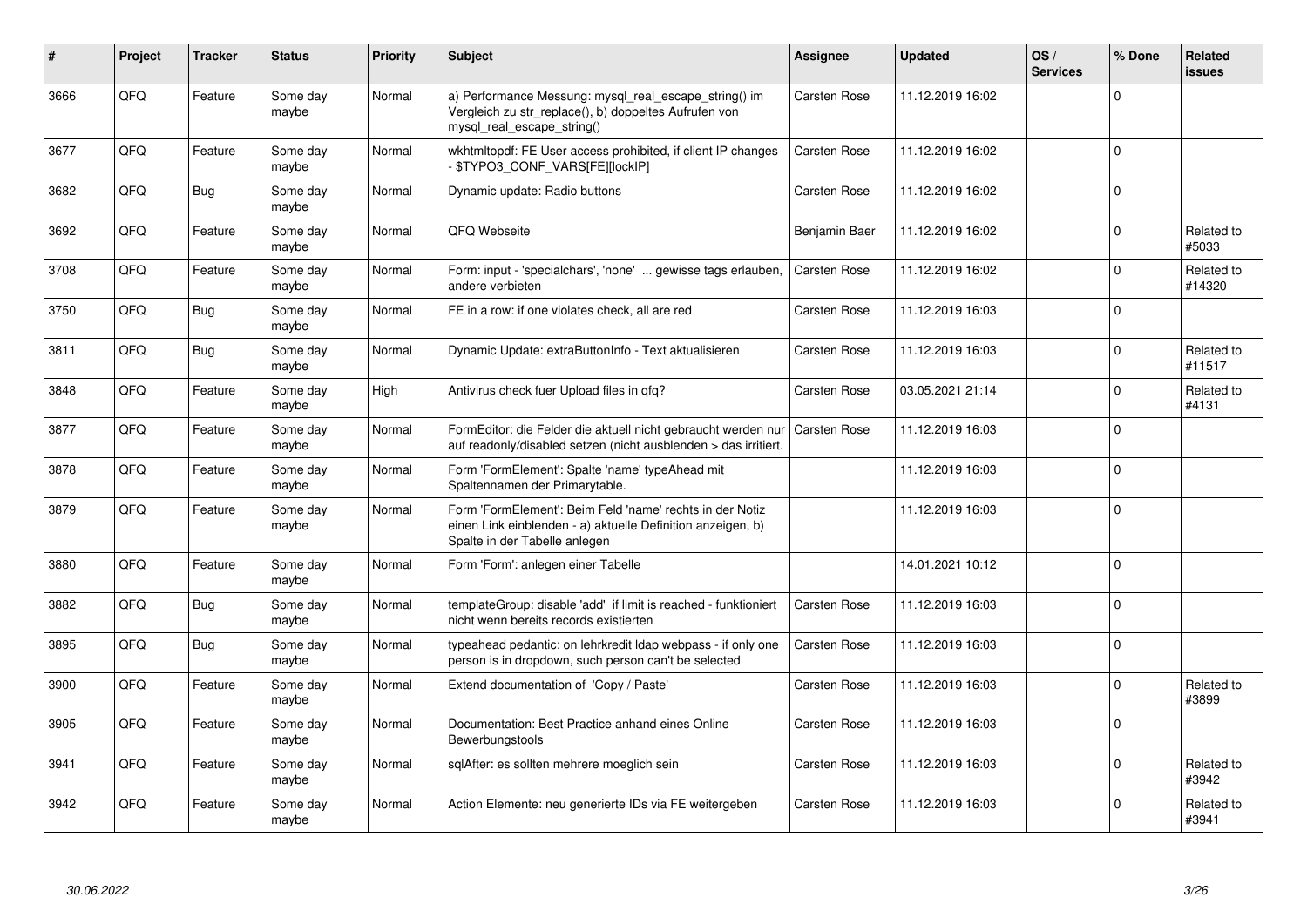| #    | Project | <b>Tracker</b> | <b>Status</b>     | <b>Priority</b> | <b>Subject</b>                                                                                                          | <b>Assignee</b>     | <b>Updated</b>   | OS/<br><b>Services</b> | % Done      | Related<br><b>issues</b>                    |
|------|---------|----------------|-------------------|-----------------|-------------------------------------------------------------------------------------------------------------------------|---------------------|------------------|------------------------|-------------|---------------------------------------------|
| 3947 | QFQ     | Feature        | Some day<br>maybe | Normal          | Attack detectect: logout current user                                                                                   | <b>Carsten Rose</b> | 11.12.2019 16:03 |                        | 0           | Related to<br>#5458,<br>Related to<br>#6299 |
| 3967 | QFQ     | Feature        | Some day<br>maybe | High            | Report: Checkbox, Radio, Dropdown, Input welches ohne<br>Submit funktioniert - 'Inline-Form'                            | <b>Carsten Rose</b> | 03.05.2021 21:14 |                        | $\Omega$    |                                             |
| 3990 | QFQ     | Feature        | Some day<br>maybe | High            | custom class definition: add space automatically                                                                        | <b>Carsten Rose</b> | 03.05.2021 21:14 |                        | $\Omega$    |                                             |
| 3991 | QFQ     | Feature        | Some day<br>maybe | Normal          | report: Columnname '_skipWrap' skips 'fbeg', 'fend'                                                                     | <b>Carsten Rose</b> | 11.12.2019 16:03 |                        | $\mathbf 0$ |                                             |
| 4008 | QFQ     | <b>Bug</b>     | Some day<br>maybe | Normal          | FormElemen.type=sendmail: wrong 'TO' if 'real<br>name <rea@mail.to>' is used</rea@mail.to>                              | <b>Carsten Rose</b> | 11.12.2019 16:03 |                        | $\Omega$    |                                             |
| 4026 | QFQ     | Feature        | Some day<br>maybe | Normal          | sqlLog.sql: log number of FE.id                                                                                         | Carsten Rose        | 11.12.2019 16:03 |                        | $\Omega$    | Related to<br>#5458                         |
| 4027 | QFQ     | Feature        | Some day<br>maybe | Normal          | Missing: orange 'check' / 'bullet'                                                                                      |                     | 11.12.2019 16:03 |                        | $\Omega$    |                                             |
| 4092 | QFQ     | <b>Bug</b>     | Some day<br>maybe | Normal          | 1) Logging verbessern wann welches FE warum ausgefuehrt<br>wird, 2) Documentation: Best Practice Template Group         | Carsten Rose        | 01.02.2020 23:19 |                        | $\Omega$    | Related to<br>#3504                         |
| 4122 | QFQ     | <b>Bug</b>     | Some day<br>maybe | Normal          | file: Render Mode hat keinen Effekt                                                                                     |                     | 11.12.2019 16:03 |                        | $\Omega$    |                                             |
| 4138 | QFQ     | Bug            | Some day<br>maybe | Normal          | style fehlt                                                                                                             |                     | 11.12.2019 16:03 |                        | $\mathbf 0$ |                                             |
| 4197 | QFQ     | Feature        | Some day<br>maybe | Normal          | Unit Test fuer JSON Stream von QuickFormQuery.php ><br>doForm()                                                         | <b>Carsten Rose</b> | 11.12.2019 16:03 |                        | $\mathbf 0$ |                                             |
| 4258 | QFQ     | Feature        | Some day<br>maybe | High            | <b>System Defaults: Forms</b>                                                                                           | <b>Carsten Rose</b> | 03.05.2021 21:14 |                        | $\Omega$    |                                             |
| 4259 | QFQ     | Feature        | Some day<br>maybe | Normal          | Instant trigger a cron job                                                                                              | Carsten Rose        | 11.12.2019 16:03 |                        | $\Omega$    |                                             |
| 4279 | QFQ     | <b>Bug</b>     | Some day<br>maybe | High            | config.linkVars lost                                                                                                    | <b>Carsten Rose</b> | 03.05.2021 21:14 |                        | $\Omega$    |                                             |
| 4293 | QFQ     | <b>Bug</b>     | Some day<br>maybe | Normal          | Download broken if token 'd:' is missing - but no error<br>message                                                      | <b>Carsten Rose</b> | 11.12.2019 16:03 |                        | $\Omega$    | Related to<br>#7514                         |
| 4328 | QFQ     | <b>Bug</b>     | Some day<br>maybe | Normal          | Error Message: Show FE name/number on problems in FE                                                                    | <b>Carsten Rose</b> | 01.02.2020 23:20 |                        | $\Omega$    |                                             |
| 4330 | QFQ     | Feature        | Some day<br>maybe | Normal          | Error Message: report missing {{ / }} in sqlUpdate, sqlInsert,<br>sqlDelete, sqlAfter, sqlBefore in FE action elements. | <b>Carsten Rose</b> | 01.02.2020 23:20 |                        | $\mathbf 0$ |                                             |
| 4343 | QFQ     | Feature        | Some day<br>maybe | Normal          | Link: Classifier to add 'attributes'                                                                                    | Carsten Rose        | 01.02.2020 23:20 |                        | $\mathbf 0$ | Related to<br>#14077                        |
| 4349 | QFQ     | Feature        | Some day<br>maybe | Normal          | link download: downloaded external URL to<br>deliver/concatenate - check mimetipe and handle it correctly               | Carsten Rose        | 11.12.2019 16:02 |                        | $\mathbf 0$ |                                             |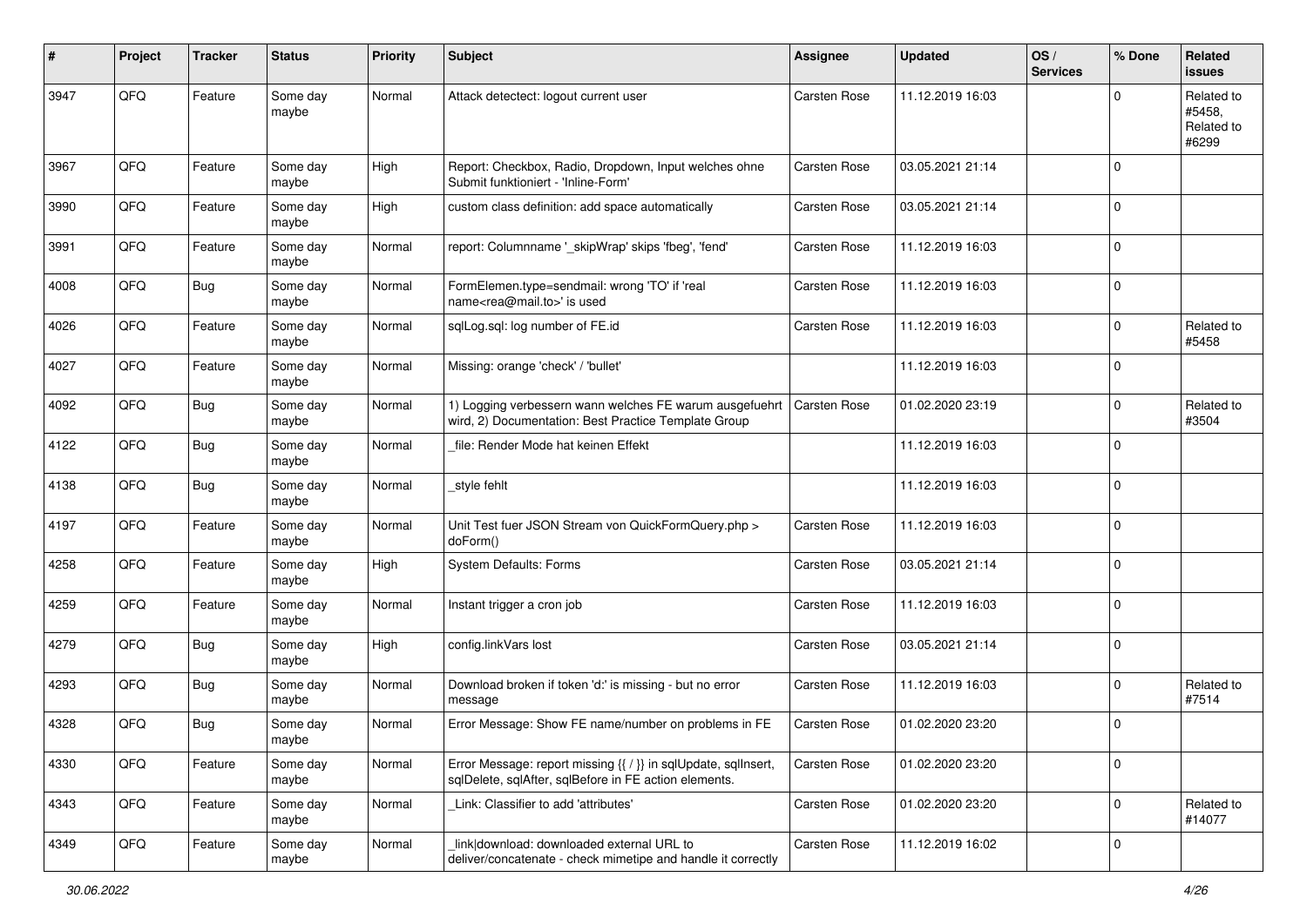| #    | Project | <b>Tracker</b> | <b>Status</b>     | <b>Priority</b> | <b>Subject</b>                                                                                                                                           | <b>Assignee</b>     | <b>Updated</b>   | OS/<br><b>Services</b> | % Done      | Related<br><b>issues</b>                    |
|------|---------|----------------|-------------------|-----------------|----------------------------------------------------------------------------------------------------------------------------------------------------------|---------------------|------------------|------------------------|-------------|---------------------------------------------|
| 4365 | QFQ     | Feature        | Some day<br>maybe | Normal          | Multi Language: new way of config                                                                                                                        | <b>Carsten Rose</b> | 01.02.2020 23:20 |                        | $\mathbf 0$ |                                             |
| 4398 | QFQ     | <b>Bug</b>     | Some day<br>maybe | Normal          | Typeahead: mouse click in a prefilled input opens a single<br>item dropdown with the current value - click on it seems to<br>set the value, not the key. | Benjamin Baer       | 01.02.2020 23:20 |                        | $\mathbf 0$ | Related to<br>#4457                         |
| 4420 | QFQ     | Feature        | Some day<br>maybe | Normal          | Client: Local Storage - store the changes of a form, local in<br>the browser.                                                                            | Benjamin Baer       | 11.12.2019 16:02 |                        | $\mathsf 0$ |                                             |
| 4433 | QFQ     | Feature        | Some day<br>maybe | Normal          | Log when SIP will be destroyed by QFQ for any (security)<br>reason                                                                                       |                     | 01.02.2020 23:20 |                        | $\mathbf 0$ | Related to<br>#4432,<br>Related to<br>#5458 |
| 4435 | QFQ     | Feature        | Some day<br>maybe | Normal          | Report: striptags - specify allowed tags                                                                                                                 |                     | 01.02.2020 23:20 |                        | $\mathbf 0$ |                                             |
| 4439 | QFQ     | Feature        | Some day<br>maybe | Normal          | Log: report all actions fired by an FE Element, incl. the<br>original directive (slaveld, sqllnsert, )                                                   |                     | 01.02.2020 23:20 |                        | $\mathbf 0$ | Related to<br>#4432,<br>Related to<br>#5458 |
| 4440 | QFQ     | Feature        | Some day<br>maybe | Normal          | Manual.rst: explain how to. expand PHP Session to 4h                                                                                                     |                     | 11.12.2019 16:02 |                        | $\Omega$    |                                             |
| 4441 | QFQ     | <b>Bug</b>     | Some day<br>maybe | Normal          | \$ SERVER Vars sollten nur aus dem Store genommen<br>werden - Code entsprechend anpassen.                                                                |                     | 11.12.2019 16:02 |                        | $\mathbf 0$ |                                             |
| 4442 | QFQ     | Feature        | Some day<br>maybe | Normal          | Special Column Name: _link - new symbol G (Glyph) to<br>choose any available symbol                                                                      |                     | 11.12.2019 16:02 |                        | $\Omega$    |                                             |
| 4443 | QFQ     | Feature        | Some day<br>maybe | Normal          | Form: multiple secondary tables                                                                                                                          |                     | 01.02.2020 23:20 |                        | $\mathbf 0$ |                                             |
| 4444 | QFQ     | Feature        | Some day<br>maybe | Normal          | FE.type=upload: detect mime type                                                                                                                         |                     | 11.12.2019 16:02 |                        | $\mathsf 0$ | Related to<br>#4303                         |
| 4445 | QFQ     | Feature        | Some day<br>maybe | Normal          | template group: Option to simulate fieldset                                                                                                              |                     | 28.06.2021 14:11 |                        | $\mathbf 0$ |                                             |
| 4446 | QFQ     | Feature        | Some day<br>maybe | Normal          | New FE get same feldContainerId as last modifed FE                                                                                                       |                     | 01.02.2020 23:20 |                        | $\mathsf 0$ |                                             |
| 4454 | QFQ     | <b>Bug</b>     | Some day<br>maybe | Normal          | Required Elements: multiple elements in a row - whole row<br>marked if only one input is empty.                                                          | Benjamin Baer       | 01.02.2020 23:20 |                        | $\mathbf 0$ |                                             |
| 4528 | QFQ     | <b>Bug</b>     | Some day<br>maybe | Normal          | extraButtonLock mit SQLAhead Bug                                                                                                                         | <b>Carsten Rose</b> | 01.02.2020 23:19 |                        | $\mathbf 0$ |                                             |
| 4536 | QFO     | Feature        | Some day<br>maybe | Normal          | FE upload: problem with delete if mutliple uploads an<br>FE.name="                                                                                       |                     | 01.02.2020 23:20 |                        | $\mathsf 0$ |                                             |
| 4546 | QFQ     | <b>Bug</b>     | Some day<br>maybe | Normal          | NH: SIP storage is destroyed                                                                                                                             |                     | 01.02.2020 23:20 |                        | $\mathbf 0$ |                                             |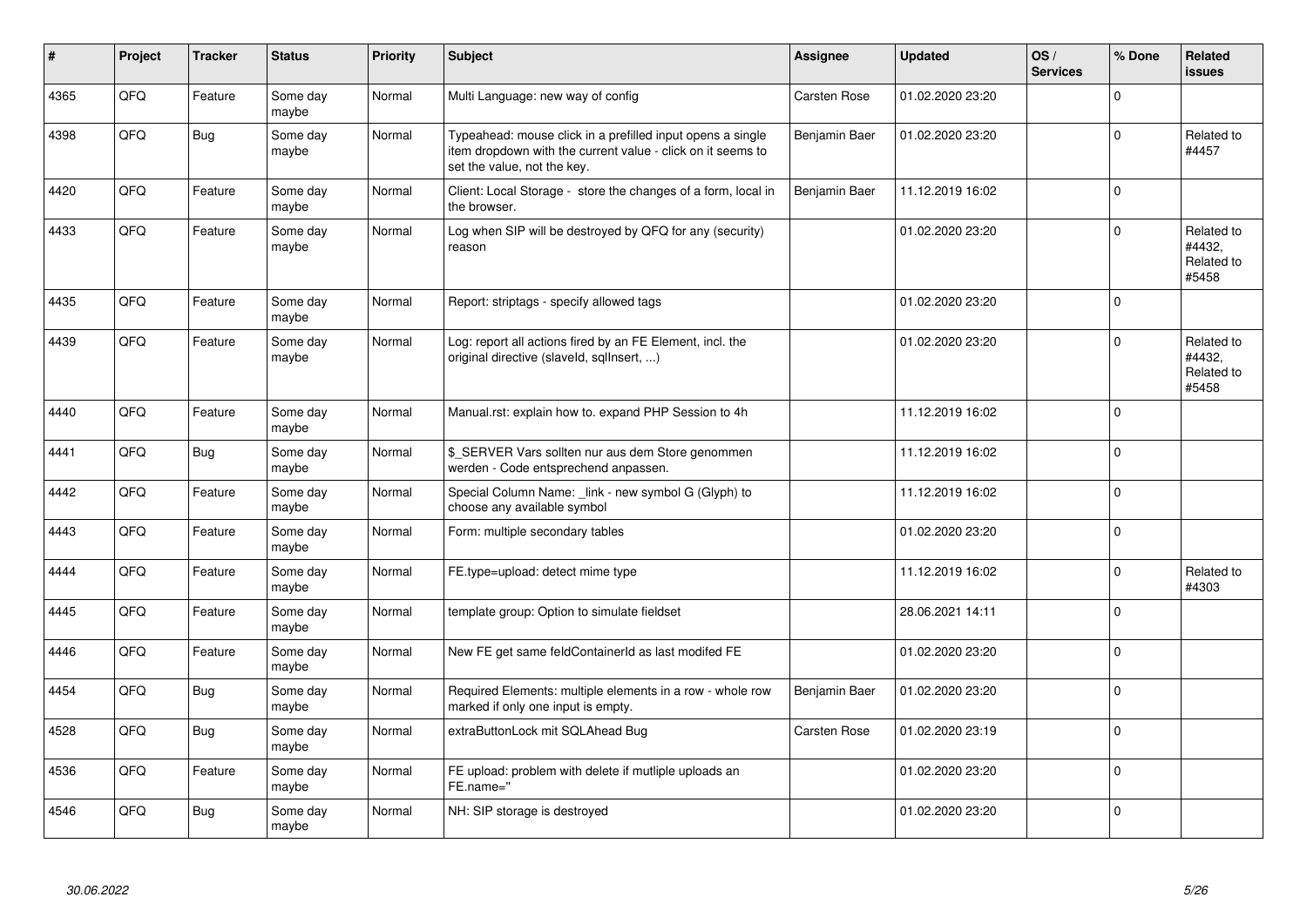| #    | Project | <b>Tracker</b> | <b>Status</b>     | <b>Priority</b> | <b>Subject</b>                                                                                                                                                | <b>Assignee</b>     | <b>Updated</b>   | OS/<br><b>Services</b> | % Done      | Related<br><b>issues</b>                       |
|------|---------|----------------|-------------------|-----------------|---------------------------------------------------------------------------------------------------------------------------------------------------------------|---------------------|------------------|------------------------|-------------|------------------------------------------------|
| 4549 | QFQ     | <b>Bug</b>     | Some day<br>maybe | Normal          | TemplateGroups: FE.type SELECT loose selected value<br>after save                                                                                             | Carsten Rose        | 01.02.2020 23:20 |                        | O           | Related to<br>#4548,<br>Related to<br>#4771    |
| 4551 | QFQ     | Feature        | Some day<br>maybe | Normal          | Set 'pills' via dynamicUpdate to show/hide/disabled                                                                                                           |                     | 01.02.2020 23:20 |                        | $\Omega$    | Related to<br>#3752                            |
| 4583 | QFQ     | <b>Bug</b>     | Some day<br>maybe | Normal          | Dynamic Update bei TypeAhead Feldern                                                                                                                          | Carsten Rose        | 01.02.2020 23:19 |                        | $\Omega$    |                                                |
| 4606 | QFQ     | Feature        | Some day<br>maybe | Normal          | link: qualifier to render bootstrap button                                                                                                                    | Carsten Rose        | 01.02.2020 23:19 |                        | $\mathbf 0$ |                                                |
| 4626 | QFQ     | Feature        | Some day<br>maybe | Normal          | Mobile View: 'classBody=qfq-form-right' makes no sense                                                                                                        |                     | 01.02.2020 23:20 |                        | $\Omega$    |                                                |
| 4627 | QFQ     | Feature        | Some day<br>maybe | Normal          | dbupdate: all tables - check 'create', 'modified' if it is possible<br>to change to default 'CURRENT_TIMESTAMP' and modified<br>'ON UPDATE CURRENT_TIMESTAMP' |                     | 01.02.2020 23:20 |                        | $\mathbf 0$ |                                                |
| 4640 | QFQ     | Feature        | Some day<br>maybe | Normal          | Rename System Forms                                                                                                                                           |                     | 01.02.2020 23:20 |                        | $\mathbf 0$ |                                                |
| 4650 | QFQ     | Feature        | Some day<br>maybe | Normal          | Convert html to doc/rtf                                                                                                                                       | Carsten Rose        | 01.02.2020 23:20 |                        | $\Omega$    | Related to<br>#10704                           |
| 4651 | QFQ     | <b>Bug</b>     | Some day<br>maybe | Normal          | "Loading document" Modal wird angezeigt bei uzhcd type=2<br>Ansicht                                                                                           | <b>Carsten Rose</b> | 01.02.2020 23:20 |                        | $\Omega$    |                                                |
| 4652 | QFQ     | Feature        | Some day<br>maybe | Normal          | UZH CD: Weiterleitung auf benutzerdefinierte 403/404 Seite                                                                                                    | Carsten Rose        | 01.02.2020 23:20 |                        | $\Omega$    |                                                |
| 4659 | QFQ     | <b>Bug</b>     | Some day<br>maybe | Normal          | infoButtonExtra                                                                                                                                               | Carsten Rose        | 01.02.2020 23:20 |                        | $\mathbf 0$ |                                                |
| 4719 | QFQ     | Feature        | Some day<br>maybe | Normal          | Custom Message in Client in case of 'Browser tab close,<br>modification will be lost'                                                                         |                     | 01.02.2020 23:20 |                        | $\mathbf 0$ |                                                |
| 4757 | QFQ     | Feature        | Some day<br>maybe | Normal          | Test subrecord: download links ok? Links ok?                                                                                                                  | Carsten Rose        | 01.02.2020 23:20 |                        | $\mathbf 0$ |                                                |
| 4771 | QFQ     | <b>Bug</b>     | Some day<br>maybe | Normal          | qfq: select-down-values empty after save (edit-form for<br>program administrators)                                                                            | Carsten Rose        | 01.02.2020 23:20 |                        | $\Omega$    | Related to<br>#4549, Has<br>duplicate<br>#4282 |
| 4816 | QFQ     | Feature        | Some day<br>maybe | Normal          | Templates for QFQ Reports (Tables, Radios, )                                                                                                                  |                     | 01.02.2020 23:20 |                        | 0           |                                                |
| 4839 | QFO     | Feature        | Some day<br>maybe | Normal          | qfq-handle in <head> Abschnitt</head>                                                                                                                         | Carsten Rose        | 11.12.2019 16:02 |                        | $\mathbf 0$ |                                                |
| 4869 | QFQ     | Feature        | Some day<br>maybe | Normal          | Dynamic Update (show, hide, readonly?, required?) for<br>Template Group Elements                                                                              | Carsten Rose        | 01.02.2020 23:19 |                        | $\mathbf 0$ | Related to<br>#4865                            |
| 4872 | QFO     | Feature        | Some day<br>maybe | Normal          | Fields of Typo3 page available in STORE TYPO3                                                                                                                 | Carsten Rose        | 01.02.2020 23:19 |                        | 0           |                                                |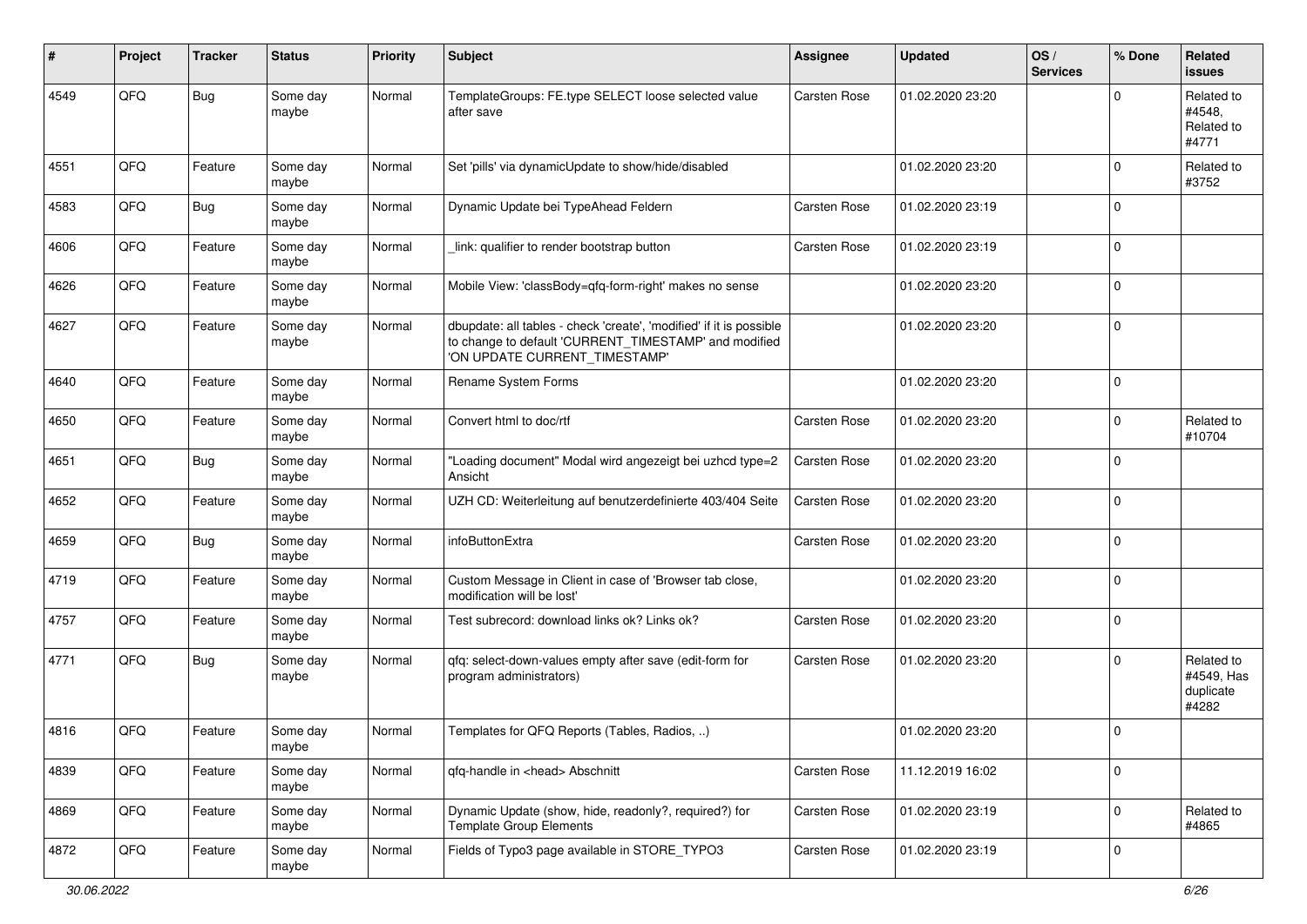| #    | Project | <b>Tracker</b> | <b>Status</b>     | <b>Priority</b> | <b>Subject</b>                                                                                                       | Assignee            | <b>Updated</b>   | OS/<br><b>Services</b> | % Done      | Related<br><b>issues</b>                    |
|------|---------|----------------|-------------------|-----------------|----------------------------------------------------------------------------------------------------------------------|---------------------|------------------|------------------------|-------------|---------------------------------------------|
| 4956 | QFQ     | Feature        | Some day<br>maybe | Normal          | Sendmail: Benutzerdefinierte Headers                                                                                 | <b>Carsten Rose</b> | 11.12.2019 16:02 |                        | $\Omega$    |                                             |
| 4974 | QFQ     | Feature        | Some day<br>maybe | Normal          | Long polling - inform all listening clients of changes                                                               |                     | 11.12.2019 16:02 |                        | $\mathbf 0$ |                                             |
| 5021 | QFQ     | Bug            | Some day<br>maybe | Normal          | FE.typ=extra - during save displays error 'datum2' already<br>filled in STORE_SIP - the value is stored nevertheless | <b>Carsten Rose</b> | 01.02.2020 23:19 |                        | $\Omega$    | Related to<br>#3875                         |
| 5024 | QFQ     | Feature        | Some day<br>maybe | Normal          | Fabric: Generate PDF with edits                                                                                      | Benjamin Baer       | 01.02.2020 23:20 |                        | $\Omega$    | Related to<br>#10704                        |
| 5129 | QFQ     | Feature        | Some day<br>maybe | Normal          | Reports: SQL fuer x Achse und y Achse                                                                                |                     | 11.12.2019 16:02 |                        | $\Omega$    |                                             |
| 5132 | QFQ     | Feature        | Some day<br>maybe | Normal          | Error Message sendmail missing attachment: more details                                                              | Carsten Rose        | 01.02.2020 23:19 |                        | $\Omega$    |                                             |
| 5160 | QFQ     | Feature        | Some day<br>maybe | Normal          | QFQ collaborative / together.js, ShareJS, y-js, collaborative,                                                       |                     | 11.12.2019 16:02 |                        | $\mathbf 0$ |                                             |
| 5342 | QFQ     | Feature        | Some day<br>maybe | Normal          | link - with HTML Attributes                                                                                          |                     | 01.02.2020 23:20 |                        | 0           | Related to<br>#14077                        |
| 5389 | QFQ     | Feature        | Some day<br>maybe | Normal          | QFQ Design: Multline label / note                                                                                    | Benjamin Baer       | 01.02.2020 23:19 |                        | 0           |                                             |
| 5428 | QFQ     | Feature        | Some day<br>maybe | Normal          | secure thumbnail: late render on access.                                                                             | Carsten Rose        | 01.02.2020 23:20 |                        | $\Omega$    |                                             |
| 5452 | QFQ     | Feature        | Some day<br>maybe | Normal          | Thumbnails from PDF: bad quality                                                                                     |                     | 01.02.2020 23:20 |                        | $\Omega$    |                                             |
| 5455 | QFQ     | Feature        | Some day<br>maybe | Normal          | Mail Redirects grld abhaengig                                                                                        |                     | 01.02.2020 23:20 |                        | $\mathbf 0$ |                                             |
| 5480 | QFQ     | Feature        | Some day<br>maybe | Normal          | QFQ: Dokumentation mit Screenshots versehen                                                                          | <b>Carsten Rose</b> | 01.02.2020 23:20 |                        | $\Omega$    | Related to<br>#9879                         |
| 5548 | QFQ     | Feature        | Some day<br>maybe | Normal          | 801 Textfiles/Scriptfiles als Thumbnail                                                                              | Carsten Rose        | 07.03.2022 16:26 |                        | $\mathbf 0$ |                                             |
| 5557 | QFQ     | <b>Bug</b>     | Some day<br>maybe | Normal          | Form load: STORE_RECORD filled, but should be empty                                                                  | Carsten Rose        | 01.02.2020 23:19 |                        | $\mathbf 0$ |                                             |
| 5579 | QFQ     | Feature        | Some day<br>maybe | Normal          | Enhance Doc / Presentation: variable type 'link column type'                                                         | <b>Carsten Rose</b> | 01.02.2020 23:19 |                        | 0           |                                             |
| 5665 | QFQ     | Feature        | Some day<br>maybe | Normal          | Versuch das '{{!' nicht mehr noetig ist.                                                                             | <b>Carsten Rose</b> | 01.02.2020 23:20 |                        | 0           | Related to<br>#7432,<br>Related to<br>#7434 |
| 5706 | QFQ     | <b>Bug</b>     | Some day<br>maybe | Normal          | upload: fileDestination needs to be sanatized                                                                        | <b>Carsten Rose</b> | 01.02.2020 23:19 |                        | $\mathbf 0$ |                                             |
| 5768 | QFQ     | <b>Bug</b>     | Some day<br>maybe | Normal          | '{{pageLanguage:T}}' missing if QFQ is called via api                                                                | Carsten Rose        | 01.02.2020 23:19 |                        | $\mathbf 0$ |                                             |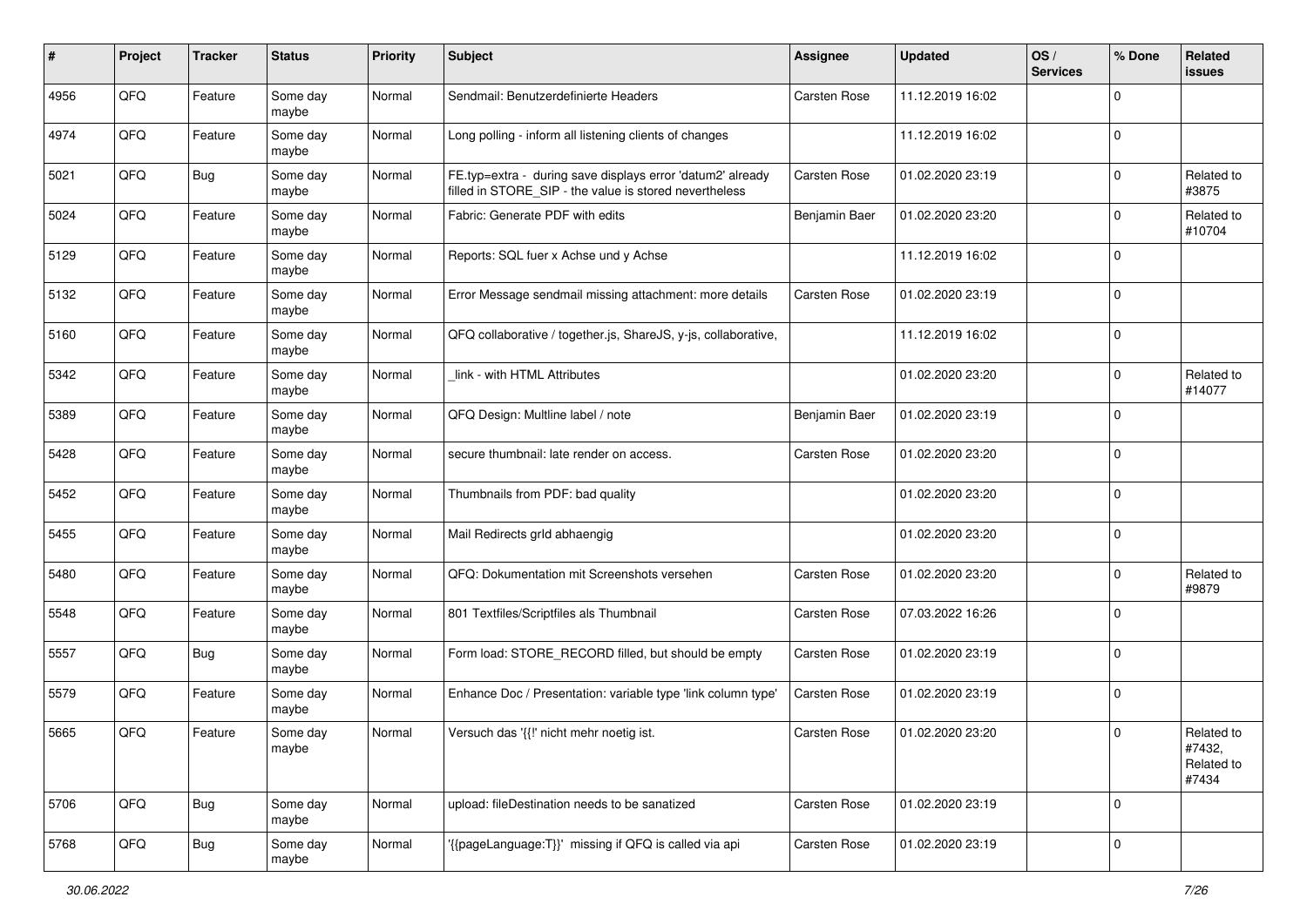| #    | Project | <b>Tracker</b> | <b>Status</b>     | <b>Priority</b> | <b>Subject</b>                                                                    | <b>Assignee</b>     | <b>Updated</b>   | OS/<br><b>Services</b> | % Done      | Related<br><b>issues</b> |
|------|---------|----------------|-------------------|-----------------|-----------------------------------------------------------------------------------|---------------------|------------------|------------------------|-------------|--------------------------|
| 5783 | QFQ     | Feature        | Some day<br>maybe | Normal          | <b>BPMN View/Edit</b>                                                             |                     | 11.12.2019 16:02 |                        | $\Omega$    |                          |
| 5805 | QFQ     | Feature        | Some day<br>maybe | Normal          | TypeAHead SQL value instead of key stored                                         |                     | 01.02.2020 23:19 |                        | $\mathbf 0$ | Related to<br>#5444      |
| 5850 | QFQ     | Feature        | Some day<br>maybe | Normal          | Deployment: In QFQ Doc best practice fuer zeitgemaesses<br>Deployment beschreiben |                     | 01.02.2020 23:20 |                        | $\Omega$    |                          |
| 5851 | QFQ     | Feature        | Some day<br>maybe | Normal          | Queue System implementieren: MQTT, RabbitMQ                                       |                     | 01.02.2020 23:20 |                        | $\Omega$    | Related to<br>#5715      |
| 5852 | QFQ     | Feature        | Some day<br>maybe | Normal          | Logging: mail.log / sql.log - im FE anzeigen und via AJAX<br>aktualisieren        | <b>Carsten Rose</b> | 01.02.2020 23:19 |                        | $\Omega$    | Related to<br>#5885      |
| 5877 | QFQ     | <b>Bug</b>     | Some day<br>maybe | Normal          | FE.type=note:bsColumn strange behaviour                                           |                     | 01.02.2020 23:19 |                        | $\Omega$    |                          |
| 5892 | QFQ     | Feature        | Some day<br>maybe | Normal          | QFQ should use T3 API to manipulate FE GROUP<br>membership                        |                     | 01.02.2020 23:20 |                        | $\Omega$    |                          |
| 5893 | QFQ     | Feature        | Some day<br>maybe | Normal          | Edit on double-click                                                              |                     | 01.02.2020 23:19 |                        | $\Omega$    | Related to<br>#5894      |
| 5895 | QFQ     | Feature        | Some day<br>maybe | Normal          | Tutorial: List of all QFQ Features                                                |                     | 01.02.2020 23:19 |                        | $\Omega$    |                          |
| 5923 | QFQ     | Feature        | Some day<br>maybe | Normal          | fillStoreSystemBySqlLate                                                          |                     | 01.02.2020 23:19 |                        | $\Omega$    |                          |
| 5983 | QFQ     | Feature        | Some day<br>maybe | Normal          | Form Submit (save & update): normalize date/-time FE                              | Carsten Rose        | 01.02.2020 23:19 |                        | $\Omega$    |                          |
| 5991 | QFQ     | <b>Bug</b>     | Some day<br>maybe | Normal          | URLs with ' ' or long parameter are problematic                                   | <b>Carsten Rose</b> | 01.02.2020 23:19 |                        | $\Omega$    |                          |
| 6083 | QFQ     | Feature        | Some day<br>maybe | Normal          | Dynamic Update: Value Check via SQL                                               |                     | 11.12.2019 16:02 |                        | $\Omega$    |                          |
| 6084 | QFQ     | Feature        | Some day<br>maybe | Normal          | New escape type: 'D' - convert date                                               |                     | 01.02.2020 23:19 |                        | $\Omega$    |                          |
| 6288 | QFQ     | Feature        | Some day<br>maybe | Normal          | Best Practice: Erklaeren wie man ein Formular ganz in<br>'weiss' erstellen kann   |                     | 11.12.2019 16:02 |                        | $\Omega$    |                          |
| 6299 | QFQ     | Feature        | Some day<br>maybe | Normal          | Attack detection: log table with invalid SIP access                               |                     | 11.12.2019 16:02 |                        | $\Omega$    | Related to<br>#3947      |
| 6515 | QFQ     | Feature        | Some day<br>maybe | Normal          | Formular: Felder dynamisch ein/ausblenden                                         |                     | 11.12.2019 16:02 |                        | $\Omega$    |                          |
| 6704 | QFQ     | Feature        | Some day<br>maybe | Normal          | Upload Mode: Bilder in Notizen rechts sollen aktuellen<br>Upload repräsentieren.  |                     | 01.02.2020 23:19 |                        | $\Omega$    | Related to<br>#3264      |
| 6715 | QFQ     | Feature        | Some day<br>maybe | Normal          | Code-Refactoring: dbArray vereinheitlichen                                        | Carsten Rose        | 11.12.2019 16:02 |                        | $\Omega$    |                          |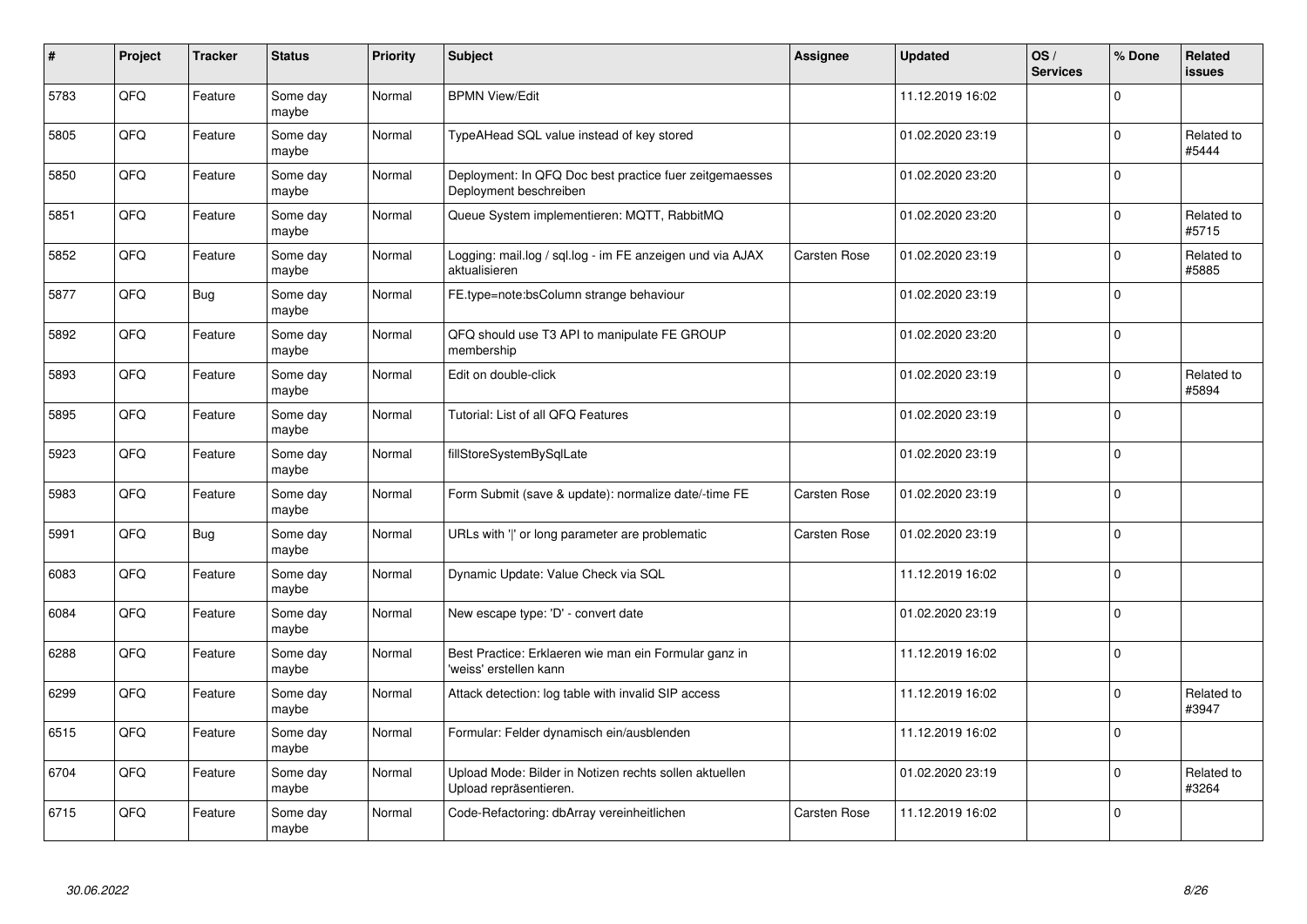| #    | Project | <b>Tracker</b> | <b>Status</b>     | <b>Priority</b> | Subject                                                                                        | <b>Assignee</b>     | <b>Updated</b>   | OS/<br><b>Services</b> | % Done      | Related<br><b>issues</b> |
|------|---------|----------------|-------------------|-----------------|------------------------------------------------------------------------------------------------|---------------------|------------------|------------------------|-------------|--------------------------|
| 6970 | QFQ     | Feature        | Some day<br>maybe | Normal          | tablesorter: default fuer 'sortReset' aendern von 'Ctrl' zu 'Alt'                              | Benjamin Baer       | 01.02.2020 23:21 |                        | $\Omega$    |                          |
| 6972 | QFQ     | Feature        | Some day<br>maybe | Normal          | Fabric Clipboard / cross browser tab                                                           | Benjamin Baer       | 01.02.2020 23:21 |                        | $\Omega$    |                          |
| 6992 | QFQ     | Feature        | Some day<br>maybe | Normal          | DB exception: Syntax Highlight                                                                 |                     | 11.12.2019 16:01 |                        | $\Omega$    | Related to<br>#5450      |
| 7100 | QFQ     | Feature        | Some day<br>maybe | Normal          | Download: log access, max downloads, time limit                                                |                     | 01.02.2020 23:19 |                        | $\Omega$    |                          |
| 7101 | QFQ     | <b>Bug</b>     | Some day<br>maybe | Normal          | 'form' in SIP and 'report' - breaks                                                            |                     | 01.02.2020 23:20 |                        | $\Omega$    |                          |
| 7104 | QFQ     | Feature        | Some day<br>maybe | Normal          | Manual: hint about escaping if '\r' appears in mail body                                       |                     | 11.12.2019 16:01 |                        | $\Omega$    |                          |
| 7105 | QFQ     | Feature        | Some day<br>maybe | Normal          | Beispiel wie man in einer zweiten Tabelle speichert.                                           |                     | 11.12.2019 16:01 |                        | $\Omega$    |                          |
| 7106 | QFQ     | Feature        | Some day<br>maybe | Normal          | Beispiel Nummerierung von Rows in Report                                                       |                     | 11.12.2019 16:01 |                        | $\Omega$    |                          |
| 7107 | QFQ     | Feature        | Some day<br>maybe | Normal          | Showcase Registration Tool: Anmeldung / Administration :<br>Liste Anmeldungen / Emaileinaldung | Carsten Rose        | 11.12.2019 16:01 |                        | $\Omega$    |                          |
| 7108 | QFQ     | Feature        | Some day<br>maybe | Normal          | QFQ Wrap Elements                                                                              |                     | 11.12.2019 16:01 |                        | $\Omega$    |                          |
| 7229 | QFQ     | Feature        | Some day<br>maybe | Normal          | New FormElement.type: Button                                                                   |                     | 01.02.2021 12:32 |                        | $\mathbf 0$ |                          |
| 7278 | QFQ     | Feature        | Some day<br>maybe | Normal          | Form: Wert vordefinieren der immer gesetzt wird                                                |                     | 02.05.2021 09:27 |                        | $\Omega$    |                          |
| 7281 | QFQ     | <b>Bug</b>     | Some day<br>maybe | Normal          | Subrecords: on large screen separator line too short                                           |                     | 01.02.2020 23:19 |                        | $\Omega$    |                          |
| 7336 | QFQ     | Feature        | Some day<br>maybe | Normal          | PDF Upload: disallow PDFs with specific Meta information                                       | <b>Carsten Rose</b> | 11.12.2019 16:01 |                        | $\mathbf 0$ |                          |
| 7402 | QFQ     | <b>Bug</b>     | Some day<br>maybe | Normal          | thumbnail cache: outdated picture when permission denied<br>and permission resolved.           |                     | 01.02.2020 23:20 |                        | $\Omega$    |                          |
| 7452 | QFQ     | Feature        | Some day<br>maybe | Normal          | automate deployment new QFQ version                                                            | Carsten Rose        | 16.09.2021 15:10 |                        | $\Omega$    |                          |
| 7453 | QFQ     | Feature        | Some day<br>maybe | Normal          | import / export forms QFQ                                                                      | Carsten Rose        | 16.09.2021 15:10 |                        | $\Omega$    |                          |
| 7456 | QFQ     | <b>Bug</b>     | Some day<br>maybe | Low             | Todos in Code: solve or make ticket                                                            | Carsten Rose        | 16.09.2021 15:10 |                        | $\Omega$    |                          |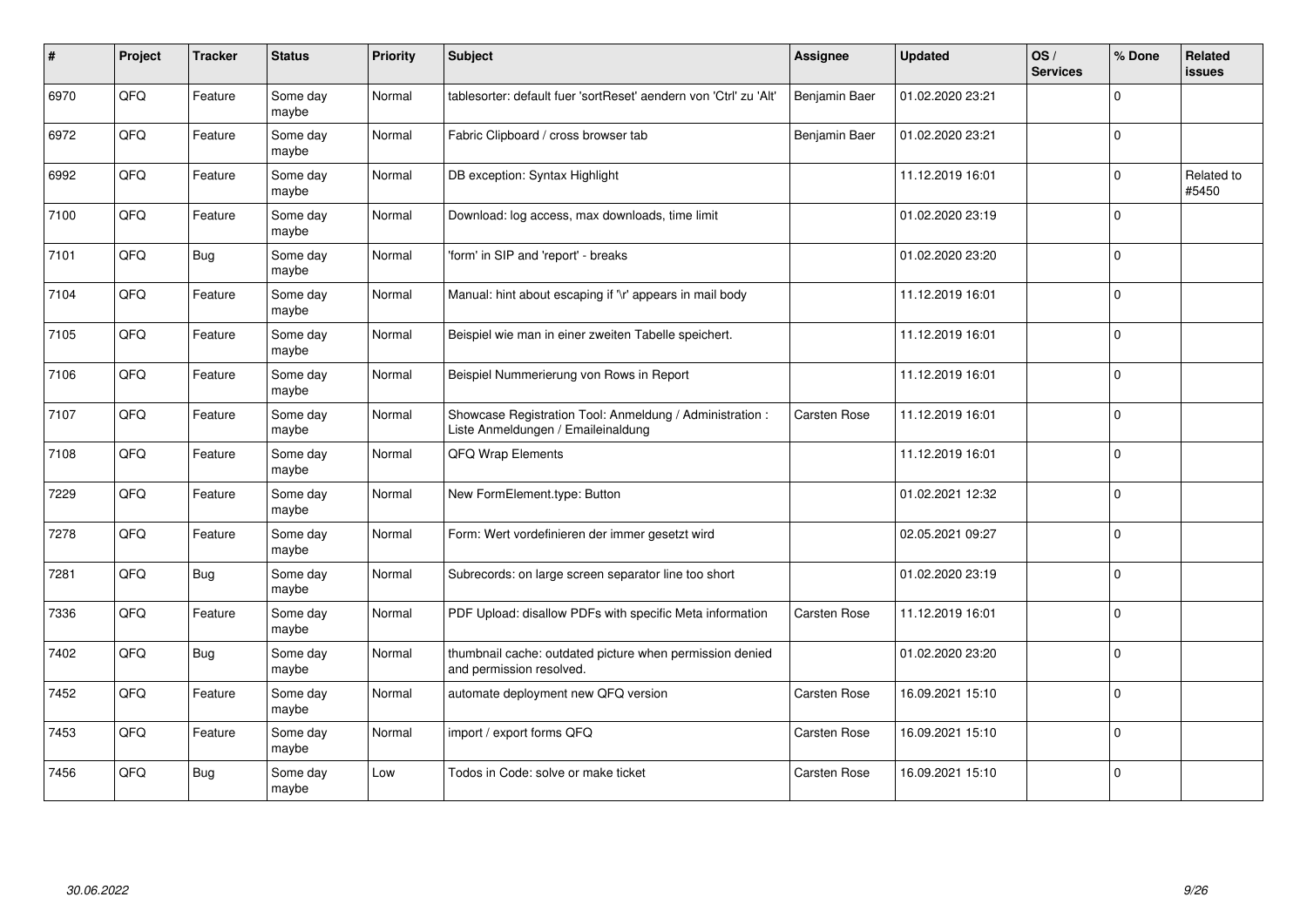| ∦    | Project | <b>Tracker</b> | <b>Status</b>     | <b>Priority</b> | <b>Subject</b>                                                           | Assignee            | <b>Updated</b>   | OS/<br><b>Services</b> | % Done      | Related<br>issues                                                      |
|------|---------|----------------|-------------------|-----------------|--------------------------------------------------------------------------|---------------------|------------------|------------------------|-------------|------------------------------------------------------------------------|
| 7732 | QFQ     | Feature        | Some day<br>maybe | Normal          | Javascript: Lazy Loading der add on libs                                 | Benjamin Baer       | 08.06.2022 10:38 |                        | $\Omega$    | Related to<br>#12611,<br>Related to<br>#12490,<br>Related to<br>#10013 |
| 7921 | QFQ     | Feature        | Some day<br>maybe | Normal          | Rest API Export: URL kuerzer machen                                      |                     | 01.02.2020 23:19 |                        | $\Omega$    |                                                                        |
| 8056 | QFQ     | Feature        | Some day<br>maybe | Normal          | Termin Organisation (Reservation)                                        |                     | 01.02.2020 23:19 |                        | $\Omega$    | Related to<br>#8658                                                    |
| 8101 | QFQ     | Feature        | Some day<br>maybe | Normal          | Password hash: support further hashing methods                           | <b>Carsten Rose</b> | 16.09.2021 15:10 |                        | $\Omega$    |                                                                        |
| 8106 | QFQ     | <b>Bug</b>     | Some day<br>maybe | Normal          | Dynamic Update: Feld kann nicht auf empty zurückgesetzt<br>werden        | Carsten Rose        | 11.12.2019 16:01 |                        | $\Omega$    |                                                                        |
| 8520 | QFQ     | Feature        | Some day<br>maybe | Normal          | Bring QFQ to Composer                                                    | <b>Carsten Rose</b> | 16.09.2021 15:10 |                        | $\Omega$    |                                                                        |
| 8586 | QFQ     | Feature        | Some day<br>maybe | Normal          | QFQ: Enhance Error message for 'record not found'                        | <b>Carsten Rose</b> | 16.09.2021 15:10 |                        | $\Omega$    |                                                                        |
| 8892 | QFQ     | Feature        | Some day<br>maybe | Normal          | Display and Edit SQL Comments in Form Editor                             | Carsten Rose        | 11.12.2019 16:01 |                        | $\Omega$    |                                                                        |
| 8894 | QFQ     | Feature        | Some day<br>maybe | Normal          | Documentation Tags Usable in QFQ Application                             | <b>Carsten Rose</b> | 11.12.2019 16:01 |                        | $\mathbf 0$ |                                                                        |
| 9020 | QFQ     | <b>Bug</b>     | Some day<br>maybe | Normal          | radio mit buttonClass und dynamicUpdate lassen sich nicht<br>kombinieren |                     | 11.12.2019 16:01 |                        | $\Omega$    |                                                                        |
| 9024 | QFQ     | <b>Bug</b>     | Some day<br>maybe | Normal          | QFQ Einarbeitung                                                         |                     | 01.02.2020 15:56 |                        | $\Omega$    |                                                                        |
| 9126 | QFQ     | <b>Bug</b>     | Some day<br>maybe | Normal          | hidden Form elements are present in page source                          |                     | 02.01.2021 18:41 |                        | $\Omega$    |                                                                        |
| 9130 | QFQ     | Feature        | Some day<br>maybe | Normal          | tablesorter: Automatic Row numbering / Zeilenummer                       | Benjamin Baer       | 01.02.2020 23:22 |                        | $\Omega$    |                                                                        |
| 9281 | QFQ     | <b>Bug</b>     | Some day<br>maybe | Normal          | Allow STRICT_TRANS_TABLES                                                | <b>Carsten Rose</b> | 02.01.2021 18:43 |                        | $\Omega$    |                                                                        |
| 9579 | QFQ     | Feature        | Some day<br>maybe | Normal          | Multiform with Process Row                                               | <b>Carsten Rose</b> | 11.12.2019 16:01 |                        | $\Omega$    |                                                                        |
| 9669 | QFO     | <b>Bug</b>     | Some day<br>maybe | Normal          | Checkbox / Template Group: radio/checkbox visible broken<br>after 'add'  | Carsten Rose        | 16.06.2021 13:47 |                        | $\Omega$    | Related to<br>#8091                                                    |
| 9704 | QFQ     | Feature        | Some day<br>maybe | Normal          | Thumbnails Generieren beim Splitten von PDF Files                        | Carsten Rose        | 11.12.2019 16:01 |                        | $\Omega$    |                                                                        |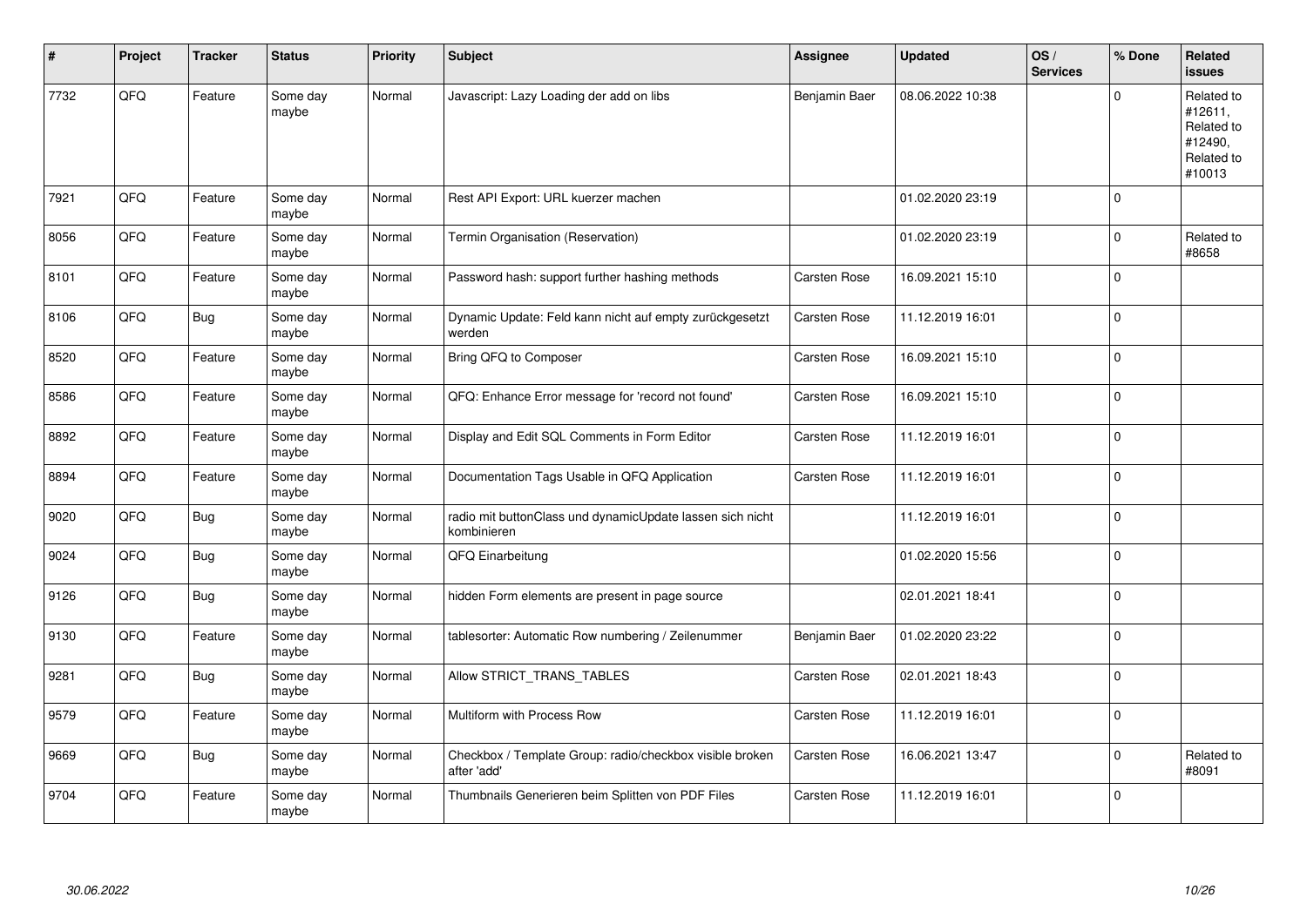| #     | Project | <b>Tracker</b> | <b>Status</b>     | <b>Priority</b> | <b>Subject</b>                                  | Assignee            | <b>Updated</b>   | OS/<br><b>Services</b> | % Done      | Related<br><b>issues</b>                                              |
|-------|---------|----------------|-------------------|-----------------|-------------------------------------------------|---------------------|------------------|------------------------|-------------|-----------------------------------------------------------------------|
| 10013 | QFQ     | Feature        | Some day<br>maybe | Normal          | FE.typ=editor: CodeMirror                       | <b>Carsten Rose</b> | 08.06.2022 10:37 |                        | $\mathbf 0$ | Related to<br>#12611,<br>Related to<br>#12490,<br>Related to<br>#7732 |
| 10095 | QFQ     | Feature        | Some day<br>maybe | Normal          | Generic Gitlab Integration into QFQ             | <b>Carsten Rose</b> | 16.09.2021 15:10 |                        | $\mathbf 0$ |                                                                       |
| 10116 | QFQ     | Feature        | Some day<br>maybe | Normal          | TypeAhead: Tag - show inside 'input' element    | Carsten Rose        | 16.09.2021 15:09 |                        | $\mathbf 0$ |                                                                       |
| 10716 | QFQ     | Feature        | Some day<br>maybe | Normal          | Business Logic mit Externen Skripten            | Carsten Rose        | 16.09.2021 15:10 |                        | $\mathbf 0$ | Related to<br>#10713,<br>Related to<br>#8217                          |
| 10738 | QFQ     | Feature        | Some day<br>maybe | Normal          | CORS headers for external API requests          |                     | 10.06.2020 14:00 |                        | $\mathbf 0$ |                                                                       |
| 10745 | QFQ     | Feature        | Some day<br>maybe | Normal          | <b>Tablesorter Excel Export</b>                 | Carsten Rose        | 16.09.2021 15:09 |                        | $\mathbf 0$ |                                                                       |
| 11036 | QFQ     | Feature        | Some day<br>maybe | Normal          | inline report editor permissions                | Carsten Rose        | 16.09.2021 15:09 |                        | $\mathbf 0$ | Related to<br>#11323                                                  |
| 11217 | QFQ     | Feature        | Some day<br>maybe | Normal          | <b>Extend Script Functionality</b>              | Carsten Rose        | 16.09.2021 15:10 |                        | $\mathbf 0$ |                                                                       |
| 11322 | QFQ     | Feature        | Some day<br>maybe | Normal          | Form Element JSON - (multiline parameter field) | Carsten Rose        | 16.09.2021 15:10 |                        | $\mathbf 0$ |                                                                       |
| 11323 | QFQ     | Feature        | Some day<br>maybe | Normal          | Report Frontend Editor Modal + Codemirror       | Carsten Rose        | 16.09.2021 15:10 |                        | $\mathbf 0$ | Related to<br>#11036                                                  |
| 12315 | QFQ     | Feature        | Some day<br>maybe | Normal          | Form History (Diffs) / Backups                  | Carsten Rose        | 16.09.2021 15:10 |                        | $\mathbf 0$ |                                                                       |
| 12337 | QFQ     | Feature        | Some day<br>maybe | Normal          | Database.php: better caching                    | Carsten Rose        | 16.09.2021 15:10 |                        | $\mathbf 0$ |                                                                       |
| 12611 | QFQ     | Feature        | Some day<br>maybe | Normal          | Refactoring: Bootstrap with Lazy Loading        | Carsten Rose        | 08.06.2022 10:37 |                        | $\mathbf 0$ | Related to<br>#12490,<br>Related to<br>#10013,<br>Related to<br>#7732 |
| 13608 | QFQ     | Feature        | Some day<br>maybe | Normal          | Automatic Browser Language Redirect             | Enis Nuredini       | 17.06.2022 08:35 |                        | $\mathbf 0$ |                                                                       |
| 5894  | QFQ     | Feature        | Feedback          | Normal          | Typeahead in Report: show/hide rows dynamically | Carsten Rose        | 18.02.2022 08:50 |                        | $\mathbf 0$ | Related to<br>#5893,<br>Related to<br>#5885                           |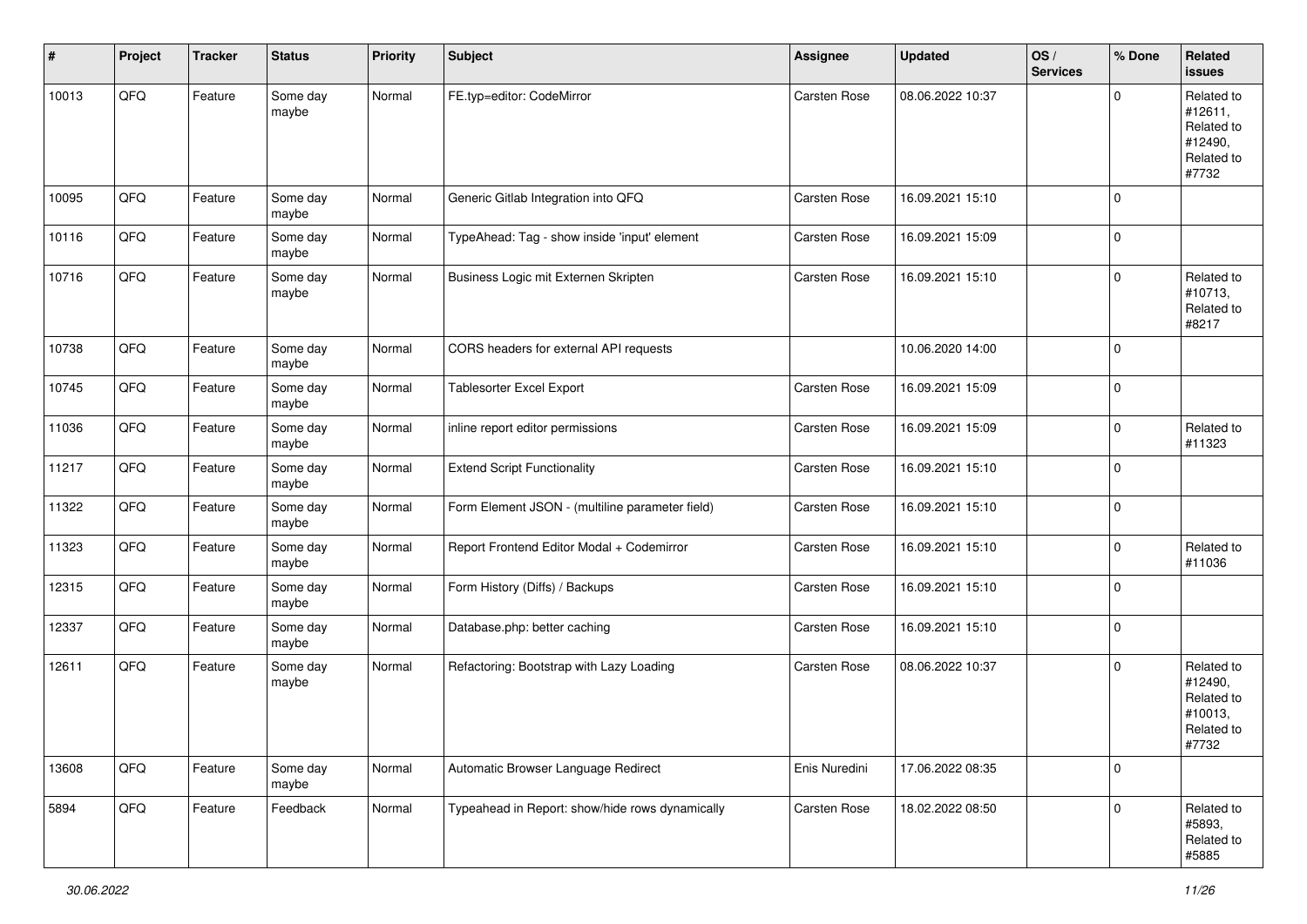| #     | Project | <b>Tracker</b> | <b>Status</b>              | <b>Priority</b> | <b>Subject</b>                                                           | <b>Assignee</b>     | <b>Updated</b>   | OS/<br><b>Services</b> | % Done      | Related<br><b>issues</b>                                                                                                       |
|-------|---------|----------------|----------------------------|-----------------|--------------------------------------------------------------------------|---------------------|------------------|------------------------|-------------|--------------------------------------------------------------------------------------------------------------------------------|
| 8316  | QFQ     | Bug            | Feedback                   | Normal          | Documentation/Behaviour for Nested Queries and<br>Record-Store confusing | Nicola Chiapolini   | 20.11.2019 09:14 |                        | $\Omega$    |                                                                                                                                |
| 9052  | QFQ     | Feature        | Feedback                   | High            | Report: CodeMirror with SQL Syntax Highlight in FE                       | Enis Nuredini       | 08.06.2022 10:25 |                        | $\mathbf 0$ |                                                                                                                                |
| 9535  | QFQ     | <b>Bug</b>     | Feedback                   | Normal          | Report:  AS '_vertical' - column to wide - vertical >> rot45,<br>rot90   | Benjamin Baer       | 01.02.2020 15:56 |                        | $\mathbf 0$ |                                                                                                                                |
| 9548  | QFQ     | Feature        | Feedback                   | High            | FormElement: Pattern mismatch - optional report only on<br>focus lost    | Benjamin Baer       | 03.05.2021 21:14 |                        | 0           |                                                                                                                                |
| 9898  | QFQ     | Bug            | Feedback                   | Normal          | Formular trotz Timeout gespeichert                                       | Benjamin Baer       | 01.02.2020 15:56 |                        | $\Omega$    |                                                                                                                                |
| 10124 | QFQ     | Feature        | Feedback                   | Normal          | qfq AAI-Login                                                            | Karin Niffeler      | 07.05.2020 09:36 |                        | $\mathbf 0$ |                                                                                                                                |
| 10782 | QFQ     | Feature        | Feedback                   | Normal          | Tiny MCE: Image Upload                                                   | Enis Nuredini       | 16.05.2022 23:16 |                        | $\mathbf 0$ | Related to<br>#12452                                                                                                           |
| 11347 | QFQ     | Bug            | Feedback                   | Normal          | If Bedingungen funktionieren nicht korrekt                               | Christoph Fuchs     | 21.03.2021 20:37 |                        | $\mathbf 0$ |                                                                                                                                |
| 11630 | QFQ     | Bug            | Feedback                   | High            | Bitte check ob CALL() in 20.11.0 noch so funktioniert wie in<br>20.4.1   | Enis Nuredini       | 28.05.2022 13:45 |                        | $\Omega$    | Related to<br>#11325                                                                                                           |
| 12546 | QFQ     | <b>Bug</b>     | Feedback                   | Normal          | Branch 'Development' - Unit Tests mit dirty workaround<br>angepasst      | Carsten Rose        | 19.03.2022 17:48 |                        | $\Omega$    |                                                                                                                                |
| 13767 | QFQ     | <b>Bug</b>     | Feedback                   | Normal          | date/time-picker: required shows up/down button orange                   | Enis Nuredini       | 16.05.2022 23:16 |                        | $\mathbf 0$ |                                                                                                                                |
| 13566 | QFQ     | Feature        | Ready to sync<br>(develop) | Normal          | Delete config-example.gfg.php file                                       | <b>Carsten Rose</b> | 23.12.2021 09:25 |                        | $\Omega$    |                                                                                                                                |
| 4194  | QFQ     | Feature        | In Progress                | Normal          | Bootstrap 4 ist jetzt offiziel                                           |                     | 03.05.2021 20:47 |                        | $\mathbf 0$ | Related to<br>#10114                                                                                                           |
| 5695  | QFQ     | Feature        | In Progress                | Normal          | Multiform                                                                | Carsten Rose        | 02.01.2021 18:38 |                        | $\mathbf 0$ |                                                                                                                                |
| 6250  | QFQ     | Feature        | In Progress                | Normal          | Enhance layout: a) Subrecord, b) Subrecord-Title                         | Carsten Rose        | 01.02.2020 23:22 |                        | $\Omega$    | Related to<br>#5391                                                                                                            |
| 10443 | QFQ     | Feature        | In Progress                | Normal          | Konzept_api / _live                                                      | Carsten Rose        | 07.05.2020 09:39 |                        | $\mathbf 0$ |                                                                                                                                |
| 10661 | QFQ     | <b>Bug</b>     | In Progress                | Normal          | Typo3 Warnungen                                                          | Carsten Rose        | 07.09.2021 13:23 |                        | $\Omega$    | Related to<br>#12440                                                                                                           |
| 11076 | QFQ     | Feature        | In Progress                | Normal          | SELECT  AS _websocket                                                    | Carsten Rose        | 30.08.2020 17:49 |                        | $\mathbf 0$ |                                                                                                                                |
| 11517 | QFQ     | <b>Bug</b>     | In Progress                | Normal          | extraButtonInfo Broken for multiple FormElements                         | Carsten Rose        | 12.05.2022 13:12 |                        | $\Omega$    | Related to<br>#7890,<br>Related to<br>#3811, Has<br>duplicate<br>#10905, Has<br>duplicate<br>#10553, Has<br>duplicate<br>#6779 |
| 11980 | QFQ     | Feature        | In Progress                | Normal          | protected verzeichnis MUSS geschützt werden                              | Carsten Rose        | 07.09.2021 13:30 |                        | $\pmb{0}$   |                                                                                                                                |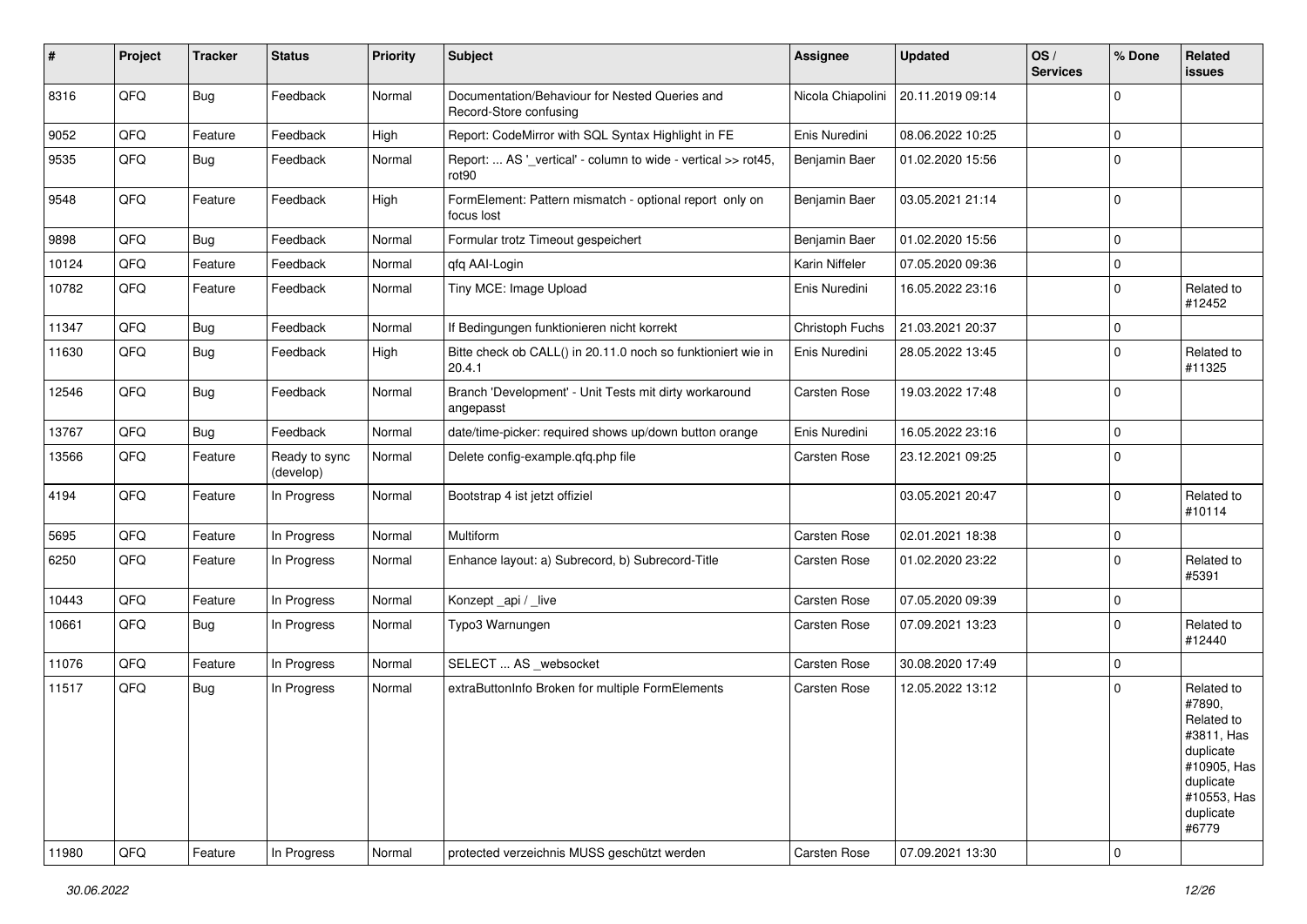| $\vert$ # | Project | <b>Tracker</b> | <b>Status</b> | <b>Priority</b> | <b>Subject</b>                                                                          | <b>Assignee</b>     | <b>Updated</b>   | OS/<br><b>Services</b> | % Done      | Related<br><b>issues</b>                                                                                                                                              |
|-----------|---------|----------------|---------------|-----------------|-----------------------------------------------------------------------------------------|---------------------|------------------|------------------------|-------------|-----------------------------------------------------------------------------------------------------------------------------------------------------------------------|
| 12439     | QFQ     | Feature        | In Progress   | Normal          | TinyMCE Paste from Word & Character Count/Limit                                         | <b>Carsten Rose</b> | 05.05.2021 22:15 |                        | $\Omega$    |                                                                                                                                                                       |
| 12508     | QFQ     | Bug            | In Progress   | High            | qfq Form: sendMail                                                                      | Karin Niffeler      | 19.03.2022 17:48 |                        | $\mathbf 0$ |                                                                                                                                                                       |
| 12630     | QFQ     | Feature        | In Progress   | Normal          | Input: date[time]: min / max values                                                     | Enis Nuredini       | 20.06.2022 18:31 |                        | $\Omega$    | Related to<br>#10096,<br>Related to<br>#14302.<br>Related to<br>#14303                                                                                                |
| 14175     | QFQ     | <b>Bug</b>     | In Progress   | Normal          | Opening a form with no QFQ Session cookie fails                                         | Carsten Rose        | 03.06.2022 10:40 |                        | $\Omega$    |                                                                                                                                                                       |
| 14323     | QFQ     | Bug            | In Progress   | Normal          | Report: render=both single - no impact                                                  | <b>Carsten Rose</b> | 19.06.2022 18:31 |                        | $\mathbf 0$ |                                                                                                                                                                       |
| 7602      | QFQ     | Feature        | ToDo          | High            | Multi Select: with checkboxes                                                           | Benjamin Baer       | 22.03.2022 09:07 |                        | $\Omega$    |                                                                                                                                                                       |
| 12262     | QFQ     | Feature        | ToDo          | Normal          | Form buttons on top: more customable                                                    | Enis Nuredini       | 17.06.2022 10:44 |                        | $\Omega$    | Related to<br>#13945, Has<br>duplicate<br>#4046, Has<br>duplicate<br>#10080                                                                                           |
| 12395     | QFQ     | <b>Bug</b>     | ToDo          | High            | QFQ Function: Result two times shown                                                    | Carsten Rose        | 18.02.2022 08:59 |                        | 0           |                                                                                                                                                                       |
| 12463     | QFQ     | <b>Bug</b>     | ToDo          | High            | QFQ Function: 'function' and 'sql' on same level - output of<br>sql is shown two times. | <b>Carsten Rose</b> | 15.12.2021 16:31 |                        | 0 I         |                                                                                                                                                                       |
| 13899     | QFQ     | <b>Bug</b>     | ToDo          | Normal          | Selenium: zum laufen bringen                                                            | Enis Nuredini       | 25.03.2022 10:24 |                        | $\mathbf 0$ |                                                                                                                                                                       |
| 14303     | QFQ     | Bug            | ToDo          | Normal          | datetime broken with picker                                                             | Enis Nuredini       | 17.06.2022 09:02 |                        | $\Omega$    | Related to<br>#12630                                                                                                                                                  |
| 14320     | QFQ     | Feature        | ToDo          | Normal          | Allow specific HTML Tags and Attributes: general, TinyMCE                               | Enis Nuredini       | 17.06.2022 10:44 |                        | $\mathbf 0$ | Related to<br>#12664,<br>Related to<br>#12039,<br>Related to<br>#11702.<br>Related to<br>#7239,<br>Related to<br>#3708,<br>Related to<br>#3646,<br>Related to<br>#880 |
| 3782      | QFQ     | Bug            | Priorize      | Normal          | Bei fehlerhafter Eingabe (z.B. Datum) sollte das erwartete<br>Format angezeigt werden   | Carsten Rose        | 01.02.2020 10:13 |                        | 0           |                                                                                                                                                                       |
| 3867      | QFQ     | Feature        | Priorize      | Normal          | Readonly Formular: Template Groups add/delete<br>ausbeldnen                             | <b>Carsten Rose</b> | 05.05.2021 22:12 |                        | 0           |                                                                                                                                                                       |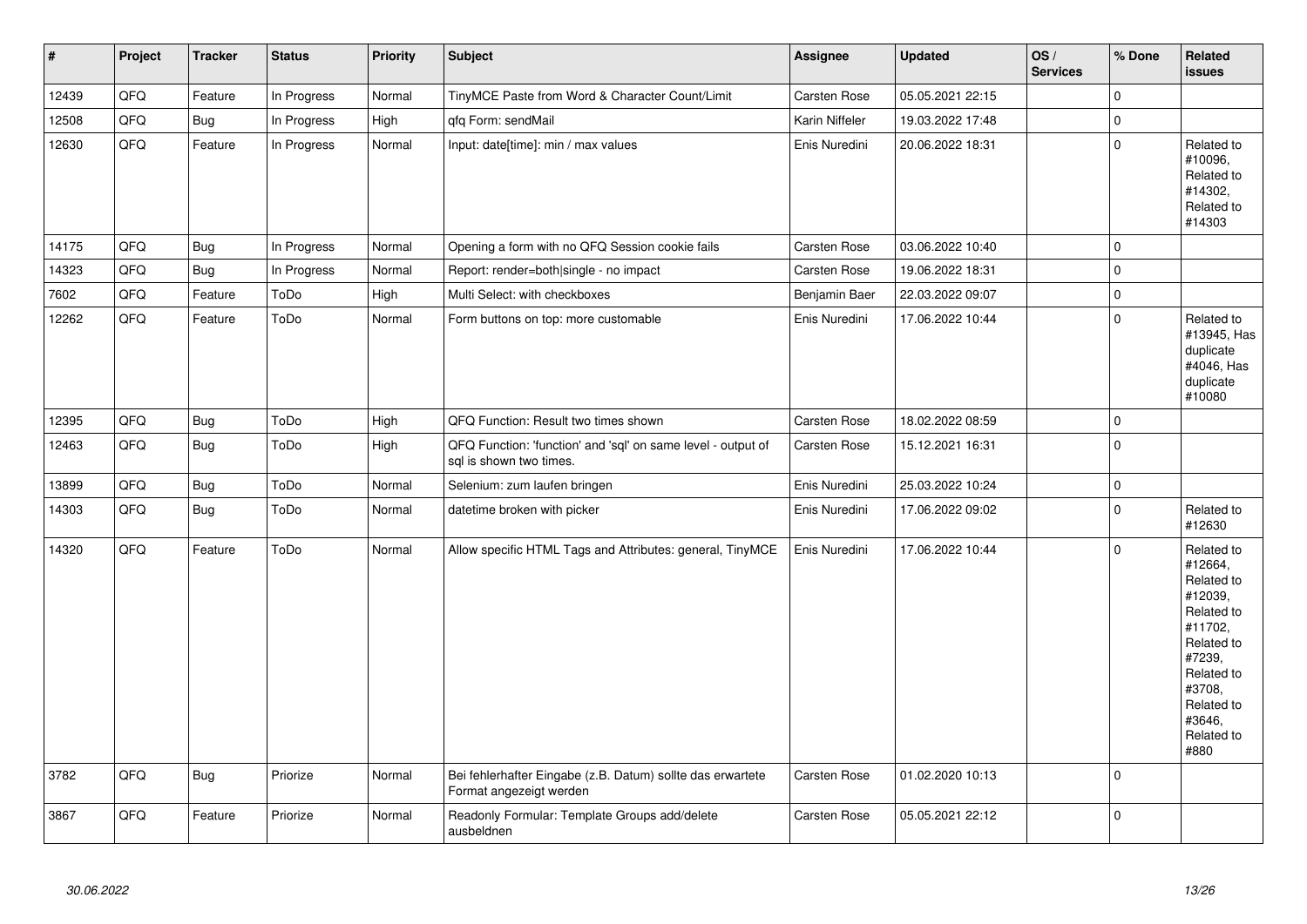| #    | Project | <b>Tracker</b> | <b>Status</b> | <b>Priority</b> | Subject                                                                                   | <b>Assignee</b>     | <b>Updated</b>   | OS/<br><b>Services</b> | % Done      | Related<br>issues                               |
|------|---------|----------------|---------------|-----------------|-------------------------------------------------------------------------------------------|---------------------|------------------|------------------------|-------------|-------------------------------------------------|
| 4457 | QFQ     | <b>Bug</b>     | Priorize      | Normal          | typeahead: pressing return to select an item, saves the form<br>and closes the form.      | Benjamin Baer       | 03.01.2022 08:01 |                        | $\Omega$    | Related to<br>#4398                             |
| 5366 | QFQ     | Feature        | Priorize      | Normal          | Saving with keyboard shortcuts                                                            | Benjamin Baer       | 21.03.2022 09:47 |                        | 0           |                                                 |
| 5562 | QFQ     | Feature        | Priorize      | Normal          | Drag'n'Drop fuer Uploads                                                                  | Benjamin Baer       | 21.03.2022 09:52 |                        | $\Omega$    | Related to<br>#9706                             |
| 5942 | QFQ     | Feature        | Priorize      | Normal          | 'L' and 'type': append to links, generate via '_link' by using 'u:'                       | <b>Carsten Rose</b> | 01.02.2020 10:13 |                        | $\Omega$    |                                                 |
| 6116 | QFQ     | <b>Bug</b>     | Priorize      | High            | value of checkbox not saved                                                               | <b>Carsten Rose</b> | 07.12.2021 17:19 |                        | $\Omega$    |                                                 |
| 6140 | QFQ     | Bug            | Priorize      | Normal          | QFQ DnD Sort: Locked fields                                                               | Benjamin Baer       | 21.03.2022 09:56 |                        | 0           |                                                 |
| 6224 | QFQ     | Feature        | Priorize      | Normal          | Dynamic update: fade in/out fields                                                        | Benjamin Baer       | 21.03.2022 09:50 |                        | 0           |                                                 |
| 6566 | QFQ     | Bug            | Priorize      | Normal          | Link Function 'delete': provided parameter missing on page<br>reload                      | Benjamin Baer       | 03.01.2022 08:08 |                        | 0           |                                                 |
| 6574 | QFQ     | Bug            | Priorize      | Normal          | qfq.log: Fehlermeldung wurde angezeigt, aber nicht geloggt                                | <b>Carsten Rose</b> | 01.02.2020 10:13 |                        | $\Omega$    |                                                 |
| 6801 | QFQ     | Feature        | Priorize      | Normal          | Fabric: Maximize / FullIscreen                                                            | Benjamin Baer       | 21.03.2022 09:56 |                        | $\Omega$    |                                                 |
| 6870 | QFQ     | Feature        | Priorize      | Normal          | Click on '_link' triggers an API call                                                     | Benjamin Baer       | 03.01.2022 08:25 |                        | 0           |                                                 |
| 6998 | QFQ     | Feature        | Priorize      | Normal          | Form: with debug=on show column information as tooltip of<br>column label                 | Carsten Rose        | 01.02.2020 10:13 |                        | $\Omega$    |                                                 |
| 7217 | QFQ     | Feature        | Priorize      | Normal          | Download: notice User if `_sip=?` is missing                                              | Carsten Rose        | 01.02.2020 10:13 |                        | 0           |                                                 |
| 7290 | QFQ     | Feature        | Priorize      | Normal          | FormEditor: title as textarea if LEN(title)>60                                            | Carsten Rose        | 01.02.2020 10:13 |                        | 0           | Blocked by<br>#7682                             |
| 7522 | QFQ     | Feature        | Priorize      | Normal          | Inserting default index.html to folder (Avoid Apache Indexing)                            | <b>Carsten Rose</b> | 01.02.2020 10:13 |                        | $\Omega$    |                                                 |
| 7616 | QFQ     | <b>Bug</b>     | Priorize      | Normal          | Selectlist with Enum & Dynamic Update                                                     | <b>Carsten Rose</b> | 01.02.2020 10:13 |                        | 0           |                                                 |
| 7630 | QFQ     | Feature        | Priorize      | Normal          | detailed error message for simple upload                                                  | <b>Carsten Rose</b> | 01.02.2020 10:13 |                        | 0           |                                                 |
| 7656 | QFQ     | Bug            | Priorize      | Normal          | FE with required, 'pattern' and 'extraButtonLock': always<br>complain about missing value | Carsten Rose        | 01.02.2020 10:13 |                        | $\Omega$    |                                                 |
| 7730 | QFQ     | Feature        | Priorize      | Normal          | SELECT Box: title in between                                                              | Benjamin Baer       | 01.02.2020 23:22 |                        | $\mathbf 0$ |                                                 |
| 7965 | QFQ     | Feature        | Priorize      | Normal          | Input type 'text' with visual format - currency                                           | Benjamin Baer       | 03.01.2022 07:45 |                        | $\mathbf 0$ |                                                 |
| 8034 | QFQ     | Feature        | Priorize      | Normal          | FormElement 'data': 22.22.2222 should not be accepted                                     | <b>Carsten Rose</b> | 01.02.2020 10:13 |                        | $\Omega$    |                                                 |
| 8037 | QFQ     | Bug            | Priorize      | Normal          | FE.type=upload (advanced mode): {{slaveId:V}} missing<br>during dynamic update            | Carsten Rose        | 01.02.2020 10:13 |                        | 0           |                                                 |
| 8044 | QFQ     | Feature        | Priorize      | Normal          | Transaction: a) Form, b) Report                                                           | Carsten Rose        | 05.05.2021 22:14 |                        | 0           | Related to<br>#8043                             |
| 8082 | QFQ     | Feature        | Priorize      | High            | Contact form without saving record                                                        | <b>Carsten Rose</b> | 07.12.2021 15:20 |                        | $\Omega$    | Related to<br>#8587,<br><b>Blocks</b><br>#11850 |
| 8204 | QFQ     | Feature        | Priorize      | High            | Position 'required mark'                                                                  | Carsten Rose        | 16.06.2021 13:44 |                        | 0           |                                                 |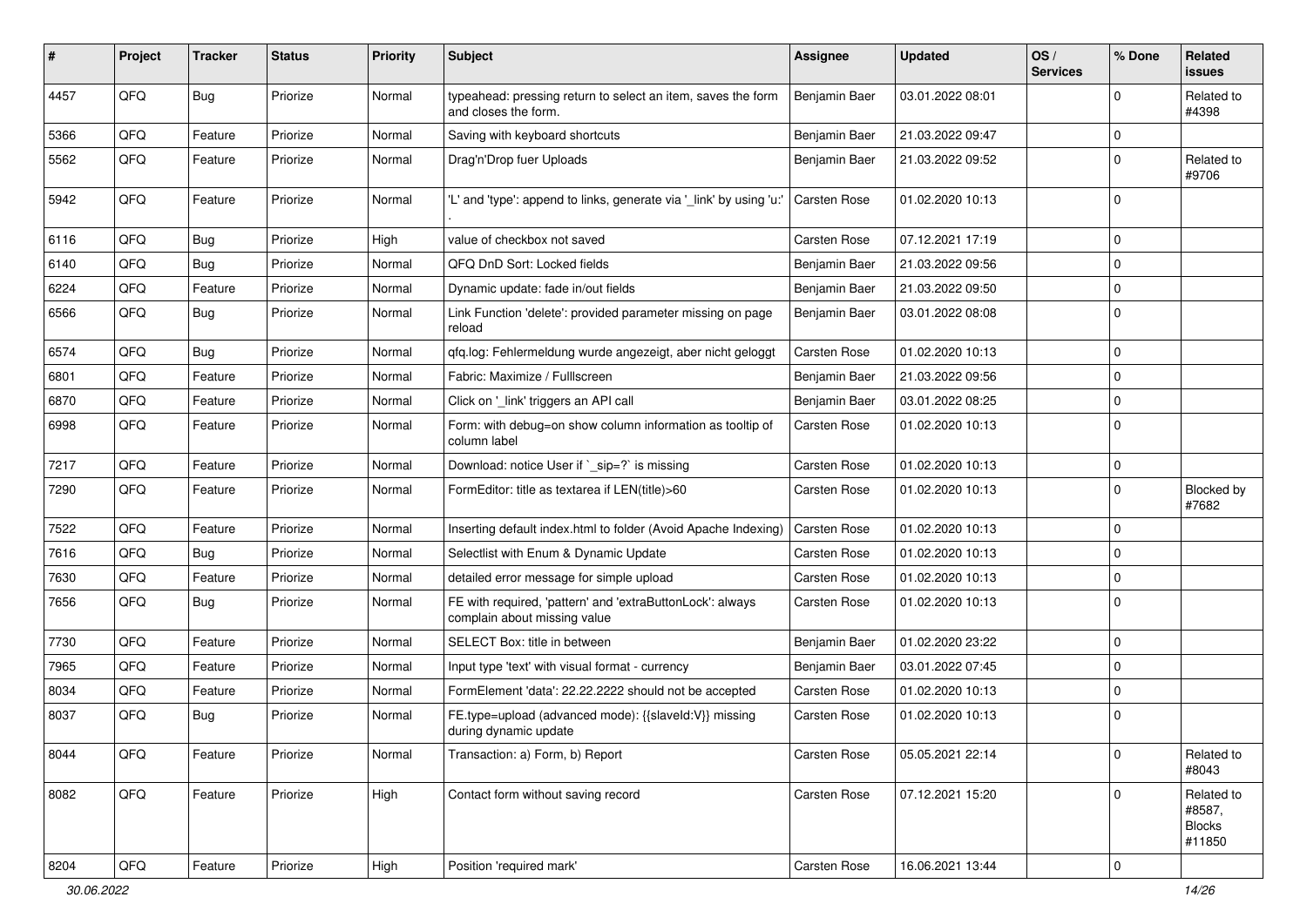| #     | Project | <b>Tracker</b> | <b>Status</b> | <b>Priority</b> | <b>Subject</b>                                                                                           | <b>Assignee</b>     | <b>Updated</b>   | OS/<br><b>Services</b> | % Done      | Related<br><b>issues</b>                                                |
|-------|---------|----------------|---------------|-----------------|----------------------------------------------------------------------------------------------------------|---------------------|------------------|------------------------|-------------|-------------------------------------------------------------------------|
| 8277  | QFQ     | Feature        | Priorize      | Normal          | fe.parameter.default=                                                                                    | Carsten Rose        | 01.02.2020 23:17 |                        | $\Omega$    | Related to<br>#8113                                                     |
| 8584  | QFQ     | Feature        | Priorize      | Normal          | FE 'Action' - never assign to Container (except Template<br>Group)                                       | <b>Carsten Rose</b> | 01.02.2020 10:13 |                        | $\mathbf 0$ |                                                                         |
| 8585  | QFQ     | Feature        | Priorize      | Normal          | Enhance Error message for 'unknown form'                                                                 | <b>Carsten Rose</b> | 01.02.2020 10:13 |                        | 0           |                                                                         |
| 8963  | QFQ     | Feature        | Priorize      | Normal          | Setting values in a store: flexible way                                                                  | Carsten Rose        | 05.05.2021 22:10 |                        | $\Omega$    | Related to<br>#8975                                                     |
| 9121  | QFQ     | <b>Bug</b>     | Priorize      | High            | sip links have r and __dbIndexData set                                                                   | <b>Carsten Rose</b> | 12.06.2021 10:41 |                        | $\Omega$    |                                                                         |
| 9135  | QFQ     | Feature        | Priorize      | Normal          | Progress Bar generic / replace old hourglass download<br>popup                                           | Benjamin Baer       | 03.01.2022 07:43 |                        | 0           |                                                                         |
| 9173  | QFQ     | <b>Bug</b>     | Priorize      | Urgent          | Stale Record Lock: Firefox                                                                               | <b>Carsten Rose</b> | 03.05.2021 21:14 |                        | 0           | Related to<br>#9789                                                     |
| 9346  | QFQ     | Feature        | Priorize      | Normal          | beforeSave: check if an upload is given                                                                  | Carsten Rose        | 11.06.2021 21:18 |                        | $\Omega$    |                                                                         |
| 9394  | QFQ     | Feature        | Priorize      | Normal          | REST: allow for non numerical ids in get requests                                                        | <b>Carsten Rose</b> | 05.05.2021 22:10 |                        | $\Omega$    |                                                                         |
| 9534  | QFQ     | <b>Bug</b>     | Priorize      | Urgent          | FE.type=upload: 'Unknown Mode: ID"                                                                       | <b>Carsten Rose</b> | 03.05.2021 21:14 |                        | $\Omega$    | Related to<br>#9532                                                     |
| 9668  | QFQ     | Feature        | Priorize      | Normal          | Form.mode: rename 'hidden' to 'hide'                                                                     | <b>Carsten Rose</b> | 05.05.2021 22:14 |                        | 0           | Related to<br>#6437                                                     |
| 9834  | QFQ     | <b>Bug</b>     | Priorize      | Normal          | Input elements with tag 'disabled' are missing on<br>form-submit: server option 'processReadOnly' broken | <b>Carsten Rose</b> | 07.12.2021 16:43 |                        | $\Omega$    | Related to<br>#9691,<br>Related to<br>#5305, Has<br>duplicate<br>#12331 |
| 9862  | QFQ     | <b>Bug</b>     | Priorize      | Normal          | Failed writing to sql mail qfq.log should throw an exception                                             | <b>Carsten Rose</b> | 01.02.2020 10:13 |                        | $\Omega$    |                                                                         |
| 9900  | QFQ     | Feature        | Priorize      | Normal          | Generic API Call: tt-content record >> JSON                                                              | <b>Carsten Rose</b> | 01.02.2020 10:13 |                        | $\mathbf 0$ |                                                                         |
| 9928  | QFQ     | Feature        | Priorize      | Normal          | SpecialColumnName: a) Deprecated: ' AS "_+tag " ', b)<br>New: ' AS "_ <tag1><tag2>"</tag2></tag1>        | Carsten Rose        | 01.02.2020 23:17 |                        | $\Omega$    | Related to<br>#9929                                                     |
| 9947  | QFQ     | <b>Bug</b>     | Priorize      | Normal          | Unwanted error message if missing 'typeAheadSqlPrefetch'                                                 | <b>Carsten Rose</b> | 01.02.2020 10:13 |                        | $\mathbf 0$ |                                                                         |
| 9958  | QFQ     | <b>Bug</b>     | Priorize      | Normal          | Broken subrecord query: no error message                                                                 | Carsten Rose        | 05.02.2021 15:15 |                        | $\Omega$    |                                                                         |
| 9968  | QFQ     | Feature        | Priorize      | Normal          | Tooltip in Links for Developer                                                                           | <b>Carsten Rose</b> | 01.02.2020 23:17 |                        | $\Omega$    |                                                                         |
| 9975  | QFQ     | Bug            | Priorize      | Normal          | Dropdown Menu: 'r:3' broken                                                                              | <b>Carsten Rose</b> | 01.02.2020 10:13 |                        | $\Omega$    |                                                                         |
| 10003 | QFQ     | Feature        | Priorize      | Normal          | fieldset: stronger visualize group                                                                       | Benjamin Baer       | 12.02.2020 08:13 |                        | 0           |                                                                         |
| 10005 | QFQ     | Feature        | Priorize      | Normal          | Report / special column name:  AS _calendar                                                              | Carsten Rose        | 03.06.2020 17:28 |                        | 0           |                                                                         |
| 10011 | QFQ     | Feature        | Priorize      | Normal          | Offer new STORE_TYPO3 Variable 'beUser', 'beEmail'                                                       | Carsten Rose        | 08.05.2021 09:51 |                        | 0           | Related to<br>#10012,<br>Related to<br>#12511                           |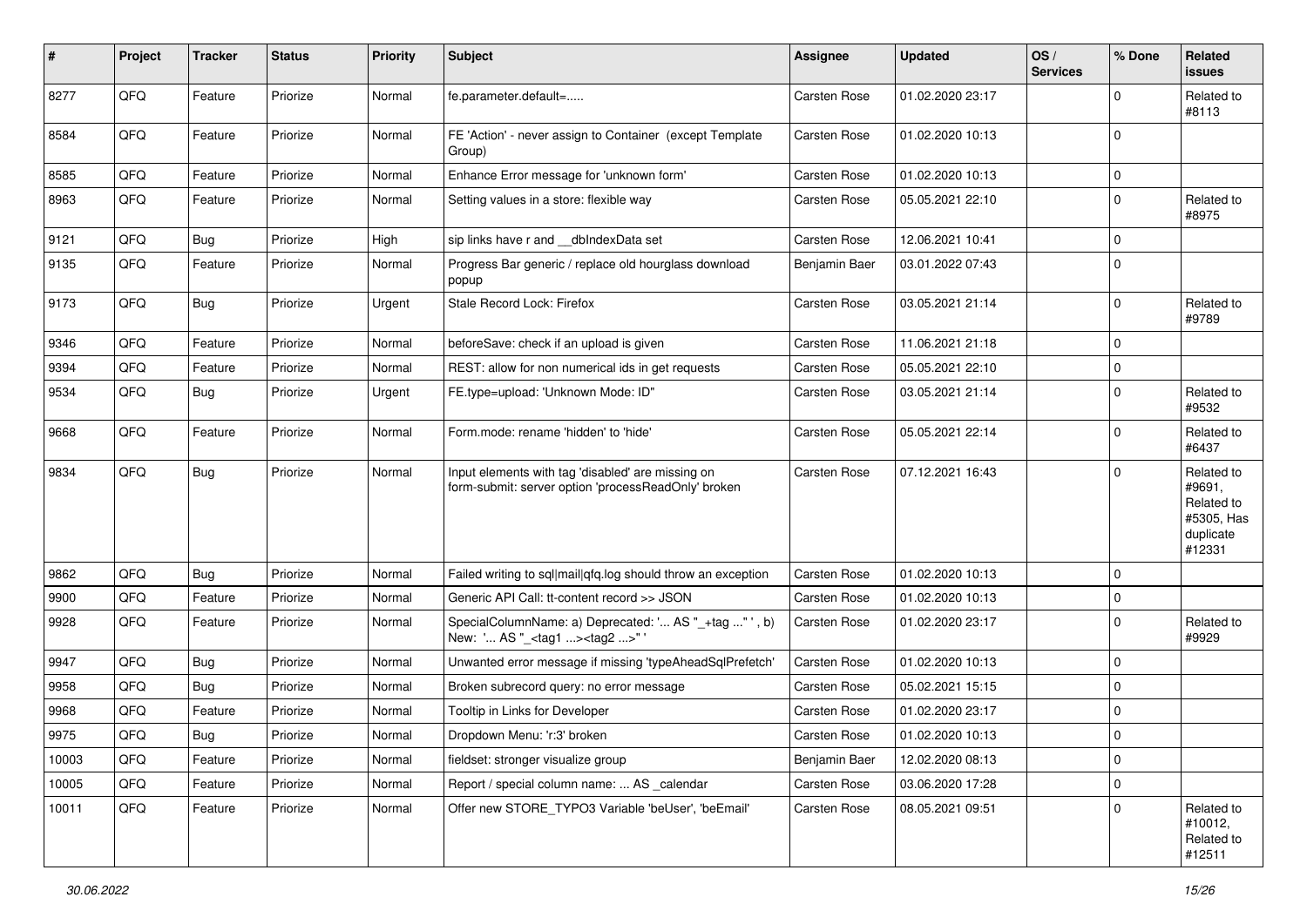| #     | Project | <b>Tracker</b> | <b>Status</b> | <b>Priority</b> | <b>Subject</b>                                                                                         | <b>Assignee</b>     | <b>Updated</b>   | OS/<br><b>Services</b> | % Done      | Related<br><b>issues</b>                                               |
|-------|---------|----------------|---------------|-----------------|--------------------------------------------------------------------------------------------------------|---------------------|------------------|------------------------|-------------|------------------------------------------------------------------------|
| 10012 | QFQ     | Feature        | Priorize      | Normal          | redirectAllMailTo: {{beEmail:T}}                                                                       | <b>Carsten Rose</b> | 08.05.2021 09:54 |                        | $\mathbf 0$ | Related to<br>#12412,<br>Related to<br>#12413,<br>Related to<br>#10011 |
| 10015 | QFQ     | Feature        | Priorize      | Normal          | Monospace in Textarea                                                                                  | <b>Carsten Rose</b> | 03.02.2020 13:40 |                        | $\mathbf 0$ |                                                                        |
| 10569 | QFQ     | Feature        | Priorize      | Normal          | link blank more safe                                                                                   | Enis Nuredini       | 25.03.2022 12:44 |                        | 0           |                                                                        |
| 11320 | QFQ     | Feature        | Priorize      | Normal          | Typo3 Version 10 support                                                                               | Carsten Rose        | 05.05.2021 22:09 |                        | $\mathbf 0$ |                                                                        |
| 12325 | QFQ     | <b>Bug</b>     | Priorize      | Normal          | MultiDB form.dbIndex not working for report syntax                                                     | <b>Carsten Rose</b> | 07.09.2021 13:37 |                        | $\mathbf 0$ | Related to<br>#12145,<br>Related to<br>#12314                          |
| 12452 | QFQ     | Feature        | Priorize      | Normal          | BaseURL: alsways with '/' at the end                                                                   | Carsten Rose        | 19.06.2022 13:45 |                        | $\mathbf 0$ | Related to<br>#10782                                                   |
| 12503 | QFQ     | Feature        | Priorize      | Normal          | Detect dangerous UPDATE statement with missing WHERE                                                   | <b>Carsten Rose</b> | 05.05.2021 22:09 |                        | $\mathbf 0$ |                                                                        |
| 12504 | QFQ     | Feature        | Priorize      | Normal          | sql.log: report fe.id                                                                                  | Carsten Rose        | 05.05.2021 22:09 |                        | $\mathbf 0$ |                                                                        |
| 13900 | QFQ     | Feature        | Priorize      | Normal          | Selenium: Check das Cookie/PDF funktioniert                                                            | Enis Nuredini       | 25.03.2022 12:45 |                        | $\mathbf 0$ |                                                                        |
| 13943 | QFQ     | <b>Bug</b>     | Priorize      | Normal          | unable to find formgroup                                                                               | Enis Nuredini       | 28.05.2022 11:03 |                        | $\mathbf 0$ |                                                                        |
| 14283 | QFQ     | Bug            | Priorize      | Normal          | HEIC / HEIF convert doesn't trigger                                                                    | Carsten Rose        | 19.06.2022 16:37 |                        | $\mathbf 0$ |                                                                        |
| 14290 | QFQ     | Feature        | Priorize      | Normal          | FormEditor: Show Table Definition                                                                      | Carsten Rose        | 19.06.2022 16:37 |                        | $\pmb{0}$   |                                                                        |
| 14371 | QFQ     | Feature        | Priorize      | Normal          | <b>LDAP via REPORT</b>                                                                                 | Carsten Rose        | 19.06.2022 16:37 |                        | $\mathbf 0$ |                                                                        |
| 2361  | QFQ     | Feature        | New           | Normal          | Logging wer/wann/wo welches Formular aufgerufen hat                                                    | Carsten Rose        | 11.12.2019 16:15 |                        | $\mathbf 0$ | Related to<br>#4432,<br>Related to<br>#7480                            |
| 3432  | QFQ     | Feature        | <b>New</b>    | Normal          | subrecord: dynamicUpdate                                                                               | <b>Carsten Rose</b> | 11.06.2020 21:10 |                        | $\mathbf 0$ | Related to<br>#5691                                                    |
| 3504  | QFQ     | Feature        | New           | Normal          | Logging: welche Action FEs werden wann wie ausgefuehrt                                                 | Carsten Rose        | 01.02.2020 23:21 |                        | $\mathbf 0$ | Related to<br>#5458,<br>Related to<br>#4092                            |
| 3547  | QFQ     | Bug            | New           | Normal          | FE of type 'note' causes writing of empty fields.                                                      | Carsten Rose        | 01.02.2020 23:21 |                        | $\mathbf 0$ |                                                                        |
| 3727  | QFQ     | Feature        | New           | High            | Security: Session Hijacking erschweren                                                                 | Carsten Rose        | 03.05.2021 21:14 |                        | $\pmb{0}$   |                                                                        |
| 3864  | QFQ     | Feature        | New           | Normal          | Encrypt / decrypt field                                                                                | Carsten Rose        | 08.03.2021 18:08 |                        | $\mathbf 0$ |                                                                        |
| 4018  | QFQ     | Feature        | New           | Normal          | typeahead: long query parameter / answer triggers 'Attack<br>detected' and purges current SIP storage. | Carsten Rose        | 29.06.2022 22:46 |                        | $\mathbf 0$ | Related to<br>#9077                                                    |
| 4023  | QFQ     | Feature        | New           | Normal          | prepared statements - FE action: salveld, sqlInsert,<br>sqlUpdate, sqlDelete, sqlBefore, sqlAfter      | Carsten Rose        | 11.12.2019 16:15 |                        | $\mathbf 0$ |                                                                        |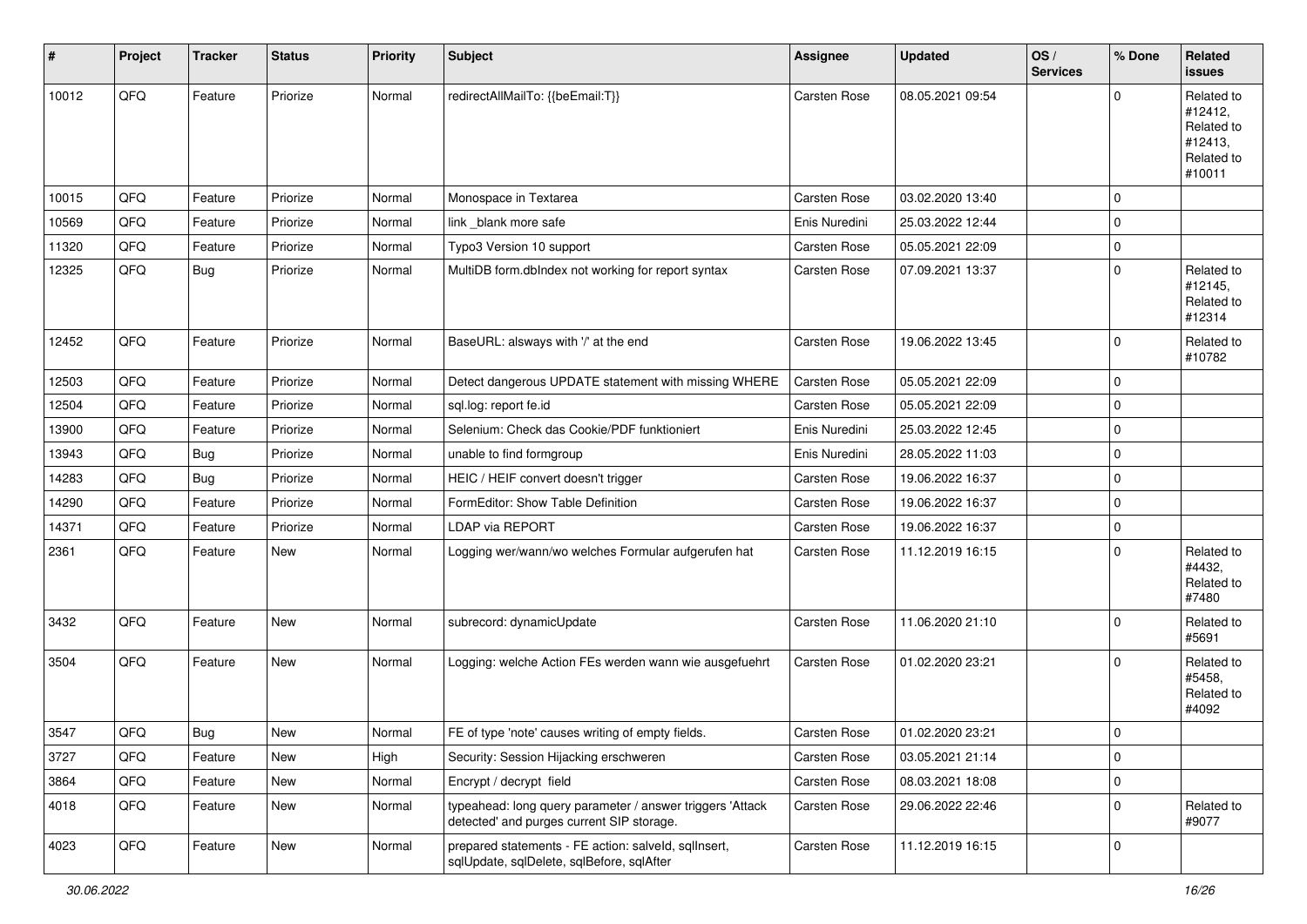| $\vert$ # | Project | <b>Tracker</b> | <b>Status</b> | <b>Priority</b> | <b>Subject</b>                                                                                        | Assignee            | <b>Updated</b>   | OS/<br><b>Services</b> | % Done      | Related<br><b>issues</b>                    |
|-----------|---------|----------------|---------------|-----------------|-------------------------------------------------------------------------------------------------------|---------------------|------------------|------------------------|-------------|---------------------------------------------|
| 4050      | QFQ     | Feature        | New           | Normal          | sql.log: 1) FormElement ID which causes a specific action,<br>2) Result in the same row.              | <b>Carsten Rose</b> | 15.04.2020 11:35 |                        | $\Omega$    | Related to<br>#5458                         |
| 4082      | QFQ     | Feature        | <b>New</b>    | Normal          | Dynamic Update: modeSql - useful default                                                              | <b>Carsten Rose</b> | 01.02.2020 23:22 |                        | $\mathbf 0$ |                                             |
| 4250      | QFQ     | Feature        | New           | Normal          | AutoCron in QFQ via PHP                                                                               | <b>Carsten Rose</b> | 01.02.2020 23:21 |                        | $\Omega$    | Related to<br>#3292,<br>Related to<br>#3291 |
| 4413      | QFQ     | Feature        | <b>New</b>    | Normal          | fieldset: show/hidden, modeSql, dynamicUpdate                                                         | <b>Carsten Rose</b> | 09.02.2022 15:19 |                        | $\Omega$    |                                             |
| 4756      | QFQ     | Bug            | New           | Normal          | Form dirty even nothing changes                                                                       | <b>Carsten Rose</b> | 11.12.2019 16:16 |                        | $\Omega$    |                                             |
| 5131      | QFQ     | Feature        | New           | Normal          | Activate Spin Gear ('wait/busy' indicator) via LINK attribute                                         | <b>Carsten Rose</b> | 01.02.2020 23:21 |                        | $\mathbf 0$ |                                             |
| 5221      | QFQ     | <b>Bug</b>     | New           | High            | Download Dialog: Bleibt stehen in FF wenn Datei<br>automatisch gespeichert wird.                      | Carsten Rose        | 03.05.2021 21:14 |                        | $\Omega$    |                                             |
| 5305      | QFQ     | <b>Bug</b>     | <b>New</b>    | Normal          | Upload FormElement: nicht disabled by readonly Form                                                   | <b>Carsten Rose</b> | 16.06.2021 13:43 |                        | $\Omega$    | Related to<br>#9347,<br>Related to<br>#9834 |
| 5345      | QFQ     | Feature        | New           | Normal          | Report: UPDATE / INSERT / DELETE statements should<br>trigger subqueries, depending on the result.    | Carsten Rose        | 27.05.2020 16:11 |                        | $\Omega$    |                                             |
| 5459      | QFQ     | <b>Bug</b>     | New           | High            | Multi DB: spread system tables between 'QFQ' and 'Data'-DB                                            | <b>Carsten Rose</b> | 03.05.2021 21:14 |                        | $\Omega$    | Related to<br>#4720                         |
| 5559      | QFQ     | <b>Bug</b>     | New           | Normal          | FE.type = Upload: 'accept' might contain variables                                                    | Carsten Rose        | 11.05.2020 21:23 |                        | $\mathbf 0$ |                                             |
| 5576      | QFQ     | <b>Bug</b>     | New           | Normal          | Using MySQL 'DROP' requires privilege - wich is not really<br>necessary.                              | Carsten Rose        | 01.02.2020 23:21 |                        | $\Omega$    |                                             |
| 5715      | QFQ     | Feature        | <b>New</b>    | High            | <b>PDF Caching</b>                                                                                    | <b>Carsten Rose</b> | 03.05.2021 21:14 |                        | $\Omega$    | Related to<br>#5851,<br>Related to<br>#6357 |
| 5782      | QFQ     | Feature        | <b>New</b>    | Normal          | <b>NextCloud API</b>                                                                                  | Carsten Rose        | 01.02.2020 10:02 |                        | $\mathbf 0$ |                                             |
| 6261      | QFQ     | Feature        | <b>New</b>    | Normal          | Persistent SIP                                                                                        | <b>Carsten Rose</b> | 12.06.2021 09:07 |                        | $\Omega$    | Related to<br>#10819                        |
| 6289      | QFQ     | Feature        | New           | Normal          | Form: Log                                                                                             | <b>Carsten Rose</b> | 01.02.2020 23:21 |                        | $\mathbf 0$ |                                             |
| 6292      | QFQ     | Feature        | New           | Normal          | Download: File speichern mit Hash aber original Filename in<br>der Datenbank vermerken fuer Downloads | Carsten Rose        | 01.02.2020 23:21 |                        | $\Omega$    |                                             |
| 6437      | QFQ     | Feature        | New           | Normal          | Neuer Mode Button bei FormElementen                                                                   | <b>Carsten Rose</b> | 01.02.2020 23:21 |                        | $\Omega$    | Related to<br>#9668.<br>Blocked by<br>#9678 |
| 6462      | QFQ     | <b>Bug</b>     | <b>New</b>    | Normal          | File Upload: Nutzlose Fehlermeldung wenn Datei zu gross                                               | Carsten Rose        | 01.02.2020 23:21 |                        | $\Omega$    | Related to<br>#6139                         |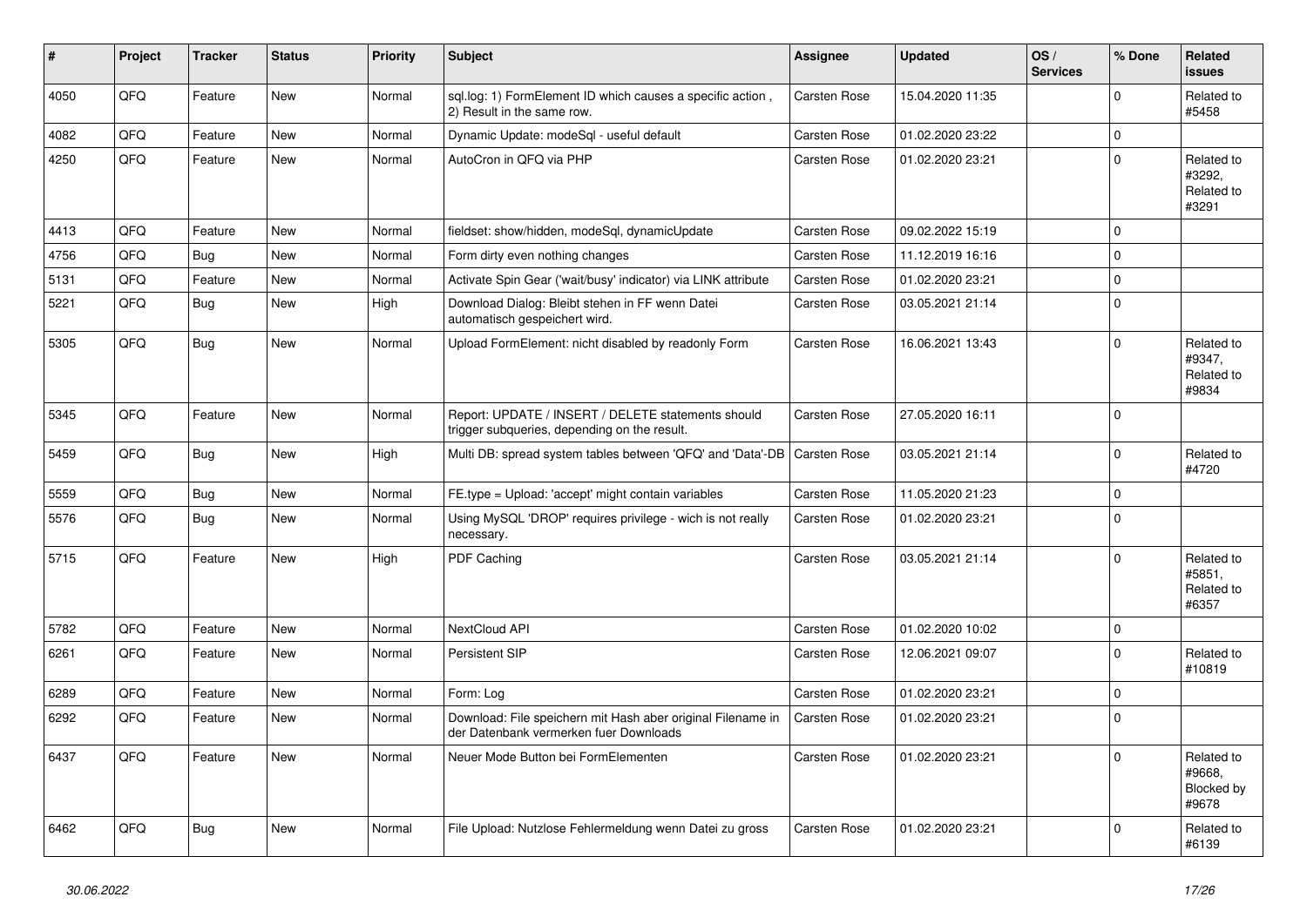| #    | Project | <b>Tracker</b> | <b>Status</b> | <b>Priority</b> | <b>Subject</b>                                                                                                             | <b>Assignee</b>     | <b>Updated</b>   | OS/<br><b>Services</b> | % Done         | Related<br>issues         |
|------|---------|----------------|---------------|-----------------|----------------------------------------------------------------------------------------------------------------------------|---------------------|------------------|------------------------|----------------|---------------------------|
| 6483 | QFQ     | Bug            | <b>New</b>    | Normal          | R Store funktioniert nicht bei 'Report Notation' im FE                                                                     | <b>Carsten Rose</b> | 01.02.2020 23:21 |                        | $\Omega$       |                           |
| 6594 | QFQ     | Feature        | <b>New</b>    | Normal          | Excel: on download, check if there is a valid sip                                                                          | Carsten Rose        | 01.02.2020 23:21 |                        | $\Omega$       |                           |
| 6602 | QFQ     | Feature        | New           | Normal          | Formlet: in Report auf Mausklick ein mini-form oeffnen                                                                     | <b>Carsten Rose</b> | 11.12.2019 16:16 |                        | $\mathbf 0$    |                           |
| 6677 | QFQ     | Bug            | New           | Normal          | Error message FE Action Element: no/wrong FE reference<br>who cause the problem.                                           | Carsten Rose        | 01.02.2020 23:21 |                        | $\mathbf 0$    |                           |
| 6723 | QFQ     | Feature        | New           | Normal          | Report QFQ Installation and Version                                                                                        | Carsten Rose        | 12.06.2021 09:07 |                        | $\Omega$       |                           |
| 6765 | QFQ     | Feature        | New           | Normal          | Moeglichkeit via QFQ eigene Logs zu schreiben                                                                              | <b>Carsten Rose</b> | 01.02.2020 23:21 |                        | $\mathbf 0$    |                           |
| 6855 | QFQ     | Feature        | New           | Normal          | With {{feUser:U}}!={{feUser:T}}: Save / Delete: only possible<br>with {{feUserSave:U}}='yes' and '{{feUserDelete:U}}='yes' | <b>Carsten Rose</b> | 01.02.2020 23:21 |                        | $\mathbf 0$    |                           |
| 6912 | QFQ     | Bug            | New           | Normal          | error Message Var 'deadline' already set in SIP - in Form<br>with FE.value={{deadline:R:::{{deadlinePeriod:Y}}}}           | Carsten Rose        | 01.02.2020 23:21 |                        | $\Omega$       |                           |
| 7002 | QFQ     | <b>Bug</b>     | New           | Normal          | Dynamic Update: row does not disappear / appear                                                                            | Carsten Rose        | 01.02.2020 23:22 |                        | $\Omega$       |                           |
| 7014 | QFQ     | Bug            | New           | Normal          | Sending invalid emails succeeds when<br>debug.redirectAllMailTo is set                                                     | Carsten Rose        | 01.02.2020 23:21 |                        | $\overline{0}$ |                           |
| 7099 | QFQ     | Feature        | New           | Normal          | Redesign FormEditor                                                                                                        | Carsten Rose        | 01.02.2020 23:21 |                        | $\Omega$       |                           |
| 7102 | QFQ     | Feature        | New           | Normal          | Comment sign in report: '#' and '--'                                                                                       | Carsten Rose        | 01.02.2020 23:21 |                        | 0              |                           |
| 7109 | QFQ     | Feature        | New           | Normal          | Dynamic Updates: row/element hide                                                                                          | Carsten Rose        | 01.02.2020 23:22 |                        | $\Omega$       | Has<br>duplicate<br>#4081 |
| 7119 | QFQ     | Feature        | New           | Normal          | Upload: scaleDownWidth, scaleDownHeight                                                                                    | Carsten Rose        | 01.02.2020 23:21 |                        | $\Omega$       |                           |
| 7175 | QFQ     | Feature        | <b>New</b>    | Normal          | Upload: md5 hash as filename                                                                                               | Carsten Rose        | 01.02.2020 23:21 |                        | $\Omega$       |                           |
| 7219 | QFQ     | <b>Bug</b>     | <b>New</b>    | Normal          | typeSheadSql / typeAheadSqlPrefetch: change to curly<br>braces                                                             | Carsten Rose        | 01.02.2020 23:21 |                        | $\Omega$       |                           |
| 7239 | QFQ     | Feature        | <b>New</b>    | Normal          | TinyMCE: html tag whitelist                                                                                                | Carsten Rose        | 01.02.2020 23:21 |                        | $\Omega$       | Related to<br>#14320      |
| 7261 | QFQ     | Bug            | <b>New</b>    | Normal          | Report pathFilename for user without path, only the filename                                                               | <b>Carsten Rose</b> | 01.02.2020 23:21 |                        | $\mathbf 0$    |                           |
| 7280 | QFQ     | Feature        | New           | Normal          | recently used table                                                                                                        | Carsten Rose        | 01.02.2020 23:21 |                        | $\Omega$       |                           |
| 7342 | QFQ     | Feature        | New           | Normal          | add content = hide this                                                                                                    | Carsten Rose        | 01.02.2020 23:21 |                        | $\Omega$       |                           |
| 7480 | QFQ     | Feature        | New           | Normal          | Record History (Undo / Redo)                                                                                               | Carsten Rose        | 11.12.2019 16:16 |                        | $\Omega$       | Related to<br>#2361       |
| 7481 | QFQ     | Feature        | <b>New</b>    | Normal          | Detect 'BaseUrl' automatically                                                                                             | Carsten Rose        | 01.02.2020 23:21 |                        | $\Omega$       |                           |
| 7512 | QFQ     | <b>Bug</b>     | <b>New</b>    | Normal          | FE: inputType=number >> 'pattern' is not respected                                                                         | Carsten Rose        | 01.02.2020 23:22 |                        | $\Omega$       |                           |
| 7513 | QFQ     | <b>Bug</b>     | <b>New</b>    | Normal          | Radios not correct aligned                                                                                                 | <b>Carsten Rose</b> | 01.02.2020 23:22 |                        | $\mathbf 0$    |                           |
| 7519 | QFQ     | Feature        | <b>New</b>    | Normal          | Select: Multi                                                                                                              | <b>Carsten Rose</b> | 01.02.2020 23:22 |                        | $\Omega$       |                           |
| 7520 | QFQ     | Feature        | New           | Normal          | QR Code:  AS _qr ( AS _link)                                                                                               | Carsten Rose        | 01.02.2020 23:22 |                        | l 0            |                           |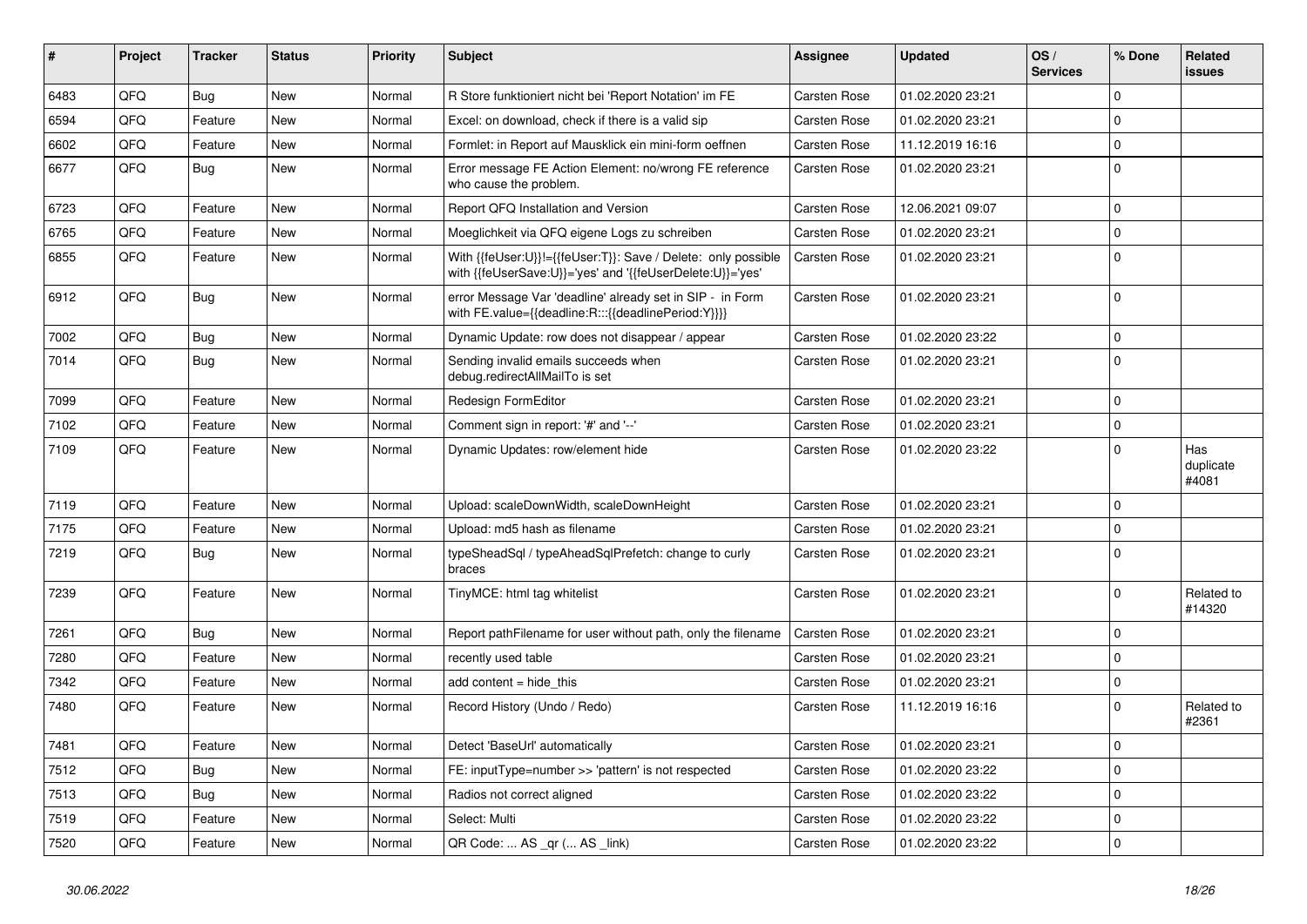| $\sharp$ | Project | <b>Tracker</b> | <b>Status</b> | <b>Priority</b> | Subject                                                                                                | <b>Assignee</b>     | <b>Updated</b>   | OS/<br><b>Services</b> | % Done       | Related<br>issues         |
|----------|---------|----------------|---------------|-----------------|--------------------------------------------------------------------------------------------------------|---------------------|------------------|------------------------|--------------|---------------------------|
| 7521     | QFQ     | Feature        | <b>New</b>    | Normal          | TemplateGroup: fe.type=upload                                                                          | Carsten Rose        | 01.02.2020 23:21 |                        | <sup>0</sup> | Related to<br>#9706       |
| 7524     | QFQ     | <b>Bug</b>     | New           | Normal          | QFQ throws a 'General Error' if 'fileadmin/protected/log/' is<br>not writeable                         | <b>Carsten Rose</b> | 01.02.2020 23:22 |                        | $\Omega$     |                           |
| 7547     | QFQ     | Bug            | <b>New</b>    | Normal          | Error Message in afterSave: wrong parameter column<br>reported                                         | Carsten Rose        | 01.02.2020 23:22 |                        | $\Omega$     |                           |
| 7574     | QFQ     | Bug            | New           | Normal          | Substitute error: form element not reported / dont parse<br>Form.note                                  | Carsten Rose        | 01.02.2020 23:21 |                        | $\mathbf 0$  |                           |
| 7650     | QFQ     | Bug            | <b>New</b>    | High            | Optional do not show 'required' sign on FormElement                                                    | Carsten Rose        | 03.05.2021 21:14 |                        | $\mathbf 0$  |                           |
| 7660     | QFQ     | Feature        | New           | Normal          | IMAP: import mails to DB, move / delete mails                                                          | Carsten Rose        | 01.02.2020 09:52 |                        | $\Omega$     |                           |
| 7681     | QFQ     | Feature        | New           | Normal          | Optional switch off 'check for modified record'                                                        | Carsten Rose        | 01.02.2020 23:21 |                        | $\Omega$     |                           |
| 7683     | QFQ     | Feature        | <b>New</b>    | Normal          | Special column names in '{{ SELECT  AS _link }}' should<br>be detected                                 | Carsten Rose        | 01.02.2020 23:21 |                        | $\Omega$     |                           |
| 7685     | QFQ     | <b>Bug</b>     | New           | Normal          | Open FormElement from QFQ error message and save<br>modified record: error about missing {{formId:F}}  | Carsten Rose        | 01.02.2020 23:22 |                        | l 0          |                           |
| 7795     | QFQ     | <b>Bug</b>     | <b>New</b>    | Normal          | Readonly Form: Typeahead-Felder                                                                        | Carsten Rose        | 01.02.2020 23:22 |                        | $\Omega$     | Related to<br>#10640      |
| 7812     | QFQ     | Feature        | <b>New</b>    | Normal          | FE 'Subrecord' - new option 'subrecordShowFilter',<br>'subrecordPaging'                                | Carsten Rose        | 01.02.2020 23:22 |                        | l 0          |                           |
| 7850     | QFQ     | Feature        | <b>New</b>    | High            | Upload records: non 'pathFileName' column                                                              | Carsten Rose        | 03.05.2021 21:14 |                        | $\mathbf 0$  |                           |
| 7890     | QFQ     | <b>Bug</b>     | <b>New</b>    | Normal          | FormElement 'required': extraButtonInfo not aligned                                                    | Carsten Rose        | 11.06.2021 21:17 |                        | $\Omega$     | Related to<br>#11517      |
| 7899     | QFQ     | Bug            | New           | High            | Fe.type=password / retype / required: always complain about<br>missing value                           | <b>Carsten Rose</b> | 03.05.2021 21:14 |                        | $\Omega$     |                           |
| 7920     | QFQ     | Feature        | <b>New</b>    | Normal          | FE: Syntax Highlight, Zeinlenumbruch                                                                   | Carsten Rose        | 01.02.2020 10:03 |                        | $\Omega$     |                           |
| 7924     | QFQ     | Feature        | <b>New</b>    | Normal          | Radio/Checkbox with Tooltip                                                                            | Carsten Rose        | 01.02.2020 23:22 |                        | $\Omega$     |                           |
| 8049     | QFQ     | <b>Bug</b>     | <b>New</b>    | Normal          | FE.type=note, column 'value': text moves some pixel to top<br>after save                               | Carsten Rose        | 01.02.2020 23:22 |                        | $\Omega$     |                           |
| 8083     | QFQ     | <b>Bug</b>     | <b>New</b>    | High            | FormEditor: primary table list does not respect<br>'indexDb={{indexData:Y}}'                           | Carsten Rose        | 03.05.2021 21:14 |                        | $\Omega$     | Has<br>duplicate<br>#6678 |
| 8089     | QFQ     | Feature        | New           | Normal          | Copy/Paste for FormElements                                                                            | Carsten Rose        | 01.02.2020 23:22 |                        | l O          |                           |
| 8187     | QFQ     | Feature        | New           | Normal          | Subrecord: enable/hide new button - make new/edit/delete<br>customizeable.                             | Carsten Rose        | 06.03.2021 18:44 |                        | $\mathbf 0$  | Related to<br>#11326      |
| 8217     | QFQ     | Feature        | <b>New</b>    | Normal          | if-elseif-else construct                                                                               | Carsten Rose        | 16.03.2021 18:41 |                        | 0            | Related to<br>#10716      |
| 8336     | QFQ     | Feature        | New           | Normal          | Form > modified > Close New: a) Optional disable popup, b)<br>custom text, c) mode on save: close stay | Carsten Rose        | 01.02.2020 23:22 |                        | 0            | Related to<br>#8335       |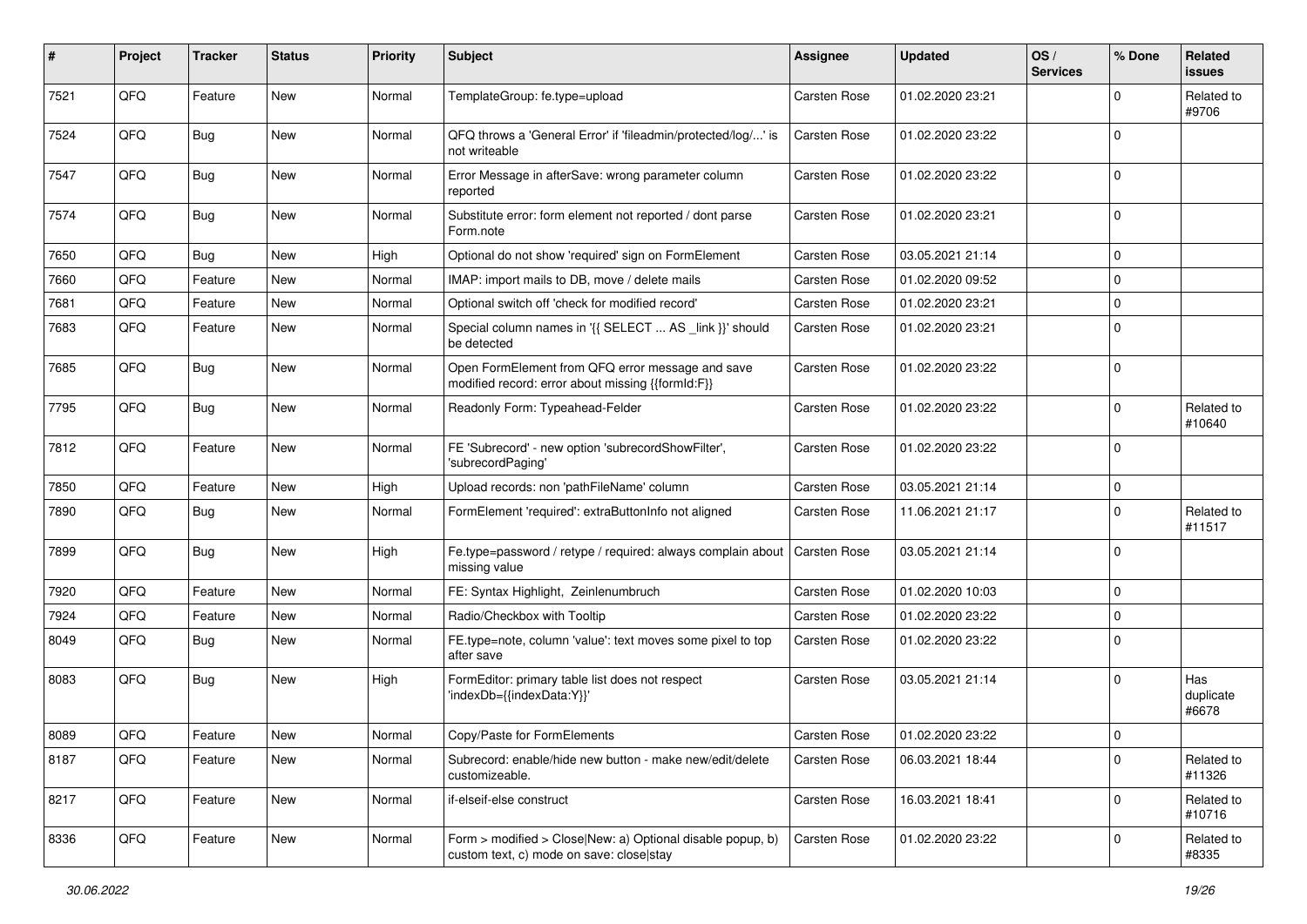| ∦    | Project | <b>Tracker</b> | <b>Status</b> | <b>Priority</b> | Subject                                                                        | Assignee            | <b>Updated</b>   | OS/<br><b>Services</b> | % Done      | Related<br><b>issues</b>                     |
|------|---------|----------------|---------------|-----------------|--------------------------------------------------------------------------------|---------------------|------------------|------------------------|-------------|----------------------------------------------|
| 8431 | QFQ     | Bug            | New           | High            | autocron.php with wrong path                                                   | <b>Carsten Rose</b> | 03.05.2021 21:14 |                        | $\Omega$    |                                              |
| 8668 | QFQ     | <b>Bug</b>     | New           | High            | Pill disabled: dyamic mode 'hidden' not respected - FE is still<br>required    | <b>Carsten Rose</b> | 03.05.2021 21:14 |                        | $\Omega$    |                                              |
| 8702 | QFQ     | Feature        | New           | Normal          | Load Record which is locked: missing user info                                 | <b>Carsten Rose</b> | 11.12.2019 16:16 |                        | 0           | Related to<br>#9789                          |
| 8719 | QFQ     | Feature        | New           | Normal          | extraButtonLock: add support for 0/1                                           | Carsten Rose        | 01.02.2020 23:22 |                        | $\Omega$    |                                              |
| 8806 | QFQ     | Feature        | New           | Normal          | SQL Function nl2br                                                             | <b>Carsten Rose</b> | 01.02.2020 23:22 |                        | $\Omega$    |                                              |
| 8891 | QFQ     | <b>Bug</b>     | New           | High            | formSubmitLog: do not log passwords                                            | Enis Nuredini       | 25.03.2022 09:06 |                        | $\Omega$    |                                              |
| 8962 | QFQ     | Feature        | New           | High            | allow for form fields with identical names                                     | <b>Carsten Rose</b> | 03.05.2021 21:14 |                        | $\Omega$    |                                              |
| 8975 | QFQ     | Feature        | New           | Normal          | Report Notation: 2.0                                                           | Carsten Rose        | 01.02.2020 23:22 |                        | $\Omega$    | Related to<br>#8963                          |
| 9013 | QFQ     | <b>Bug</b>     | New           | Normal          | Error in Twig template not handled                                             | <b>Carsten Rose</b> | 20.10.2021 13:43 |                        | $\mathbf 0$ |                                              |
| 9077 | QFQ     | Bug            | New           | Normal          | typeAheadSql: report broken SQL                                                | <b>Carsten Rose</b> | 29.06.2022 22:35 |                        | $\Omega$    | Related to<br>#4018                          |
| 9127 | QFQ     | <b>Bug</b>     | New           | Normal          | Error Message: change 'roll over' color - text not readable                    | <b>Carsten Rose</b> | 01.02.2020 23:22 |                        | $\mathbf 0$ |                                              |
| 9128 | QFQ     | Feature        | New           | Normal          | Error Message: not replaced variables- a) replace back to '{{'<br>b) underline | Carsten Rose        | 01.02.2020 23:22 |                        | $\Omega$    | Related to<br>#9129                          |
| 9129 | QFQ     | Feature        | New           | Normal          | sqlValidate: Message as notification, not as error                             | Carsten Rose        | 01.02.2020 23:22 |                        | $\Omega$    | Related to<br>#9128                          |
| 9136 | QFQ     | Feature        | New           | Normal          | Create ZIP files with dynamic PDFs                                             | <b>Carsten Rose</b> | 01.02.2020 23:22 |                        | $\mathbf 0$ |                                              |
| 9177 | QFQ     | Bug            | New           | Normal          | Bug? QFQ tries to save an action FE, which has real<br>existing column name    | <b>Carsten Rose</b> | 01.02.2020 23:22 |                        | $\Omega$    |                                              |
| 9208 | QFQ     | Feature        | <b>New</b>    | Normal          | Manage 'recent' records                                                        | <b>Carsten Rose</b> | 01.02.2020 23:22 |                        | $\mathbf 0$ |                                              |
| 9221 | QFQ     | Feature        | New           | Normal          | typeAhead: Zeichenlimite ausschalten                                           | Carsten Rose        | 29.06.2022 22:36 |                        | $\mathbf 0$ |                                              |
| 9317 | QFQ     | Bug            | New           | Normal          | FE.type=note: with dynamic show/hidden an empty label<br>causes trouble        | Carsten Rose        | 01.02.2020 23:22 |                        | 0           |                                              |
| 9347 | QFQ     | <b>Bug</b>     | New           | High            | FE.type=upload with dynamic show/hidden: required not<br>detected              | <b>Carsten Rose</b> | 12.06.2021 10:40 |                        | O           | Related to<br>#5305,<br>Related to<br>#12398 |
| 9348 | QFQ     | Feature        | New           | Normal          | defaultThumbnailSize: pre render thumbnails                                    | <b>Carsten Rose</b> | 12.06.2021 09:05 |                        | 0           |                                              |
| 9352 | QFQ     | Feature        | New           | Normal          | FE 'Native' fire slaveld, sqlAfter, sqlIns                                     | Carsten Rose        | 01.02.2020 23:22 |                        | 0           |                                              |
| 9531 | QFQ     | <b>Bug</b>     | New           | High            | FE File: Dynamic Update / modeSql / required detected even<br>it not set       | <b>Carsten Rose</b> | 11.06.2021 20:32 |                        | 0           | Related to<br>#12398                         |
| 9533 | QFQ     | <b>Bug</b>     | New           | Normal          | FE.type=upload: Check in 'beforeSave' if upload is given                       | Carsten Rose        | 01.02.2020 23:22 |                        | 0           | Related to<br>#11523                         |
| 9537 | QFG     | Feature        | New           | Normal          | FormEditor: Edit fieldset in FrontEnd                                          | Carsten Rose        | 01.02.2020 23:22 |                        | $\mathbf 0$ |                                              |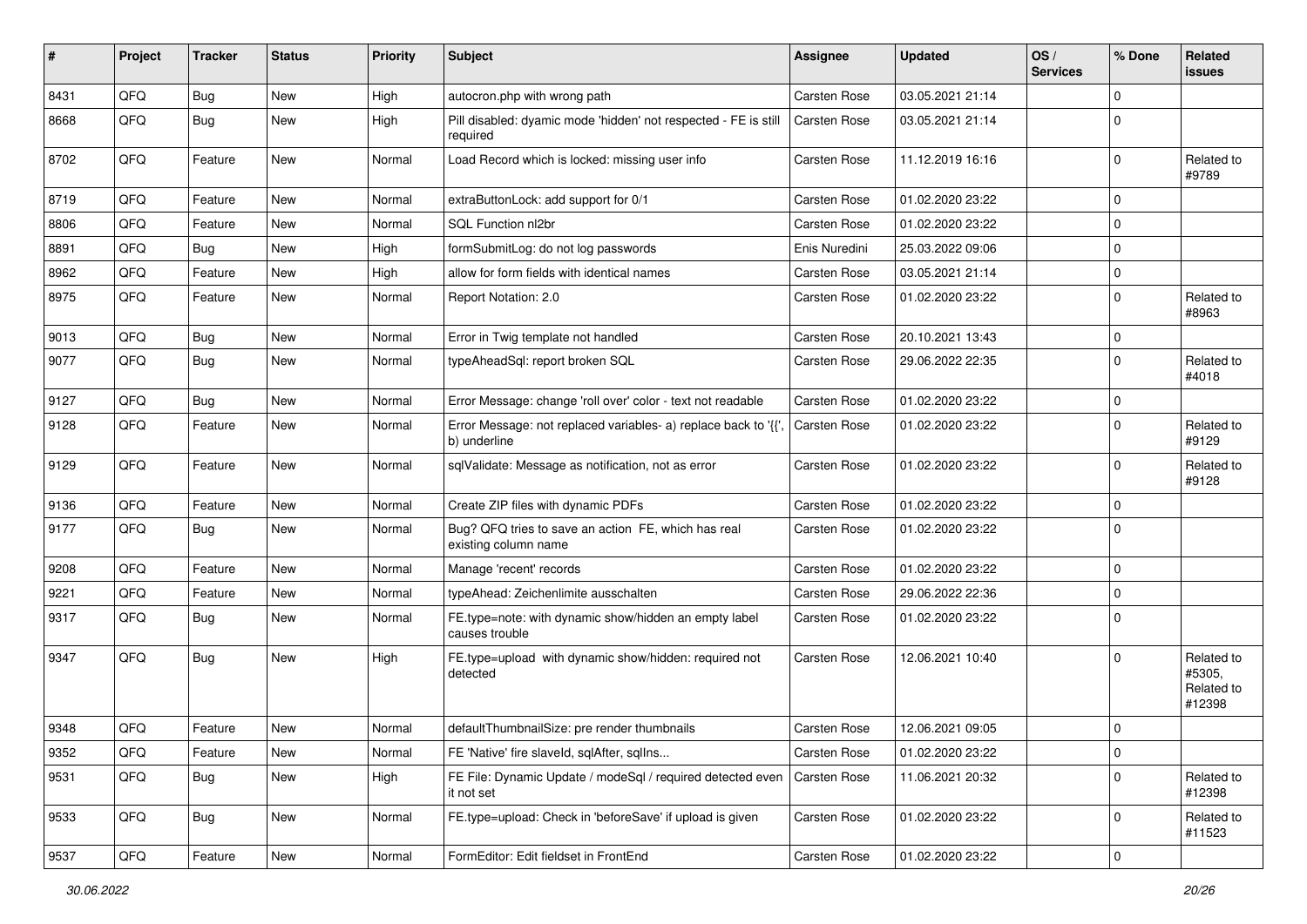| #     | Project | <b>Tracker</b> | <b>Status</b> | <b>Priority</b> | <b>Subject</b>                                                                                                                        | <b>Assignee</b>     | <b>Updated</b>   | OS/<br><b>Services</b> | % Done      | <b>Related</b><br><b>issues</b>                                      |
|-------|---------|----------------|---------------|-----------------|---------------------------------------------------------------------------------------------------------------------------------------|---------------------|------------------|------------------------|-------------|----------------------------------------------------------------------|
| 9602  | QFQ     | Feature        | <b>New</b>    | Normal          | Form definition as JSON                                                                                                               | <b>Carsten Rose</b> | 01.02.2020 23:21 |                        | $\Omega$    | Related to<br>#9600                                                  |
| 9706  | QFQ     | Feature        | New           | Normal          | Multi File Upload (hidden template group)                                                                                             | Carsten Rose        | 01.02.2020 23:22 |                        | $\Omega$    | Related to<br>#7521,<br>Related to<br>#5562,<br>Related to<br>#13330 |
| 9707  | QFQ     | Feature        | <b>New</b>    | Normal          | SIP security: encode pageld and check pageld on decode                                                                                | Carsten Rose        | 01.02.2020 23:22 |                        | $\Omega$    |                                                                      |
| 9773  | QFQ     | Bug            | <b>New</b>    | Normal          | form.parameter.formModeGlobal=requiredOff                                                                                             | <b>Carsten Rose</b> | 01.02.2020 15:56 |                        | $\mathbf 0$ |                                                                      |
| 9777  | QFQ     | Feature        | <b>New</b>    | Normal          | Logging QFQ Variables                                                                                                                 | <b>Carsten Rose</b> | 16.12.2019 17:17 |                        | $\mathbf 0$ |                                                                      |
| 9781  | QFQ     | Feature        | <b>New</b>    | Normal          | Button: CSS class to make buttons smaller                                                                                             | <b>Carsten Rose</b> | 01.02.2020 23:22 |                        | $\mathbf 0$ |                                                                      |
| 9783  | QFQ     | <b>Bug</b>     | <b>New</b>    | Normal          | Email with special characters                                                                                                         | <b>Carsten Rose</b> | 01.02.2020 23:22 |                        | $\Omega$    |                                                                      |
| 9811  | QFQ     | Feature        | <b>New</b>    | Normal          | Report: tag every n'th row                                                                                                            | <b>Carsten Rose</b> | 01.02.2020 23:22 |                        | $\mathbf 0$ |                                                                      |
| 9853  | QFQ     | Feature        | New           | Normal          | Check das SQL / QFQ / Mail Logfile geschrieben wird                                                                                   |                     | 09.01.2020 11:15 |                        | $\mathbf 0$ |                                                                      |
| 9855  | QFQ     | <b>Bug</b>     | New           | Normal          | <b>Required Check</b>                                                                                                                 |                     | 01.02.2020 15:56 |                        | $\Omega$    |                                                                      |
| 9927  | QFQ     | Feature        | <b>New</b>    | Normal          | QFQ Update: a) Update nur machen wenn BE User<br>eingeloggt ist., b) Bei Fehler genaue Meldung welcher<br>Updateschritt Probleme hat. | <b>Carsten Rose</b> | 22.01.2020 12:59 |                        | $\mathbf 0$ |                                                                      |
| 9983  | QFQ     | Feature        | New           | Normal          | Report Notation: new keyword 'range'                                                                                                  | <b>Carsten Rose</b> | 01.02.2020 15:55 |                        | $\mathbf 0$ |                                                                      |
| 10014 | QFQ     | Feature        | <b>New</b>    | Normal          | Manual.rst: describe behaviour and process order of<br>fillStoreVar, slaveId, sqlBefore,                                              | Carsten Rose        | 01.02.2020 22:31 |                        | $\Omega$    |                                                                      |
| 10080 | QFQ     | Feature        | New           | Normal          | Popup on 'save' / 'close': configure dialog (answer<br>yes/no/cancle/)                                                                | Carsten Rose        | 28.03.2021 20:52 |                        | $\Omega$    | Is duplicate<br>of #12262                                            |
| 10081 | QFQ     | Bug            | <b>New</b>    | High            | Stale record lock after 'forbidden' character                                                                                         | Carsten Rose        | 03.05.2021 21:12 |                        | $\Omega$    | Related to<br>#10082,<br>Related to<br>#9789                         |
| 10082 | QFQ     | <b>Bug</b>     | <b>New</b>    | Normal          | FE.type=SELECT - 'sanatize' Class                                                                                                     | <b>Carsten Rose</b> | 07.05.2020 09:36 |                        | $\Omega$    | Related to<br>#10081                                                 |
| 10114 | QFQ     | Feature        | <b>New</b>    | High            | Symbol (Link): 'G:' (Glyphicon) replaced by 'i:' (icon)                                                                               |                     | 07.12.2021 17:19 |                        | $\Omega$    | Related to<br>#3797,<br>Related to<br>#4194                          |
| 10119 | QFQ     | Feature        | New           | Normal          | Dropdown (selectlist) & TypeAhead: format and catagorize list                                                                         | Carsten Rose        | 07.05.2020 09:36 |                        | $\mathbf 0$ |                                                                      |
| 10322 | QFQ     | Bug            | New           | Normal          | FormElement / Radio: missing column 'enum' >> FE not<br>reported                                                                      | Carsten Rose        | 07.05.2020 09:37 |                        | 0           |                                                                      |
| 10324 | QFQ     | <b>Bug</b>     | New           | Normal          | Excel Export mit Template funktioniert nur, wenn Template<br>vor uid kommt                                                            |                     | 30.03.2020 11:20 |                        | $\mathbf 0$ | Related to<br>#10257                                                 |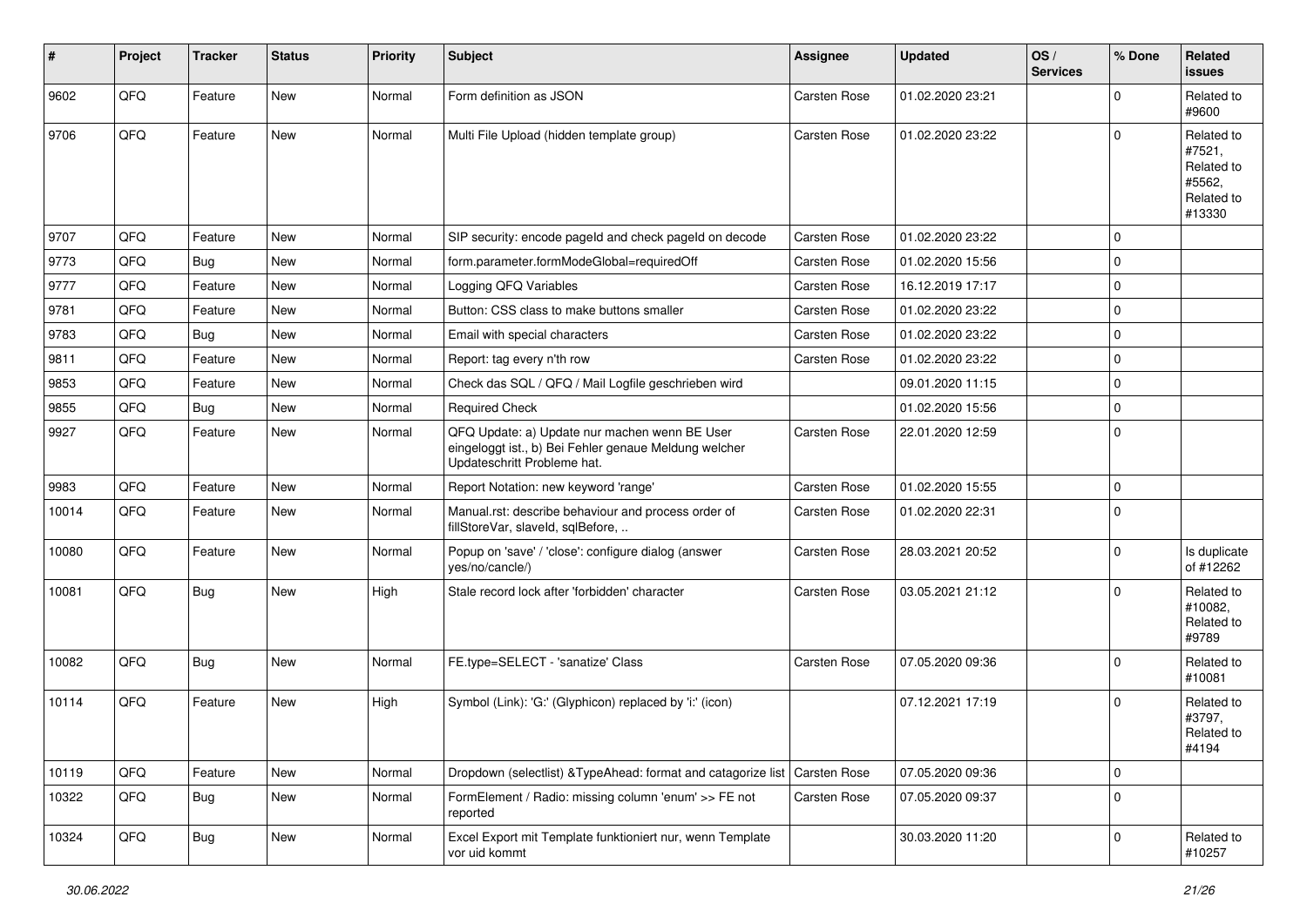| ∦     | Project | <b>Tracker</b> | <b>Status</b> | <b>Priority</b> | <b>Subject</b>                                                                       | <b>Assignee</b>     | <b>Updated</b>   | OS/<br><b>Services</b> | % Done      | Related<br><b>issues</b>                                             |
|-------|---------|----------------|---------------|-----------------|--------------------------------------------------------------------------------------|---------------------|------------------|------------------------|-------------|----------------------------------------------------------------------|
| 10345 | QFQ     | Feature        | New           | Normal          | Templates - Patterns QFQ Style                                                       |                     | 03.05.2021 21:01 |                        | $\Omega$    | Related to<br>#10713                                                 |
| 10384 | QFQ     | Feature        | New           | Normal          | Parameter Exchange QFQ Instances                                                     |                     | 07.05.2020 09:38 |                        | $\mathbf 0$ |                                                                      |
| 10463 | QFQ     | Feature        | New           | Normal          | Report _link: expliztes setzen von HTML Tags (Bedarf fuer<br>'data-selenium' & 'id') | Enis Nuredini       | 23.03.2022 09:23 |                        | $\Omega$    | Related to<br>#7648                                                  |
| 10506 | QFQ     | <b>Bug</b>     | New           | High            | Template Group broken on MultiDB instance                                            | <b>Carsten Rose</b> | 03.05.2021 21:12 |                        | $\mathbf 0$ | Related to<br>#10505                                                 |
| 10508 | QFQ     | <b>Bug</b>     | New           | High            | Multi Form broken on Multi DB Instance                                               | Carsten Rose        | 03.05.2021 21:12 |                        | $\mathbf 0$ |                                                                      |
| 10588 | QFQ     | <b>Bug</b>     | New           | Normal          | typeahed Tag: Doku anpassen                                                          | <b>Carsten Rose</b> | 12.11.2020 23:45 |                        | $\mathbf 0$ |                                                                      |
| 10593 | QFQ     | Feature        | New           | Normal          | label2: text behind input element                                                    | Carsten Rose        | 16.05.2020 10:57 |                        | $\Omega$    |                                                                      |
| 10640 | QFQ     | Bug            | New           | High            | TypeAhead Tag: FE editierbar trotz readOnly                                          | Carsten Rose        | 03.05.2021 21:12 |                        | $\Omega$    | Related to<br>#7795                                                  |
| 10658 | QFQ     | <b>Bug</b>     | New           | Normal          | processReadOnly broken                                                               | Carsten Rose        | 27.05.2020 17:55 |                        | $\Omega$    |                                                                      |
| 10704 | QFQ     | <b>Bug</b>     | New           | Normal          | wkhtml problem rendering fullCalendar.js / fabric.js >><br>successor: puppeteer      | <b>Carsten Rose</b> | 12.11.2020 23:45 |                        | $\Omega$    | Related to<br>#5024,<br>Related to<br>#4650,<br>Related to<br>#10715 |
| 10714 | QFQ     | Feature        | New           | Normal          | multi Table Form                                                                     | <b>Carsten Rose</b> | 16.03.2021 18:44 |                        | $\Omega$    |                                                                      |
| 10759 | QFQ     | Bug            | <b>New</b>    | Normal          | emptyMeansNull - Feld falsch aktualisiert                                            |                     | 12.11.2020 23:45 |                        | $\Omega$    |                                                                      |
| 10763 | QFQ     | Feature        | New           | Normal          | form accessed and submitted despite logout?                                          |                     | 16.06.2020 11:43 |                        | $\mathbf 0$ |                                                                      |
| 10766 | QFQ     | Bug            | New           | High            | Radiobutton / parameter.buttonClass=btn-default: dynamic<br>update                   |                     | 03.05.2021 21:12 |                        | $\Omega$    | Related to<br>#11237                                                 |
| 10819 | QFQ     | Feature        | New           | Normal          | Persistent SIP - second try                                                          | <b>Carsten Rose</b> | 29.06.2020 23:02 |                        | $\Omega$    | Related to<br>#6261                                                  |
| 10874 | QFQ     | Feature        | New           | Normal          | Erstellen eines Foreign Keys in der Tabelle "FormElement"                            |                     | 13.07.2020 10:11 |                        | $\Omega$    |                                                                      |
| 10890 | QFQ     | Bug            | New           | Normal          | AutoCron hangs                                                                       |                     | 20.07.2020 13:56 |                        | $\mathbf 0$ |                                                                      |
| 10937 | QFQ     | Bug            | New           | Normal          | Fehler mit abhängigen Select- Feldern beim Positionieren                             | <b>Carsten Rose</b> | 12.11.2020 23:45 |                        | $\Omega$    |                                                                      |
| 10976 | QFQ     | Feature        | New           | Normal          | Excel Export Verbesserungen                                                          | Carsten Rose        | 06.08.2020 10:56 |                        | $\Omega$    |                                                                      |
| 10979 | QFQ     | Feature        | New           | Normal          | Ajax Calls an API - dataReport                                                       | Carsten Rose        | 11.05.2022 12:15 |                        | $\Omega$    |                                                                      |
| 10996 | QFQ     | Feature        | New           | Normal          | Download video via sip: no seek                                                      | Carsten Rose        | 12.08.2020 14:18 |                        | 0           |                                                                      |
| 11057 | QFQ     | <b>Bug</b>     | New           | High            | Checkboxes ohne span.checkmark im Report werden<br>ausgeblendet                      | Benjamin Baer       | 03.05.2021 21:12 |                        | $\mathbf 0$ | Related to<br>#11039                                                 |
| 11080 | QFQ     | Feature        | New           | Normal          | Send MQTT messages                                                                   | Carsten Rose        | 29.08.2020 19:49 |                        | $\mathbf 0$ |                                                                      |
| 11195 | QFQ     | Bug            | New           | Low             | Dynamic Update: Note not updated if new text is empty<br>(v20.4)                     |                     | 25.09.2020 11:14 |                        | 0           |                                                                      |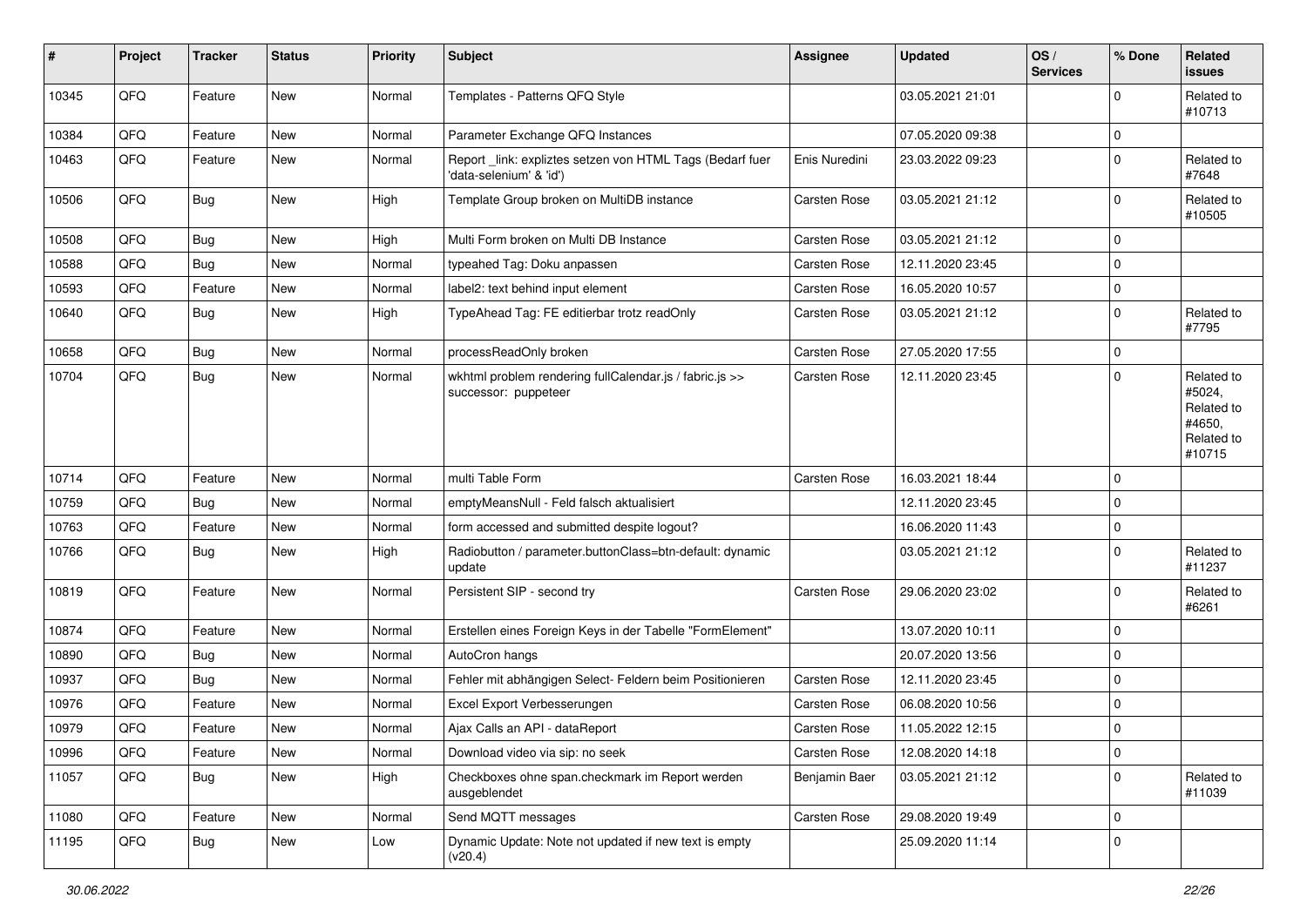| #     | Project | <b>Tracker</b> | <b>Status</b> | <b>Priority</b> | <b>Subject</b>                                                                        | <b>Assignee</b>     | <b>Updated</b>   | OS/<br><b>Services</b> | % Done      | Related<br><b>issues</b>                      |
|-------|---------|----------------|---------------|-----------------|---------------------------------------------------------------------------------------|---------------------|------------------|------------------------|-------------|-----------------------------------------------|
| 11237 | QFQ     | Bug            | <b>New</b>    | High            | Radiobutton / parameter.buttonClass= btn-default - kein dirty<br>Trigger              | Benjamin Baer       | 03.05.2021 21:12 |                        | $\Omega$    | Related to<br>#10766                          |
| 11239 | QFQ     | <b>Bug</b>     | New           | Normal          | Radiobutton (plain): horizontales Rendern abhängig vom<br>Datentyp in der Datenbank   | <b>Carsten Rose</b> | 30.09.2020 18:37 |                        | $\Omega$    |                                               |
| 11460 | QFQ     | Feature        | <b>New</b>    | Normal          | Easier creation of changelog: gitchangelog                                            | Carsten Rose        | 12.06.2021 10:20 |                        | $\Omega$    | Related to<br>#13467                          |
| 11504 | QFQ     | Feature        | <b>New</b>    | Normal          | Dynamic Update: Button text update for 'Save',' Close' &<br>'Delete'                  | Carsten Rose        | 12.11.2020 23:44 |                        | $\Omega$    |                                               |
| 11516 | QFQ     | Feature        | <b>New</b>    | Normal          | Multi Page Form (Previous/Next Buttons)                                               | <b>Carsten Rose</b> | 16.03.2021 17:52 |                        | $\mathbf 0$ |                                               |
| 11522 | QFQ     | <b>Bug</b>     | New           | Normal          | Aus/Einblenden von Reitern                                                            |                     | 13.11.2020 14:58 |                        | $\mathbf 0$ |                                               |
| 11523 | QFQ     | Feature        | New           | Normal          | Mit dynamic Update erkennen, ob Upload gemacht wurde                                  | <b>Carsten Rose</b> | 13.11.2020 15:07 |                        | $\Omega$    | Related to<br>#9533                           |
| 11534 | QFQ     | Feature        | <b>New</b>    | Normal          | Report: Action on selected rows - Table batchprocessing<br>feature                    |                     | 18.11.2020 08:15 |                        | $\mathbf 0$ |                                               |
| 11535 | QFQ     | Feature        | <b>New</b>    | Normal          | Ability to create SQL columns in frontend QFQ forms                                   |                     | 17.11.2020 12:11 |                        | $\mathbf 0$ |                                               |
| 11667 | QFQ     | <b>Bug</b>     | New           | Normal          | MySQL mariadb-server-10.3: Incorrect datetime value                                   | <b>Carsten Rose</b> | 03.05.2021 20:48 |                        | 0           |                                               |
| 11668 | QFQ     | <b>Bug</b>     | <b>New</b>    | Normal          | Play function.sql - problem with mysql                                                | <b>Carsten Rose</b> | 03.05.2021 20:48 |                        | $\mathbf 0$ |                                               |
| 11695 | QFQ     | <b>Bug</b>     | New           | Normal          | MultiForm required FE Error                                                           | <b>Carsten Rose</b> | 04.12.2020 13:34 |                        | $\mathbf 0$ |                                               |
| 11702 | QFQ     | Feature        | New           | Normal          | HTML Special Char makes no sense for 'allbut' if '&' is<br>forbidden                  | <b>Carsten Rose</b> | 07.12.2021 16:35 |                        | $\Omega$    | Related to<br>#5112,<br>Related to<br>#14320  |
| 11715 | QFQ     | <b>Bug</b>     | New           | Normal          | acceptZeroAsRequired and requiredOffButMark do not<br>coincide                        |                     | 08.12.2020 12:13 |                        | $\Omega$    |                                               |
| 11716 | QFQ     | Feature        | <b>New</b>    | Normal          | Form an beliebiger Stelle im Report anzeigen                                          |                     | 09.12.2020 09:47 |                        | $\mathbf 0$ |                                               |
| 11747 | QFQ     | Feature        | <b>New</b>    | Normal          | Maintenance Page with Redirect                                                        | <b>Carsten Rose</b> | 03.05.2021 20:47 |                        | $\Omega$    | Related to<br>#11741                          |
| 11752 | QFQ     | <b>Bug</b>     | <b>New</b>    | Normal          | checkbox renders multiple input elements with same name                               | <b>Carsten Rose</b> | 17.12.2020 14:58 |                        | $\mathbf 0$ | Related to<br>#11750                          |
| 11775 | QFQ     | Feature        | <b>New</b>    | Normal          | Subrecord Tooltip pro Feld                                                            | <b>Carsten Rose</b> | 18.12.2020 15:22 |                        | $\Omega$    | Related to<br>#11955                          |
| 11850 | QFQ     | Feature        | New           | Urgent          | Wizard Form: basierend auf einer Tabelle eine Form<br>anlegen.                        |                     | 03.05.2021 21:12 |                        | $\Omega$    | Blocked by<br>#8082                           |
| 11892 | QFQ     | Feature        | New           | Normal          | tablesorter: columns with links are hard to order - new<br>qualifier 'Y: <ord>'</ord> | Enis Nuredini       | 23.03.2022 09:22 |                        | 0           |                                               |
| 11893 | QFQ     | Feature        | New           | High            | Broken SIP: a) only report one time, b) only report in main<br>column                 | Carsten Rose        | 12.05.2021 12:13 |                        | $\mathbf 0$ | Related to<br>#12532,<br>Related to<br>#14187 |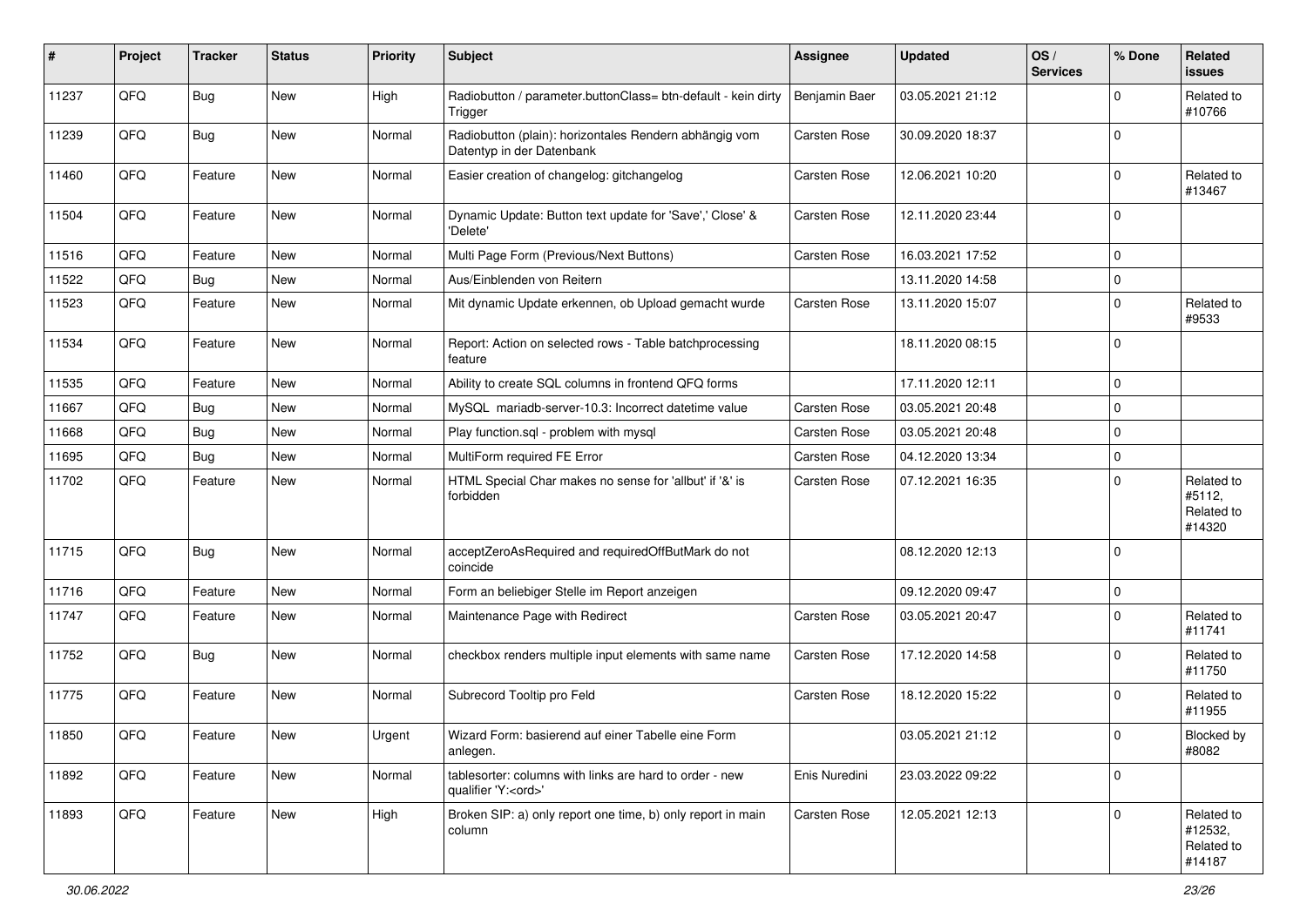| #     | Project | <b>Tracker</b> | <b>Status</b> | <b>Priority</b> | <b>Subject</b>                                                                                                 | <b>Assignee</b>                                        | <b>Updated</b>      | OS/<br><b>Services</b> | % Done         | Related<br><b>issues</b>                      |                      |
|-------|---------|----------------|---------------|-----------------|----------------------------------------------------------------------------------------------------------------|--------------------------------------------------------|---------------------|------------------------|----------------|-----------------------------------------------|----------------------|
| 11955 | QFQ     | Feature        | New           | Normal          | subrecord: new title option to set <th> attributes - e.g. to<br/>customize tablesorter options.</th>           | attributes - e.g. to<br>customize tablesorter options. | <b>Carsten Rose</b> | 03.05.2021 20:47       |                | O                                             | Related to<br>#11775 |
| 12023 | QFQ     | Feature        | New           | Normal          | MySQL Stored Precdure: QDECODESPECIALCHAR()                                                                    | <b>Carsten Rose</b>                                    | 16.02.2021 11:16    |                        | $\mathbf 0$    | Related to<br>#12022                          |                      |
| 12024 | QFQ     | Feature        | <b>New</b>    | Normal          | Excel Export: text columns by default decode<br>htmlspeciachar()                                               | Carsten Rose                                           | 17.02.2021 23:55    |                        | $\Omega$       | Related to<br>#12022                          |                      |
| 12038 | QFQ     | Feature        | New           | Normal          | a) STORE VAR: filenameOnlyStripUniq, b) SP:<br>QSTRIPUNIQ()                                                    |                                                        | 17.02.2021 23:55    |                        | $\mathbf 0$    |                                               |                      |
| 12039 | QFQ     | Feature        | <b>New</b>    | Normal          | Missing htmlSpecialChar() in pre processing on form submit                                                     |                                                        | 18.02.2021 00:09    |                        | $\mathbf 0$    | Related to<br>#14320                          |                      |
| 12040 | QFQ     | Bug            | New           | Normal          | FE Mode 'hidden' für zwei FEs auf einer Zeile                                                                  | <b>Carsten Rose</b>                                    | 18.02.2021 10:13    |                        | $\mathbf 0$    |                                               |                      |
| 12045 | QFQ     | <b>Bug</b>     | <b>New</b>    | Normal          | templateGroup afterSave FE: Aufruf ohne<br>sglHonorFormElements funktioniert nicht                             | Carsten Rose                                           | 18.02.2021 16:33    |                        | $\overline{0}$ |                                               |                      |
| 12066 | QFQ     | <b>Bug</b>     | <b>New</b>    | High            | enterAsSubmit: Forward wird nicht ausgeführt                                                                   | Enis Nuredini                                          | 29.05.2022 09:23    |                        | $\mathbf 0$    |                                               |                      |
| 12109 | QFQ     | Feature        | <b>New</b>    | Normal          | Donwload Link: Plain, SIP, Persistent Link, Peristent SIP -<br>new notation                                    | Carsten Rose                                           | 03.05.2021 20:45    |                        | $\Omega$       | Related to<br>#12085                          |                      |
| 12119 | QFQ     | Feature        | <b>New</b>    | Normal          | AS paged: error message missing if there ist no 'r' argument.                                                  | <b>Carsten Rose</b>                                    | 03.05.2021 20:51    |                        | $\mathbf 0$    |                                               |                      |
| 12133 | QFQ     | Bug            | <b>New</b>    | Normal          | NPM, phpSpreadSheet aktualisieren                                                                              | Carsten Rose                                           | 15.03.2021 09:04    |                        | $\mathbf 0$    |                                               |                      |
| 12135 | QFQ     | Feature        | <b>New</b>    | Normal          | Subrecord: Notiz                                                                                               |                                                        | 24.04.2021 16:58    |                        | $\mathbf 0$    |                                               |                      |
| 12146 | QFQ     | Feature        | <b>New</b>    | Normal          | Autocron Job: Anzeigen wann der naechste Job ausgefuehrt<br>wird, resp das er nicht ausgefuehrt wird           | <b>Carsten Rose</b>                                    | 15.03.2021 15:23    |                        | $\Omega$       |                                               |                      |
| 12156 | QFQ     | Feature        | <b>New</b>    | Normal          | Form: Optional disable 'leave page'                                                                            |                                                        | 03.05.2021 20:45    |                        | $\mathbf 0$    |                                               |                      |
| 12162 | QFQ     | Feature        | <b>New</b>    | Normal          | FE.type=sendmail: personalized mailing (several mails) via<br>template                                         | Carsten Rose                                           | 03.05.2021 20:45    |                        | $\Omega$       |                                               |                      |
| 12163 | QFQ     | Feature        | <b>New</b>    | Normal          | Checkbox: table wrap                                                                                           | <b>Carsten Rose</b>                                    | 03.05.2021 20:51    |                        | 0              |                                               |                      |
| 12186 | QFQ     | Feature        | New           | High            | TinyMCE Config für Objekte                                                                                     | Carsten Rose                                           | 07.12.2021 17:19    |                        | $\mathbf 0$    | <b>Blocks</b><br>#12632                       |                      |
| 12187 | QFQ     | <b>Bug</b>     | <b>New</b>    | Normal          | Trigger FormAsFile() via Report: probably problem with multi<br>DB setup                                       | <b>Carsten Rose</b>                                    | 20.03.2021 21:20    |                        | $\Omega$       |                                               |                      |
| 12269 | QFQ     | Feature        | <b>New</b>    | Normal          | 2FA - Login                                                                                                    | <b>Carsten Rose</b>                                    | 03.05.2021 20:45    |                        | $\mathbf 0$    |                                               |                      |
| 12327 | QFQ     | Bug            | New           | Normal          | Copy to clipboard: Glyphicon can not be changed                                                                | Carsten Rose                                           | 27.12.2021 17:59    |                        | $\Omega$       |                                               |                      |
| 12330 | QFQ     | Feature        | New           | Normal          | Copy to input field / text area / TinyMCE                                                                      | Carsten Rose                                           | 07.04.2021 09:01    |                        | 0              |                                               |                      |
| 12400 | QFQ     | Feature        | New           | Normal          | Tutorial ist in QFQ Doku, Wird in der Suche gefunden, es<br>gibt aber kein Menupunkt - Inhalt ueberpruefen     | Carsten Rose                                           | 03.05.2021 20:45    |                        | 0              |                                               |                      |
| 12412 | QFQ     | Feature        | New           | Normal          | Action/Escape qualifier 'e' (empty), '0': if given, an empty<br>string (or '0') will be treated as 'not found' | <b>Carsten Rose</b>                                    | 08.05.2021 09:40    |                        | $\Omega$       | Related to<br>#12413,<br>Related to<br>#10012 |                      |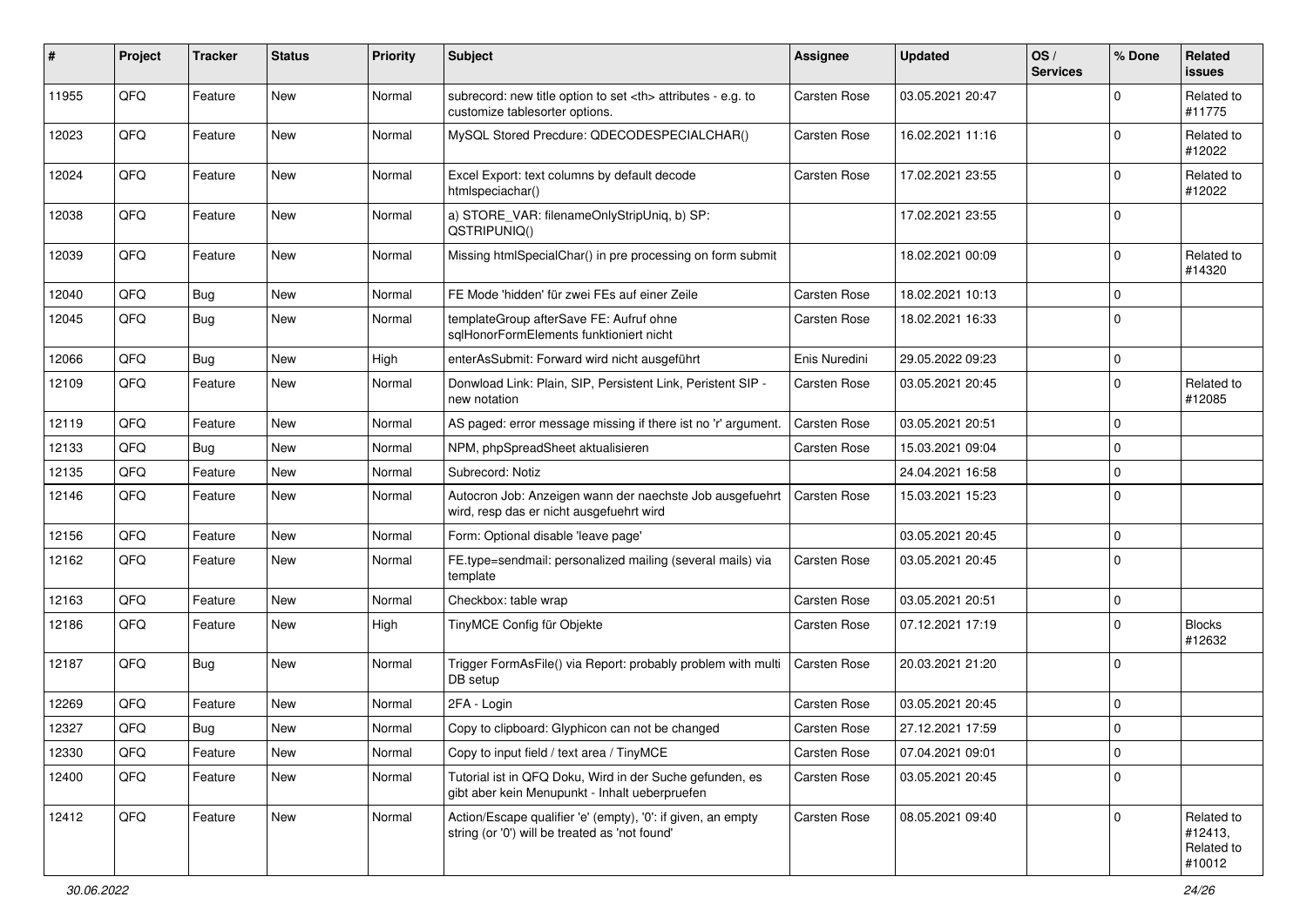| #     | Project | <b>Tracker</b> | <b>Status</b> | <b>Priority</b> | <b>Subject</b>                                                                                                                                      | <b>Assignee</b>     | <b>Updated</b>   | OS/<br><b>Services</b> | % Done         | Related<br><b>issues</b>                                              |
|-------|---------|----------------|---------------|-----------------|-----------------------------------------------------------------------------------------------------------------------------------------------------|---------------------|------------------|------------------------|----------------|-----------------------------------------------------------------------|
| 12413 | QFQ     | Feature        | <b>New</b>    | Normal          | STORE_TYPO3: enhance for {{be_users.email:T}},<br>{{fe users.email:T}}                                                                              | <b>Carsten Rose</b> | 03.05.2021 20:45 |                        | $\Omega$       | Related to<br>#12412,<br>Related to<br>#10012                         |
| 12465 | QFQ     | Feature        | <b>New</b>    | Normal          | QFQ Function: use in FE to fill StoreRecord                                                                                                         | Carsten Rose        | 05.05.2021 21:58 |                        | $\Omega$       |                                                                       |
| 12468 | QFQ     | <b>Bug</b>     | <b>New</b>    | Urgent          | Form: update Form.title after save                                                                                                                  | <b>Carsten Rose</b> | 03.05.2021 21:12 |                        | $\Omega$       |                                                                       |
| 12474 | QFQ     | Feature        | <b>New</b>    | Normal          | Check BaseConfigURL if it is given and the the last char is '/'                                                                                     | <b>Carsten Rose</b> | 03.05.2021 20:45 |                        | $\Omega$       |                                                                       |
| 12476 | QFQ     | Feature        | <b>New</b>    | Normal          | clearMe: a) should trigger 'dirty', b) sticky on textarea resize                                                                                    | Benjamin Baer       | 04.01.2022 08:40 |                        | $\Omega$       | Related to<br>#9528                                                   |
| 12477 | QFQ     | Feature        | New           | Normal          | Support for refactoring: Form, FormElement, diverse<br>Tabellen/Spalten, tt-content Records                                                         | <b>Carsten Rose</b> | 03.05.2021 20:45 |                        | $\Omega$       |                                                                       |
| 12480 | QFQ     | Feature        | New           | Normal          | If QFQ upgrade is running, block further request                                                                                                    | <b>Carsten Rose</b> | 03.05.2021 20:45 |                        | $\mathbf 0$    |                                                                       |
| 12490 | QFQ     | Feature        | New           | Normal          | Loading Plugins in QFQ - see what tinymce does. (lazy<br>loading)                                                                                   | Benjamin Baer       | 08.06.2022 10:37 |                        | $\Omega$       | Related to<br>#12611,<br>Related to<br>#10013,<br>Related to<br>#7732 |
| 12512 | QFQ     | Bug            | <b>New</b>    | Normal          | Some MySQL Installation can't use 'stored procedures'                                                                                               | Carsten Rose        | 19.03.2022 17:48 |                        | $\Omega$       |                                                                       |
| 12513 | QFQ     | Bug            | <b>New</b>    | High            | Implement server side check of maxlength                                                                                                            | <b>Carsten Rose</b> | 07.12.2021 17:19 |                        | $\mathbf 0$    |                                                                       |
| 12520 | QFQ     | <b>Bug</b>     | New           | Normal          | Switch FE User: still active even FE User session expired                                                                                           | <b>Carsten Rose</b> | 19.03.2022 17:48 |                        | $\mathsf 0$    |                                                                       |
| 12532 | QFQ     | Feature        | New           | High            | SIP-Parameter bei Seitenaufruf in Browser-Console<br>anzeigen                                                                                       | <b>Carsten Rose</b> | 07.12.2021 17:19 |                        | $\mathbf 0$    | Related to<br>#11893,<br>Related to<br>#14187                         |
| 12544 | QFQ     | Feature        | <b>New</b>    | High            | a) ' AS _link' new also as ' AS _format', b) sortierung via<br>'display: none;', c) ' format' benoeitgt nicht zwingend<br>u/U/p/m/z/d               | <b>Carsten Rose</b> | 14.12.2021 16:03 |                        | $\overline{0}$ |                                                                       |
| 12545 | QFQ     | Bug            | <b>New</b>    | Urgent          | sql.log not created / updated                                                                                                                       | <b>Carsten Rose</b> | 14.12.2021 16:02 |                        | $\mathbf 0$    |                                                                       |
| 12556 | QFQ     | Feature        | New           | Normal          | Pills Title: colored = static or dynamic on allrequiredgiven                                                                                        | Benjamin Baer       | 19.03.2022 17:49 |                        | $\mathbf 0$    |                                                                       |
| 12581 | QFQ     | Bug            | New           | Normal          | Form.forward=close: Record 'new' in new browser tab > save<br>(& close) >> Form is not reloaded with new created record id<br>and stays in mode=new | <b>Carsten Rose</b> | 19.03.2022 17:48 |                        | $\mathbf 0$    |                                                                       |
| 12603 | QFQ     | Feature        | New           | Normal          | Dropdown (Select), Radio, checkbox:<br>itemListAlways={{!SELECT key, value}}                                                                        | Carsten Rose        | 19.03.2022 17:47 |                        | $\Omega$       |                                                                       |
| 12664 | QFQ     | Feature        | <b>New</b>    | Normal          | TinyMCE: report/remove malicous HTML/JS Code                                                                                                        | Carsten Rose        | 19.03.2022 17:47 |                        | $\Omega$       | Related to<br>#14320                                                  |
| 12670 | QFQ     | Bug            | New           | High            | Dropdown-Menu classes können nicht mehr angegeben<br>werden                                                                                         | <b>Carsten Rose</b> | 07.12.2021 17:19 |                        | $\Omega$       |                                                                       |